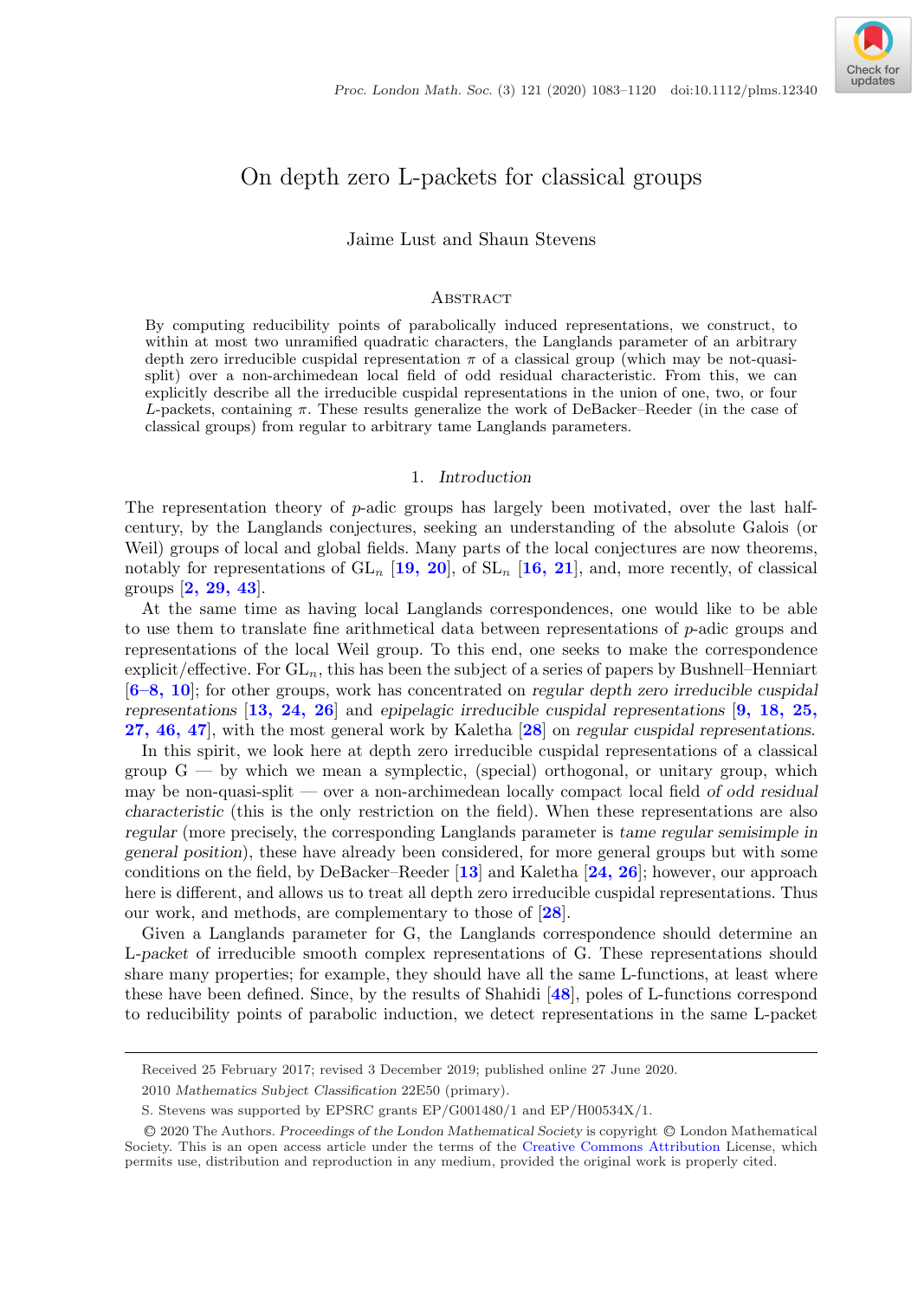<span id="page-1-0"></span>by computing these reducibility points, and this does not require, for example, genericity of the representation.

For now, we are not able completely to compute reducibility points, but only up to *twist by a certain unramified character* (see below for more details). However, an even-dimensional irreducible tame representation of the Weil group is symplectic if and only if this unramified twist is orthogonal; thus, using the Langlands correspondence, for example, for symplectic groups, we can see which of the twists must occur, and the only ambiguity is in the reducibility points for quadratic characters of  $GL_1$ . In any case, we are able to recover the irreducible cuspidal representations in the union of either one, two, or four L-packets.

This paper can be regarded as a first step in a programme to treat all discrete series representations of classical groups; see [**[5](#page-35-0)**] for the case of arbitrary irreducible cuspidal representations of symplectic groups. Depth zero is the base case, since general irreducible cuspidal representations are built from a 'wild part' and a depth zero part (see [**[51](#page-37-0)**]). In the depth zero case, we avoid the complication of wild ramification; on the other hand, the geometric complications arise essentially from the depth zero part so that the results and techniques here already resolve many difficulties for the general case.

Now let us state our results more carefully; although we have interpreted them above via the Langlands correspondence, they are in fact results on the automorphic side. Let  $F/F<sub>o</sub>$  be an extension of degree at most 2 of non-archimedean local fields of odd residual characteristic, and let G be (the group of rational points of) a symplectic, special orthogonal or unitary group over  $F_o$ , the connected component of the group of isometries of an  $F/F_o$ -hermitian space; this group may be non-quasi-split. We also write  $W_F$  for the Weil group of F and G for the complex group may be non-quasi-split. We also write  $W_F$  for the Weil group of dual group of G, acting naturally on a vector space of dimension  $N_{\widehat{G}}$ dual group of G, acting naturally on a vector space of dimension  $N_{\hat{c}}$ .

In their classification of discrete series representations of (quasi-split)  $p$ -adic classical groups [**[37, 39, 42](#page-36-0)**], Mœglin–Tadi´c use the notion of a *Jordan set* attached to an irreducible discrete series representation of G. For an irreducible cuspidal representation  $\pi$  of G, this can be described via the *reducibility set*  $\text{Red}(\pi)$  as follows.

We denote by  $\mathcal{A}^{\sigma}(F)$  the set of (equivalence classes of) self-dual irreducible cuspidal representations of some  $GL_n(F)$  (see Section [3\)](#page-8-0). For  $\rho \in \mathcal{A}^{\sigma}(F)$  there is at most one real number  $s = s_{\pi}(\rho) \geq 0$  such that the normalized parabolically induced representation Ind  $\rho |\det(\cdot)|^s_F \otimes \pi$ is reducible, where  $|\cdot|_F$  is the normalized absolute value on F; when there is no such real number (which can happen only for even-dimensional special orthogonal groups and  $\rho$  a quadratic character of  $GL_1(F)$ , we set  $s_{\pi}(\rho) = 0$ . Then

$$
Red(\pi) = \{(\rho, m) : \rho \in \mathcal{A}^{\sigma}(F), m \in \mathbf{N} \text{ with } 2s_{\pi}(\rho) = m + 1\}.
$$

Mœglin proves in [[38](#page-36-0)] that, again for  $\pi$  irreducible cuspidal, the Jordan set is

$$
Jord(\pi) = \{(\rho, m) : \rho \in \mathcal{A}^{\sigma}(F), m \in \mathbf{N} \text{ with } 2s_{\pi}(\rho) - (m+1) \in 2\mathbf{Z}_{\geq 0}\}\
$$

$$
= \{(\rho, m) : (\rho, m_{\rho}) \in \text{Red}(\pi), m \in \mathbf{N} \text{ and } m_{\rho} - m \in 2\mathbf{Z}_{\geq 0}\},\tag{1.1}
$$

so that  $\text{Red}(\pi)$  is the set of maximal elements of  $\text{Jord}(\pi)$ .

It is expected (and in at least when G is quasi-split, known — see, for example,  $[41]$  $[41]$  $[41]$ ) that the Jordan set should precisely predict the Langlands parameter  $\varphi : \mathcal{W}_{F} \times SL_2(\mathbf{C}) \to \widehat{G} \rtimes \mathcal{W}_{F}$ whose L-packet  $\Pi_{\varphi}$  contains  $\pi$ , by

$$
\varphi=\bigoplus_{(\rho,m)\in {\rm Jord}(\pi)}\varphi_\rho\otimes{\rm st}_m,
$$

where  $\varphi_{\rho}$  is the (irreducible) representation of the Weil group  $\mathcal{W}_{\mathrm{F}}$  corresponding to  $\rho$  via the Langlands correspondence for general linear groups, and  $st_m$  is the m-dimensional irreducible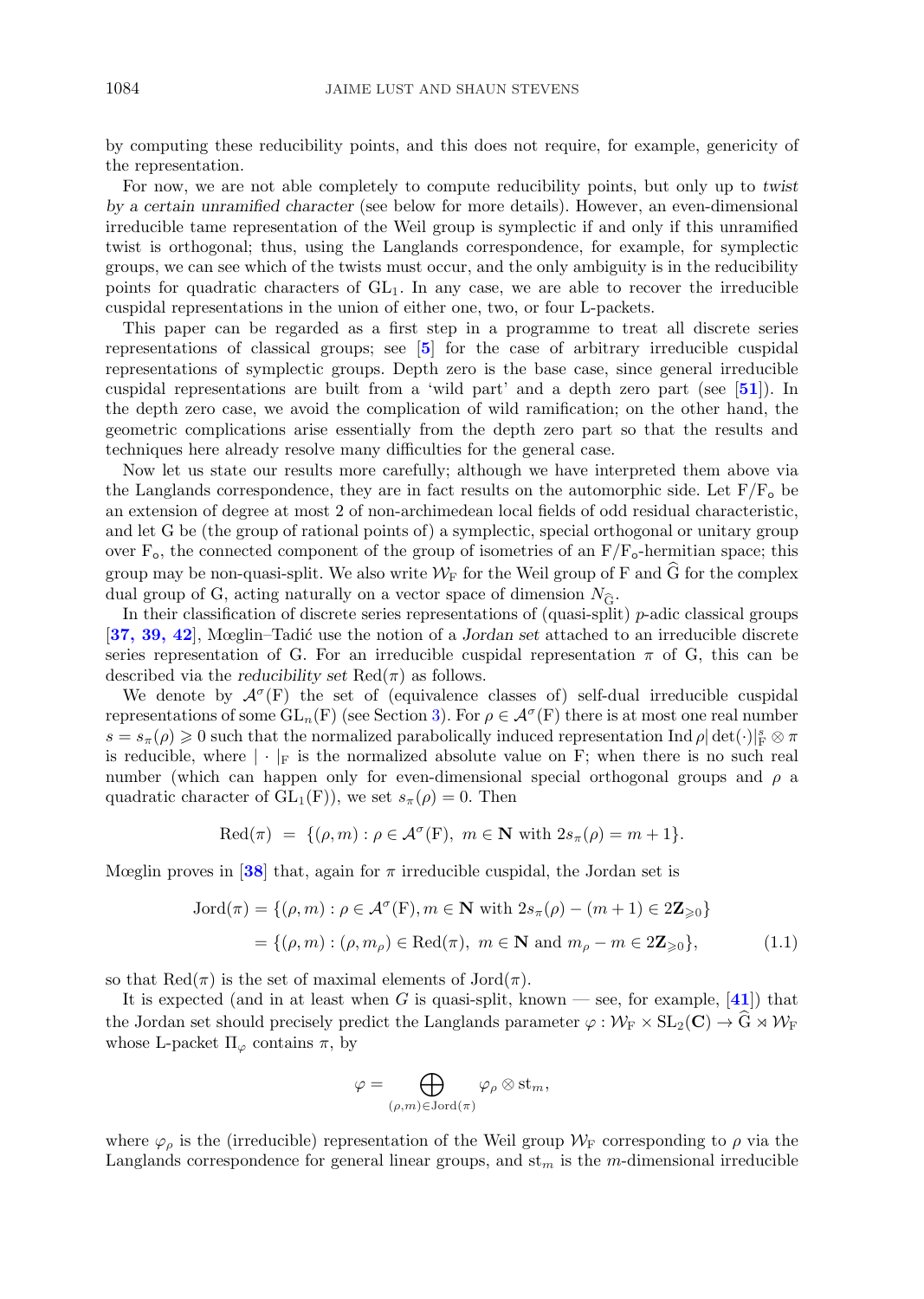<span id="page-2-0"></span>representation of  $SL_2(\mathbb{C})$ . In particular, writing  $n_\rho$  for the unique natural number such that  $\rho$ is a representation of  $GL_{n_{\rho}}(F)$ , we should have

we should have  
\n
$$
\sum_{(\rho,m)\in \text{Jord}(\pi)} mn_{\rho} = N_{\widehat{\mathbf{G}}}.
$$
\n(1.2)

For a fixed  $\rho$ , the integer

$$
\sum_{(\rho,m)\in {\rm Jord}(\pi)}m
$$

is the *multiplicity* of  $\rho$  (or of  $\varphi_{\rho}$ ) in  $\varphi|_{W_{\mathcal{F}}}$ . Since, for any integer  $m' \geq -1$ , we have

 $\rho$ 

$$
\sum_{\substack{0 \le m \le m', \\ m \equiv m \pmod{2}}} m = \left\lfloor \left( \frac{m'+1}{2} \right)^2 \right\rfloor,
$$

where  $|x|$  denotes the greatest integer not exceeding x, it follows from [\(1.1\)](#page-1-0) that the equality (1.2) is equivalent to

$$
\sum_{\in \mathcal{A}^{\sigma}(\mathcal{F})} \left[ \left( s_{\pi}(\rho) \right)^2 \right] n_{\rho} = N_{\widehat{\mathcal{G}}}.
$$
\n(1.3)

Note that almost all terms in this sum are zero since  $s_\rho(\pi) < 1$  for all but finitely many  $\rho \in \mathcal{A}^{\sigma}(\mathrm{F}).$ 

Suppose now that the representation  $\pi$  is of depth zero; equivalently, the Langlands parameter is *tame* (that is, trivial on restriction to the wild inertia subgroup of  $W_F$ ). For clarity of exposition, we specialize temporarily to the case of a symplectic group G, in which parameter is value (that is, throat on resolution to the wind increasing subgroup of  $\mathcal{W}_{F}$ ). For clarity of exposition, we specialize temporarily to the case of a symplectic group G, in which case  $\tilde{G}$  is a speci [[3](#page-35-0)], there are self-dual irreducible cuspidal representations of  $GL_n(F)$  only for n even or  $n = 1$ ; in the latter case, we get the pair of unramified characters of order dividing two, and the pair is the latter case, we get the pair of unramified characters of order dividing two, and the pair of (tamely) ramified quadratic characters. Since  $N_{\widehat{G}}$  is odd, equation (1.2) implies that there is exactly one pair of characters (either the unramified pair or the ramified pair) for which the multiplicities of the two characters in  $\varphi|_{W_F}$  have the same parity; we denote by  $\varphi'$  the Langlands parameter obtained from  $\varphi$  by exchanging the multiplicities of the two characters in this pair. (In particular, we have  $\varphi' = \varphi$  when the multiplicities are equal.) In this paper, we do the following.

(i) Given a tame Langlands parameter  $\varphi$  for a symplectic group as above, we give an explicit algorithm to describe the cuspidal representations in the union of L-packets  $\Pi_{\varphi} \cup \Pi_{\varphi'}$ .

(ii) Conversely, given a depth-zero cuspidal irreducible representation  $\pi$  of a symplectic group as above, there we give an explicit description of the pair  $\{\varphi, \varphi'\}$  of tame Langlands parameters, such that  $\pi \in \Pi_{\varphi} \cup \Pi_{\varphi'}$ .

We remark that, in the situation of *regular* depth zero irreducible cuspidal representations, the multiplicities of the characters are all at most one, so that  $\varphi' = \varphi$ ; thus we recover the description of the representations in an L-packet consisting solely of cuspidal representations from [**[13](#page-36-0)**] in this case.

We return to the case of depth zero representations of a general classical group G and describe the result here, which is a reinterpretation of the theorem above in terms of the set  $\text{Red}(\pi)$ . More precisely, denote by  $[\rho]$  the *inertial equivalence class* of  $\rho \in \mathcal{A}^{\sigma}(F)$ , that is, the set of unramified twists of  $\rho$ ; note that  $[\rho] \cap \mathcal{A}^{\sigma}(F) = {\rho, \rho'}$  consists of exactly two (inequivalent) representations. We have  $\rho' = \rho \chi$ , for  $\chi$  an unramified character with  $\rho \chi^2 = \rho$ ; since  $\rho$  has depth zero, the character  $\chi$  has order  $2n<sub>o</sub>$ .

Here, we compute the *inertial reducibility multiset*

$$
IRed(\pi) = \{ \{ ([\rho], m) : (\rho, m) \in Red(\pi) \} \}.
$$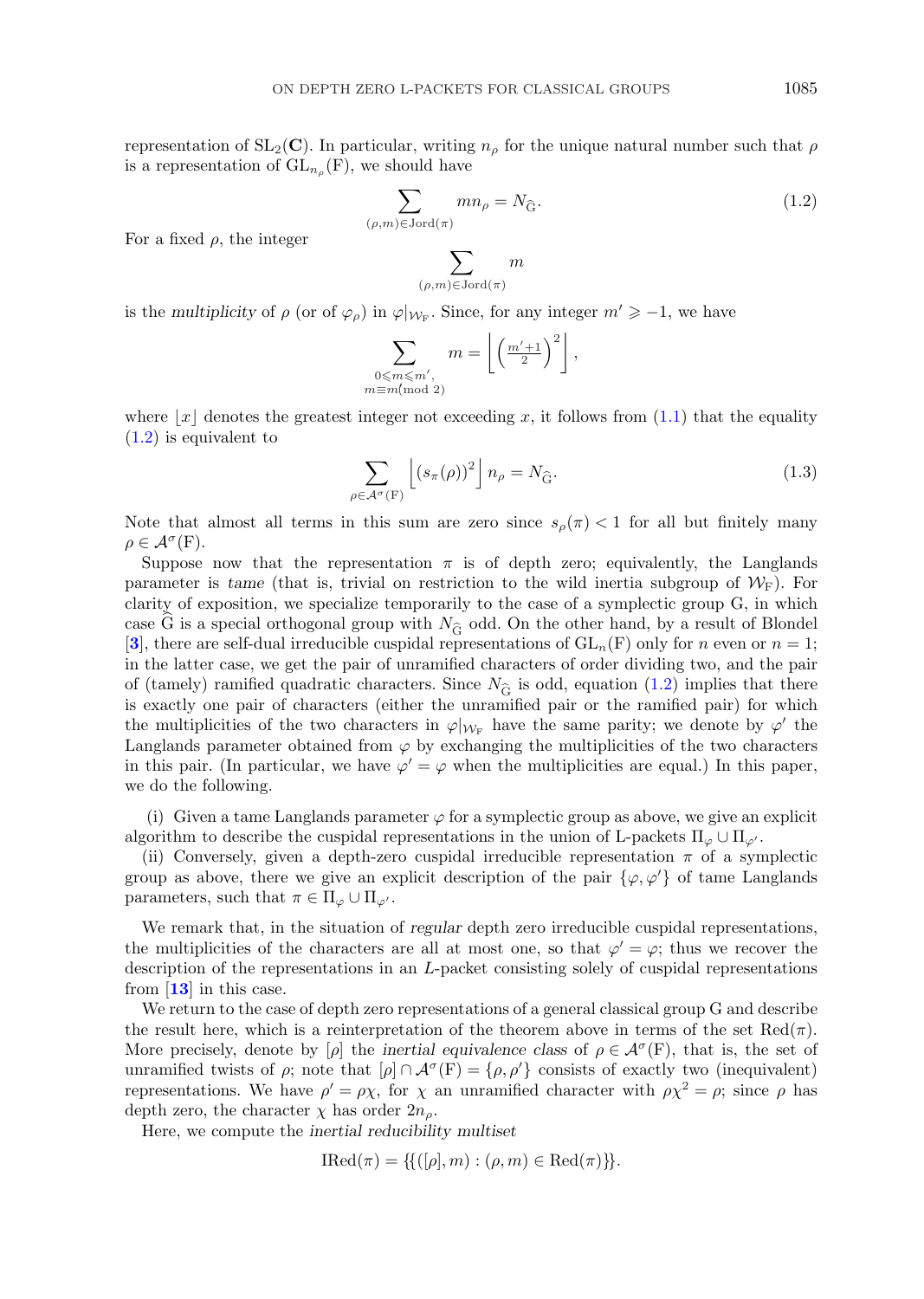<span id="page-3-0"></span>This is often in fact a set: since  $\pi$  has depth zero, the only inertial classes  $|\rho|$  which can occur with multiplicity are the quadratic characters of  $GL_1(F)$ . Indeed, for  $\rho \in \mathcal{A}^\sigma(F)$  of depth zero with  $n_{\rho} > 1$  and  $\rho'$  its self-dual unramified twist, the exterior square L-function of exactly one of  $\rho$ ,  $\rho'$  has a pole at  $s = 0$ , while for the other representation it is the symmetric square L-function which has a pole (the same comments apply to the Asai and twisted Asai L-functions when  $F/F<sub>o</sub>$  is quadratic); thus the parity of m, such that  $(\rho, m) \in \text{Red}(\pi)$  should be independent of  $\pi$  (that is, depend only on  $\rho$ ), and the parity will be the opposite of that for  $\rho'$ . Moreover, this means that by computing IRed $(\pi)$ , we in fact know all elements of Red $(\pi)$  apart from those associated to characters of  $GL_1(F)$  of order at most 2, where an ambiguity may remain.

The results we prove here can be described by the following: Let  $\pi$  be a depth zero irreducible cuspidal representation of G.

#### (i) We have

$$
\sum_{\rho \in \mathcal{A}^{\sigma}(\mathcal{F})} \left[ \left( s_{\pi}(\rho) \right)^2 \right] n_{\rho} \geqslant N_{\widehat{\mathcal{G}}}.
$$
\n(1.4)

(See also Section [8](#page-24-0) for a discussion of the opposite inequality, which is already known in many cases by results of Mœglin.)

(ii) We give an explicit description of the multiset  $\text{Red}(\pi)$  in terms of the local data defining  $\pi$  as a compactly induced representation.

(iii) We give an explicit description of the set of irreducible cuspidal representations  $\pi'$  of G with  $\text{IRed}(\pi) = \text{IRed}(\pi')$  in terms of the local data defining  $\pi$ . Moreover, the number of such representations is the expected number in one, two, or four L-packets, this number depending again on the local data.

For a discussion of the expected number of irreducible cuspidal representations in an Lpacket, see the beginning of Section [9.](#page-28-0) One also needs to take care with this in the case of even orthogonal groups (see Example [9.6\)](#page-33-0).

## *Structure of the algorithm*

We now give a description of the algorithm alluded to above. Let G be a classical group, acting naturally on a non-degenerate N-dimensional  $F/F_{o}$ -*ε*-hermitian space V. The standard maximal parahoric subgroups  $J_{N_1,N_2}^{\circ}$  of G are indexed by non-negative integers  $N_1, N_2$  with  $N_1 + N_2 = N$ , and have reductive quotient  $\mathcal{G}_{N_1}^{(1)} \times \mathcal{G}_{N_2}^{(2)}$  a product of two classical groups over finite fields (see Section [2\)](#page-5-0). Then, from results of Morris, any irreducible cuspidal depth zero representation of G has the form  $\pi = c$ -Ind $G_{J_\pi}^G \lambda_\pi$ , with  $J_\pi$  the normalizer of a (unique) standard maximal parahoric subgroup  $J_{N_1,N_2}^{\circ}$  and  $\lambda_{\pi}$  an irreducible representation such that  $\lambda_{\pi}|_{J_{N_1,N_2}^{\circ}}$ contains an irreducible representation  $\lambda_{\pi}^{\circ}$  inflated from an irreducible cuspidal representation  $\tau_{\pi} \simeq \tau_{\pi}^{(1)} \otimes \tau_{\pi}^{(2)}$  of the reductive quotient  $\mathcal{G}_{N_1}^{(1)} \times \mathcal{G}_{N_2}^{(2)}$  (see Section [3\)](#page-8-0). From Lusztig's Jordan decomposition, for  $i = 1, 2$ , there is a unique conjugacy class  $(s_i)$  in the dual group  $\mathcal{G}_{N_i}^{(i),*}$  such that  $\tau_{\pi}^{(i)}$  is in the Lusztig series  $\mathscr{E}(\mathcal{G}_{N_i}^{(i)}, s_i)$ , and we denote the characteristic polynomial of  $s_i$  by

$$
\prod_P P(X)^{a_P^{(i)}},
$$

where the product runs over irreducible  $k_F/k_o$ -self-dual monic polynomials in  $k_F[X]$  (see Section [7\)](#page-13-0). Results of Lusztig imply that there are integers  $m_P^{(i)} \geq 0$  such that:

- if  $k_F \neq k_o$  or  $P(X) \neq (X \pm 1)$  then  $a_P^{(i)} = \frac{1}{2} m_P^{(i)} (m_P^{(i)} + 1);$
- if  $k_F = k_o$  and  $P(X) = (X \pm 1)$  then we write  $m_+^{(i)} = m_{(X-1)}^{(i)}$  and  $m_-^{(i)} = m_{(X+1)}^{(i)}$ , and these satisfy additional conditions in [7.2.](#page-15-0)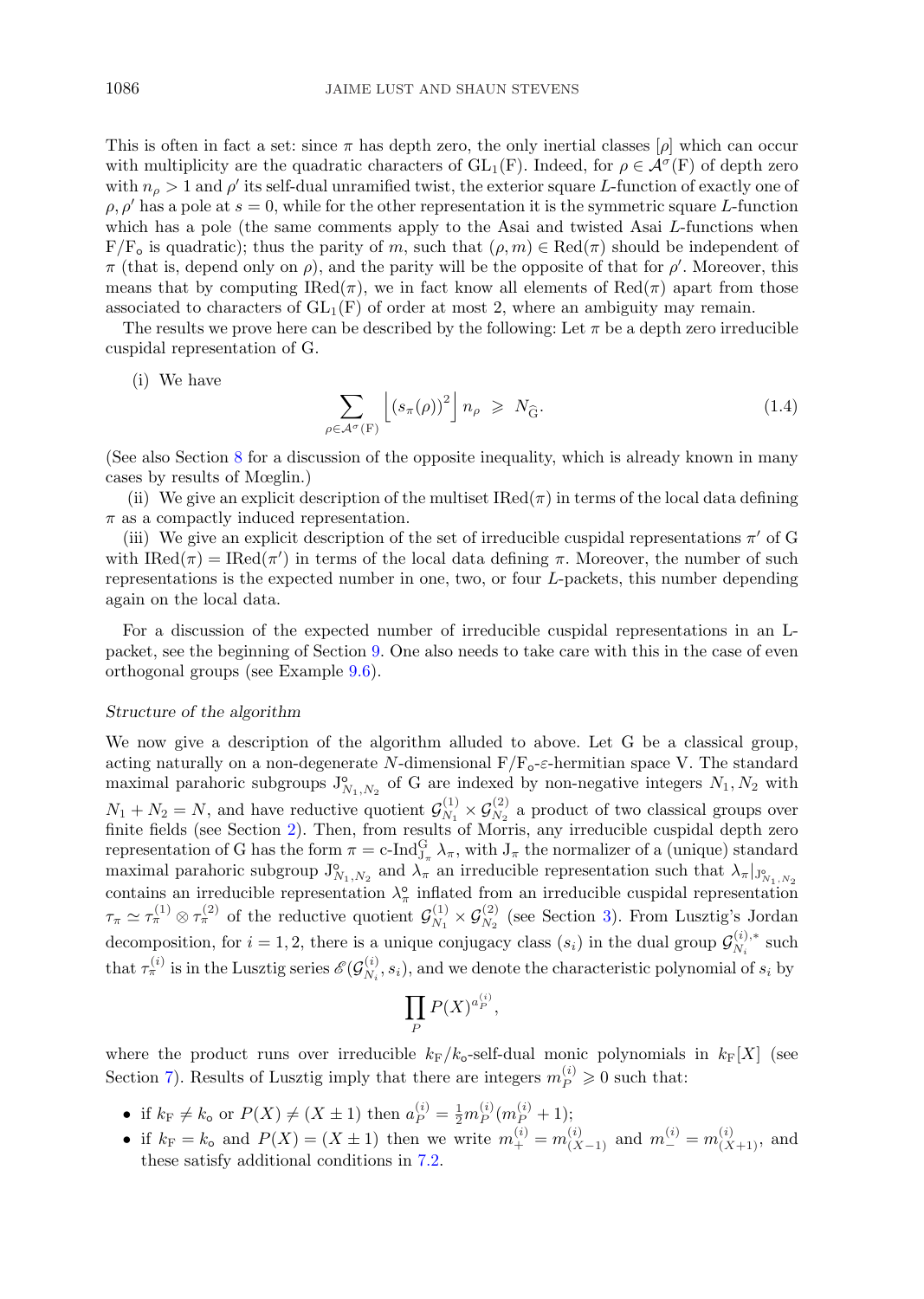Now, for each irreducible  $k_F/k_o$ -self-dual monic polynomial P of degree  $n_P$  in  $k_F[X]$ , there is a unique irreducible cuspidal representation  $\tau_P$  of  $GL_{n_P}(k_F)$  which lies in the Lusztig series  $\mathscr{E}(\mathrm{GL}_{n_P}(k_F), s_P)$ , where  $s_P$  has characteristic polynomial P. Inflating this to an irreducible representation  $\lambda_P$  of  $J_P = GL_{n_P}(\mathfrak{o}_F)$ , extending trivially on a uniformizer and inducing, we obtain an irreducible self-dual cuspidal representation  $\rho_P$  of  $GL_{n_P} (F)$ . Then, when  $n_P > 1$ , we have

$$
\Big([\rho_P], m_P^{(1)} + m_P^{(2)}\Big), \Big([\rho_P], |m_P^{(1)} - m_P^{(2)}| - 1\Big) \in \text{IRed}(\pi),
$$

where we understand that terms  $([\rho_P], m)$  are ignored when the multiplicity m is non-positive. For  $P(X) = X \pm 1$ , the multiplicities depend on the type of group (see Section [8\)](#page-24-0); for example, in the case of symplectic groups we have the following elements of  $\text{IRed}(\pi)$ :

$$
\label{eq:3.10} \begin{split} &\Big([1],2(m_+^{(1)}+m_+^{(2)})+1\Big),\Big([1],2|m_+^{(1)}-m_+^{(2)}|-1\Big),\\ &\Big([\omega_1],2(m_-^{(1)}+m_-^{(2)})-1\Big),\Big([\omega_1],2|m_-^{(1)}+m_-^{(2)}|-1\Big), \end{split}
$$

where **1** is the trivial character and  $\omega_1$  is a ramified quadratic character of  $GL_1(F)$ , and again we ignore terms with non-positive multiplicity.

Now, to describe the other cuspidal representations with the same inertial reducibility set, we set

$$
Q(\pi) = \left\{ \text{irreducible self-dual monic } P \in k_{F}[X] : m_{P}^{(1)}(\pi) \neq m_{P}^{(2)}(\pi) \right\}
$$

and put  $q(\pi) := \#\mathbf{Q}(\pi)$ . The irreducible cuspidals  $\pi'$  with  $\text{IRed}(\pi') = \text{IRed}(\pi)$  are parametrized by certain maps  $\varepsilon : \mathbb{Q}(\pi) \to \{1,2\}$ , with conditions depending on the type of group. (See Section [9](#page-28-0) for the detail of these conditions; there are, for example, no conditions in the symplectic case.) Given a suitable map  $\varepsilon$ , we extend it to all irreducible  $k_F/k_o$ -self-dual monic polynomials by setting  $\varepsilon(P) = 1$  for  $P \notin \mathcal{Q}(\pi)$ . Then we can find, for  $i = 1, 2$ , a semisimple element  $s_{\varepsilon}^{(i)}$  in a suitable classical group with characteristic polynomial

$$
\prod_P P(X)^{a_P^{(i)}(\varepsilon)},
$$

where the integers  $a_P^{(i)}(\varepsilon)$  are related to integers  $m_P^{(i)}(\varepsilon)$  as above, with

$$
m_P^{(i)}(\varepsilon) = m_P^{(i \cdot \varepsilon(P))},
$$

where the index is understood modulo 3. Correspondingly, we have irreducible cuspidal representations  $\tau_{\varepsilon} = \tau_{\varepsilon}^{(1)} \otimes \tau_{\varepsilon}^{(2)}$  of the reductive quotient  $\mathcal{G}_{N_1'}^{(1)} \times \mathcal{G}_{N_2'}^{(2)}$  of a standard parahoric; note that, for each  $\varepsilon$ , there may be several representations  $\tau_{\varepsilon}$ , depending on the number of cuspidal representations in each Lusztig series, but this number is independent of the choice of *ε*. Inflating each  $\tau_{\varepsilon}$  to the maximal parahoric subgroup  $J_{N'_1, N'_2}$ , extending to its normalizer and inducing to G, we get an irreducible cuspidal representation, and this gives all the irreducible cuspidal representations  $\pi'$  with  $\text{IRed}(\pi') = \text{IRed}(\pi)$ .

## *Structure of the proof*

Finally, we describe the ideas behind the proof. The computation of reducibility points required is achieved using Bushnell–Kutzko's theory of covers [**[11](#page-36-0)**], together with results of Blondel [**[4](#page-35-0)**], which translate the problem to the computation of parameters in the Hecke algebra of a cover (see Sections  $5$  and  $6$ ).

Given  $\pi, \rho_P$  as in the description of the algorithm, we can consider  $\rho_P \otimes \pi$  as a cuspidal representation of a Levi subgroup  $GL_{n_P}(F) \times G$  of a larger classical group. The type (J<sub>P</sub>  $\times$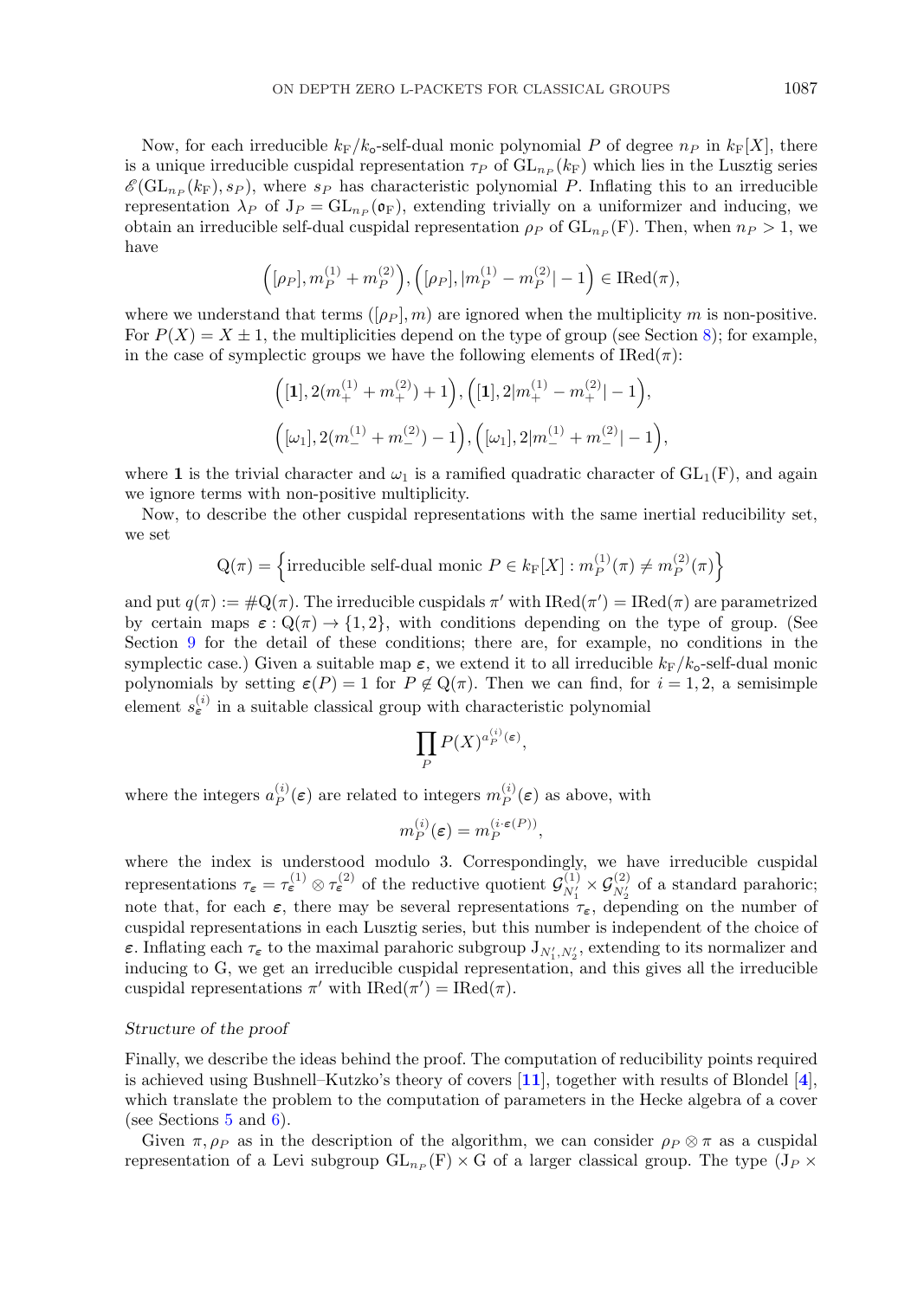<span id="page-5-0"></span> $J_\pi, \lambda_P \otimes \lambda_\pi$  admits a cover  $(J, \lambda)$  constructed by Morris (see also [[36](#page-36-0)]) and the corresponding spherical Hecke algebra is an algebra on an infinite dihedral group, generated by two elements satisfying quadratic relations. The recipe of Blondel allows one to translate the knowledge of these quadratic relations into the pair of reducibility points  $s_{\pi}(\rho_P), s_{\pi}(\rho_P')$ , where  $\rho_P'$  is the self-dual unramified twist of  $\rho_P$  inequivalent to  $\rho_P$ .

To compute these quadratic relations, the results of [**[36](#page-36-0)**] first reduce to the calculation of quadratic relations in *finite* Hecke algebras for  $\tau_P \otimes \tau_{\pi}^{(i)}$ , for  $i = 1, 2$ , which are described by Howlett–Lehrer [**[22](#page-36-0)**]. To compute these values, we use results of Lusztig on representations of finite reductive groups (recalled in Section [7\)](#page-13-0), which reduce the computation to *unipotent* cuspidal representations, in which case Lusztig has performed the computation [**[33](#page-36-0)**]. Note, however, that care must be taken since the finite reductive groups which occur do not, in general, have connected centre. There is particular difficulty for (even-dimensional) special orthogonal groups and the results we obtain here may be of independent interest; in particular, we compute when an irreducible cuspidal representation of an even-dimensional special orthogonal group over a finite field extends to the full orthogonal group (see Proposition [7.10\)](#page-21-0), generalizing results of Lusztig and Waldspurger.

Having computed these parameters, we can then put all the ingredients together to prove the main results in Sections [8](#page-24-0) and [9;](#page-28-0) the latter includes some illustrative examples.

#### 2. *Notation and background*

We fix some notation for the rest of the paper (with the exception of Section [7,](#page-13-0) whose notation is independent). Let  $F_0$  be a locally compact non-archimedean local field of *odd* residual characteristic p, and let  $F/F_{o}$  be an extension of degree at most 2. We write  $\sigma : \lambda \mapsto \overline{\lambda}$  for the generator of the Galois group of  $F/F_o$ . For E any field containing  $F_o$ , we write  $\mathfrak{o}_E$  for its ring of integers,  $\mathfrak{p}_E$  for its maximal ideal, and  $k_E = \mathfrak{o}_E/\mathfrak{p}_E$  for its residue field, of cardinality  $q_E$ ; in particular we abbreviate  $q = q_F$ . We also abbreviate  $\mathfrak{o}_{\sigma} = \mathfrak{o}_{F_o}$  etc. We also fix a uniformizer  $\overline{\omega}_F$  of F such that  $\overline{\overline{\omega}_F} = -\overline{\omega}_F$  if  $F/F_o$  is quadratic ramified, and  $\overline{\overline{\omega}_F} = \overline{\omega}_F$  otherwise, and write  $N_{F/F_o}: F^{\times} \to F_o^{\times}$  for the norm map, which is given by  $\lambda \mapsto \lambda \lambda$  if  $[F: F_o] = 2$ .

We fix a sign  $\varepsilon = \pm 1$ , and let  $(V, h)$  be a non-degenerate  $F/F_{\sigma}\varepsilon$ -hermitian space of Witt index N and dimension  $2N + N^{an}$ ; thus V is an F-vector space, the form h satisfies

$$
h(\lambda v, \mu w) = \lambda \overline{\mu} h(v, w) = \varepsilon \lambda \overline{\mu} \overline{h(w, v)}, \quad \text{for } v, w \in V, \ \lambda, \mu \in F,
$$

and we have a Witt decomposition

$$
V=V^-\oplus V^{\text{an}}\oplus V^+,
$$

with  $\dim_{\text{F}} V^{\pm} = N$  and  $\dim_{\text{F}} V^{\text{an}} = N^{\text{an}}$ , such that the restriction of h to  $V^{\pm}$  is totally isotropic, while its restriction  $h^{\text{an}}$  to  $V^{\text{an}}$  is anisotropic. We denote by  $H = H^{-} \oplus H^{+}$  the hyperbolic plane; that is,  $H^{\pm}$  is a one-dimensional F-vector space with basis  $e_{+}$  and H is equipped with the form  $h_{\rm H}$  given by

$$
h_{\mathrm{H}}(\lambda_{-}e_{-}+\lambda_{+}e_{+},\mu_{-}e_{-}+\mu_{+}e_{+})=\lambda_{-}\overline{\mu_{+}}+\varepsilon\lambda_{+}\overline{\mu_{-}},\qquad\text{for }\lambda_{\pm},\mu_{\pm}\in\mathrm{F}.
$$

Thus the restriction of h to  $V^-\oplus V^+$  is (isometric to) an orthogonal direct sum of N copies of H. We choose a Witt basis for V, that is:  $e_1^+, \ldots, e_N^+$  a basis for V<sup>+</sup>, with dual basis  $e_1^-, \ldots, e_N^$ for  $V^-$ , and  $e_1^{an}, \ldots, e_{N^an}^{an}$  a basis  $V^{an}$  with respect to which  $h^{an}$  has diagonal Gram matrix. We order this basis

$$
\mathbf{e}_N^-, \ldots, \mathbf{e}_1^-, \mathbf{e}_1^{\mathsf{an}}, \ldots, \mathbf{e}_{N^{\mathsf{an}}}^{\mathsf{an}}, \mathbf{e}_1^+, \ldots, \mathbf{e}_N^+.
$$

For  $n \geq 0$ , we denote by nH the orthogonal direct sum of n copies of H, and put

$$
\mathbf{V}_n = \mathbf{V} \oplus n \mathbf{H}
$$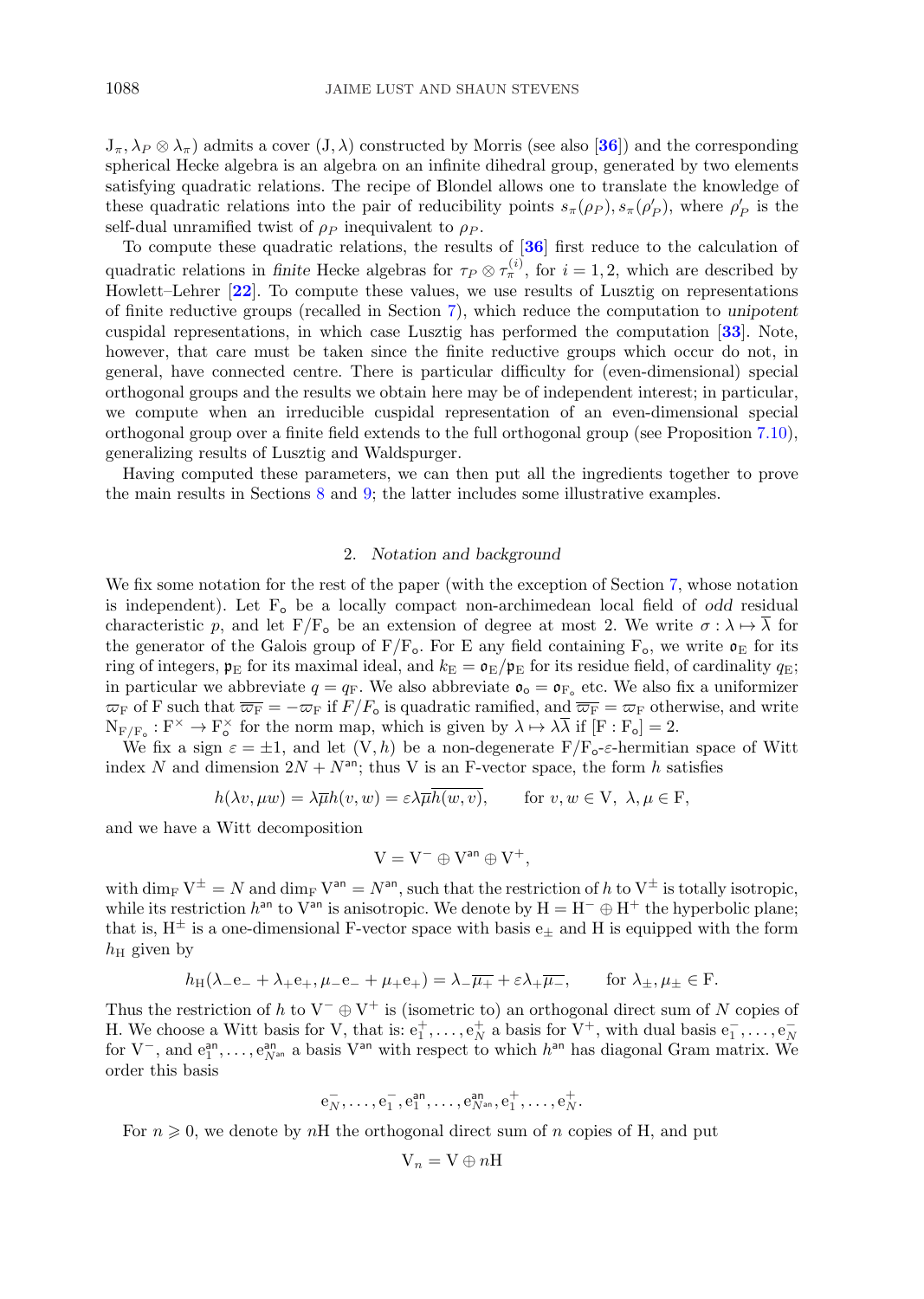with the form  $h_n = h \oplus h_H \oplus \cdots \oplus h_H$ , so that the decomposition above is orthogonal and we have a Witt decomposition

$$
V_n = V_n^- \oplus V^{an} \oplus V_n^+, \quad \text{with } V_n^{\pm} = V^{\pm} \oplus nH^{\pm}.
$$

Thus  $(V_n : n \geq 0)$  is a Witt tower over  $V_0 = V$ . Writing  $e_{N+i}^{\pm}$  for the image in  $V_n$  of  $e_{\pm}$  in the ith copy of H, the space  $V_n$  has the ordered Witt basis

$$
e_{N+n}^-, \ldots, e_1^-, e_1^{\text{an}}, \ldots, e_{N^{\text{an}}}^{\text{an}}, e_1^+, \ldots, e_{N+n}^+.
$$

For  $n \geq 0$ , we put  $G_n^+ = U(V_n)$ , the group of  $F_o$ -rational points of the reductive algebraic group over  $F_o$  determined by  $(V_n, h_n)$ , so that

$$
\mathcal{G}_n^+=\{g\in {\rm Aut}_{\mathcal{F}}(\mathcal{V}_n): h_n(gv,gw)=h_n(v,w) \text{ for all } v,w,\in \mathcal{V}\};
$$

thus  $G_n^+$  is (the group of points of) a unitary, symplectic or (full) orthogonal group. We also put  $G_n = U(V_n)^\circ$ , the group of  $F_\circ$ -rational points of the connected component, so that

$$
G_n = \{ g \in G_n^+ : N_{F/F_o} \det_F(g) = 1 \};
$$

thus  $G_n = G_n^+$  unless  $G_n^+$  is an orthogonal group (so  $F = F_o$  and  $\varepsilon = 1$ ), in which case  $G_n$  is the special orthogonal group, of index 2 in  $G_n^+$ . We will abbreviate  $G = G_0$  and  $G^+ = G_0^+$ .

The stabilizer in  $G_n$  of the decomposition

$$
V_n = nH^- \oplus V \oplus nH^+
$$

is a Levi subgroup  $M_n$  of  $G_n$ , which is standard with respect to the chosen Witt basis, and we have an isomorphism  $M_n \simeq GL_n(F) \times G$  given by  $g \mapsto (g|_{nH^-}, g|_{V})$ ; moreover, the stabilizer of the subspace  $nH^-$  is a standard parabolic subgroup  $P_n$  of  $G_n$ , with Levi component M<sub>n</sub>. Thus, writing elements of  $G_n$  as matrices with respect to the Witt basis, the group  $P_n$  is block upper triangular and  $M_n$  is block diagonal.

We end this section with a description of the maximal parahoric subgroups of G and of their reductive quotients (see also [[44](#page-36-0)]). For L an  $\mathfrak{d}_F$ -lattice in V, we denote by  $L^{\#}$  the dual lattice

$$
\mathcal{L}^{\#} = \{ v \in \mathcal{L} : h(v, \mathcal{L}) \subseteq \mathfrak{p}_{\mathcal{F}} \}.
$$

We say that L is *almost self-dual* if

$$
L\supseteq L^{\#}\supseteq\mathfrak{p}_{F}L;
$$

in that case, the stabilizer  $J = J_L$  in G of L is a maximal compact subgroup of G, and every maximal compact subgroup arises in this way for a unique self-dual lattice L. We write  $J<sup>1</sup>$  for the pro-unipotent radical of J, that is the subgroup consisting of those elements  $g$  which induce the identity map on the  $k_F$ -vector spaces  $\overline{V}_{(1)} := L/L^{\#}$  and  $\overline{V}_{(2)} := L^{\#}/p_F L$ .

The form h induces non-degenerate  $k_F/k_o$ -forms on  $\overline{V}_{(1)}$  and  $\overline{V}_{(2)}$  by

$$
\begin{cases} h_{\nabla}(v+{\rm L}^{\#},w+{\rm L}^{\#}) := h(v,w)+\mathfrak{p}_{\rm F}, & \text{for } v,w \in {\rm L},\\[2mm] h_{\nabla^{\#}}(v'+\mathfrak{p}_{\rm F}{\rm L},w'+\mathfrak{p}_{\rm F}{\rm L}):=\varpi_{\rm F}^{-1}h(v',w')+\mathfrak{p}_{F}, & \text{for } v',w' \in {\rm L}^{\#}. \end{cases}
$$

The form  $h_{\overline{V}_{(1)}}$  is  $\varepsilon$ -hermitian, while the form  $h_{\overline{V}_{(2)}}$  is  $(-\varepsilon)$ -hermitian if  $F/F_{o}$  is quadratic ramified, and  $\varepsilon$ -hermitian otherwise, by our choice of uniformizer. Thus we get an induced map

$$
J \to U(\overline{V}_{(1)}) \times U(\overline{V}_{(2)}),
$$

with kernel  $J^1$ , and hence the quotient  $\mathcal{G} = \mathcal{G}_L = J/J^1$  is naturally a subgroup of the finite reductive group  $U(\overline{V}_{(1)}) \times U(\overline{V}_{(2)})$ . In fact, G identifies with the subgroup

$$
\big\{\big(g_1,g_2) \in \mathrm{U}(\overline{\mathrm{V}}_{(1)}) \times \mathrm{U}(\overline{\mathrm{V}}_{(2)}) : \mathrm{N}_{k_{\mathrm{F}}/k_{\mathrm{o}}}(\mathrm{det}_{k_{\mathrm{F}}}(g_1) \, \mathrm{det}_{k_{\mathrm{F}}}(g_2))=1 \big\},
$$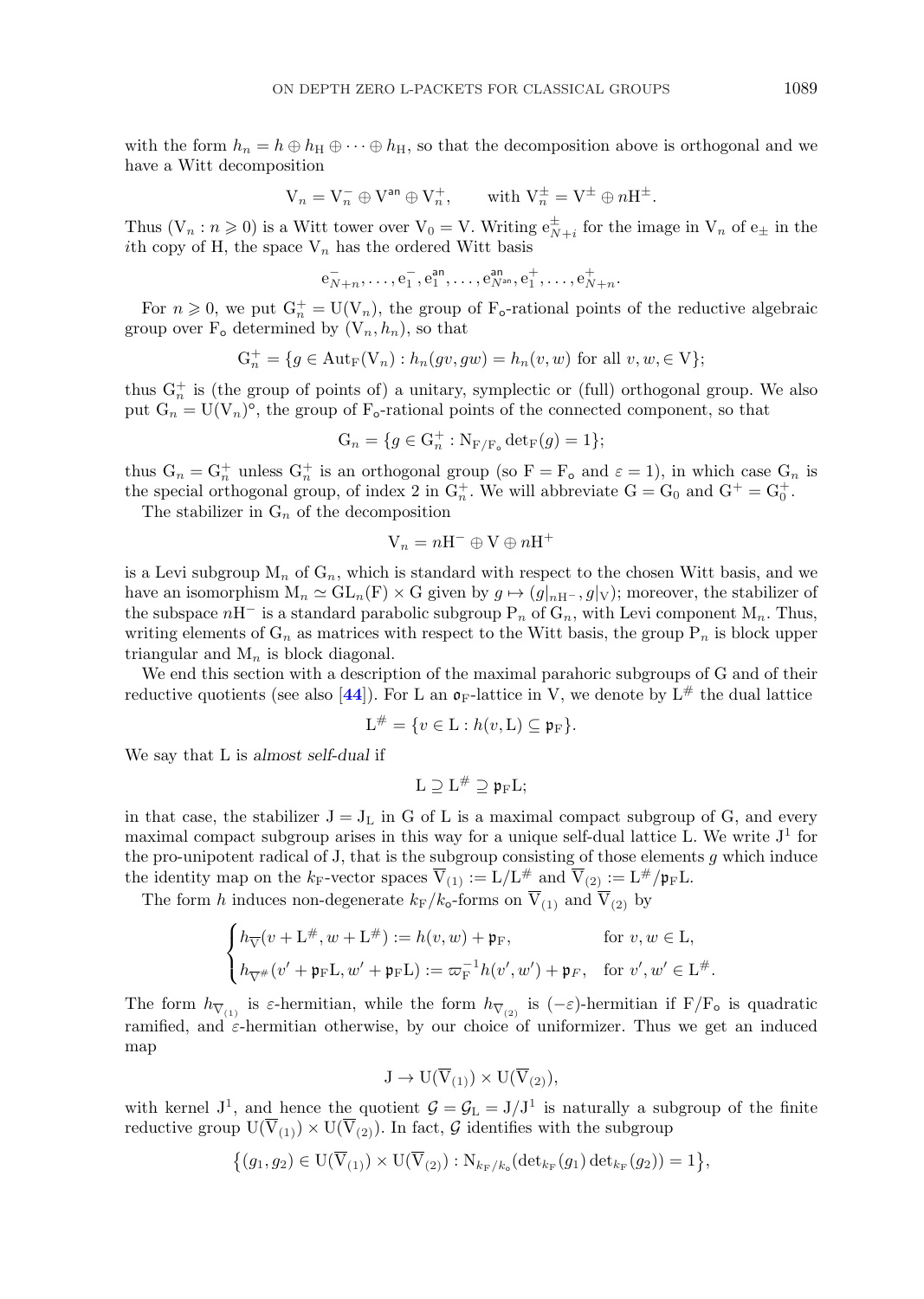which has connected component  $\mathcal{G}^{\circ} = U(\overline{V}_{(1)})^{\circ} \times U(\overline{V}_{(2)})^{\circ}$ . We denote by  $J^{\circ} = J_{L}^{\circ}$  the inverse image in J of  $\mathcal{G}^{\circ}$ ; this is a parahoric subgroup of G and J is its normalizer in G. It is *not* always a maximal parahoric subgroup of G (it is so if and only if neither factor  $U(V_{(i)})^{\circ}$  is a two-dimensional special orthogonal group) but every maximal parahoric subgroup does arise in this way. If either  $F/F_o$  is quadratic ramified and the orthogonal space among  $\overline{V}_{(1)}, \overline{V}_{(2)}$  is non-zero, or  $F = F_o$ ,  $\varepsilon = 1$  and both  $\overline{V}_{(1)}, \overline{V}_{(2)}$  are non-zero, then J<sup>o</sup> has index 2 in J; otherwise we have  $J = J^{\circ}$ .

Restricting first to the case of the hermitian space  $(V^{an}, h^{an})$ , there is a unique almost selfdual lattice  $\tilde{L}_{an}$  in  $V^{an}$ , and the corresponding group  $G_{an} = U(V^{an})^{\circ}$  is compact and normalizes the unique (maximal) parahoric subgroup  $J_{an}^{\circ} = J_{L_{an}}^{\circ}$ , with connected component  $\mathcal{G}_{an}^{\circ}$ . We set

$$
\overline{V}_{(1)}^{\text{an}}=L_{\text{an}}/L_{\text{an}}^{\#},\qquad \overline{V}_{(2)}^{\text{an}}=L_{\text{an}}^{\#}/\mathfrak{p}_{\text{F}}L_{\text{an}},
$$

and  $N_i^{\text{an}} = \dim_{k_{\text{F}}} \overline{V}_{(i)}^{\text{an}}$ , so that  $N^{\text{an}} = N_1^{\text{an}} + N_2^{\text{an}}$ . Then we have the following possibilities for  $\mathcal{G}_{\mathsf{an}}^{\mathsf{o}} = \mathrm{U}(\overline{\mathrm{V}}_{(1)}^{\mathsf{an}})^{\mathsf{o}} \times \mathrm{U}(\overline{\mathrm{V}}_{(2)}^{\mathsf{an}})^{\mathsf{o}},$  where we write  $\mathrm{SO}(M_1, M_2, k_F)$  for the special orthogonal group with form of Witt index  $M_2$  and anisotropic part of dimension  $M_1 - M_2 \leq 2$ .

- If  $F = F_o$  and  $\varepsilon = -1$  then  $N^{an} = 0$  so  $\mathcal{G}_{an}^o$  is trivial.
- If  $F = F_o$  and  $\varepsilon = 1$  then  $\mathcal{G}_{\text{an}}^{\circ} \simeq SO(N_1^{\text{an}}, 0, k_F) \times SO(N_2^{\text{an}}, 0, k_F)$ , with  $N_i^{\text{an}} \leq 2$ .
- If  $F/F_o$  is unramified quadratic, then  $\mathcal{G}_{\text{an}}^{\circ} \simeq U(N_1^{\text{an}}, k_F/k_{F_o}) \times U(N_2^{\text{an}}, k_F/k_{F_o})$ , the product of two unitary groups with  $N_i^{\text{an}} \leq 1$ .
	- If  $\rm F/F_{o}$  is ramified quadratic then

$$
\mathcal{G}^{\circ}_{\text{an}} \simeq \begin{cases} \text{SO}(N_1^{\text{an}}, 0, k_{\text{F}}) & \text{if } \varepsilon = +1, \\ \text{SO}(N_2^{\text{an}}, 0, k_{\text{F}}) & \text{if } \varepsilon = -1, \end{cases}
$$

with  $N_i^{\text{an}} \leq 2$  and only one  $N_i^{\text{an}}$  non-zero.

Returning to the general case of the space  $(V, h)$ , the *standard* almost self-dual lattices are those of the following form: for  $0 \leq N_1, N_2$  with  $N_1 + N_2 = N$ , set

$$
\mathrm{L}_{N_1,N_2}:=\mathfrak{o}_\mathrm{F} \mathrm{e}_N^-\oplus \cdots \oplus \mathfrak{o}_\mathrm{F} \mathrm{e}_1^- \oplus \mathrm{L}^\mathrm{an} \oplus \mathfrak{o}_\mathrm{F} \mathrm{e}_1^+ \oplus \cdots \oplus \mathfrak{o}_\mathrm{F} \mathrm{e}_{N_1}^+ \oplus \mathfrak{p}_\mathrm{F} \mathrm{e}_{N_1+1}^+ \oplus \cdots \oplus \mathfrak{p}_\mathrm{F} \mathrm{e}_N^+,
$$

where  $L^{an}$  is the unique almost self-dual lattice in  $V^{an}$ . We write  $J_{N_1,N_2}$  for the stabilizer of  $L_{N_1,N_2}$  and  $J^{\circ}_{N_1,N_2}$  for the corresponding parahoric subgroup. Every almost self-dual lattice has the form  $gL_{N_1,N_2}$ , for some  $g \in G$  and a unique standard lattice  $L_{N_1,N_2}$ ; thus every maximal compact (respectively, maximal parahoric) subgroup is conjugate to a unique standard one  $J_{N_1,N_2}$  (respectively,  $J^{\circ}_{N_1,N_2}$ ). The choice of Witt basis and the forms on  $\overline{V}_{(1)}, \overline{V}_{(2)}$  then give us the following identifications for the connected reductive quotients  $\mathcal{G}^{\circ}_{N_1,N_2} = J^{\circ}_{N_1,N_2}/J^1_{N_1,N_2}$ .

• If  $F = F_0$  and  $\varepsilon = -1$  then

$$
\mathcal{G}_{N_1,N_2}^{\mathsf{o}} \simeq \mathrm{Sp}(2N_1,k_{\mathrm{F}}) \times \mathrm{Sp}(2N_2,k_{\mathrm{F}}).
$$

• If  $F = F_o$  and  $\varepsilon = 1$  then

$$
\mathcal{G}^{\circ}_{N_1,N_2} \,\,\simeq\,\, {\rm SO}(N_1+N_1^{\rm an},N_1,k_{\rm F})\times{\rm SO}(N_2+N_2^{\rm an},N_2,k_{\rm F}).
$$

• If  $F/F<sub>o</sub>$  is quadratic unramified then

$$
\mathcal{G}^{\circ}_{N_1,N_2} \simeq \mathcal{U}(2N_1+N_1^{\text{an}},k_{\text{F}}/k_{\text{o}}) \times \mathcal{U}(2N_2+N_2^{\text{an}},k_{\text{F}}/k_{\text{o}}).
$$

• If  $F/F<sub>o</sub>$  is quadratic ramified then

$$
\mathcal{G}_{N_1,N_2}^{\circ} \simeq \begin{cases} \text{SO}(N_1 + N_1^{\text{an}}, N_1, k_{\text{F}}) \times \text{Sp}(2N_2, k_{\text{F}}) & \text{if } \varepsilon = +1, \\ \text{Sp}(2N_1, k_{\text{F}}) \times \text{SO}(N_2 + N_2^{\text{an}}, N_2, k_{\text{F}}) & \text{if } \varepsilon = -1. \end{cases}
$$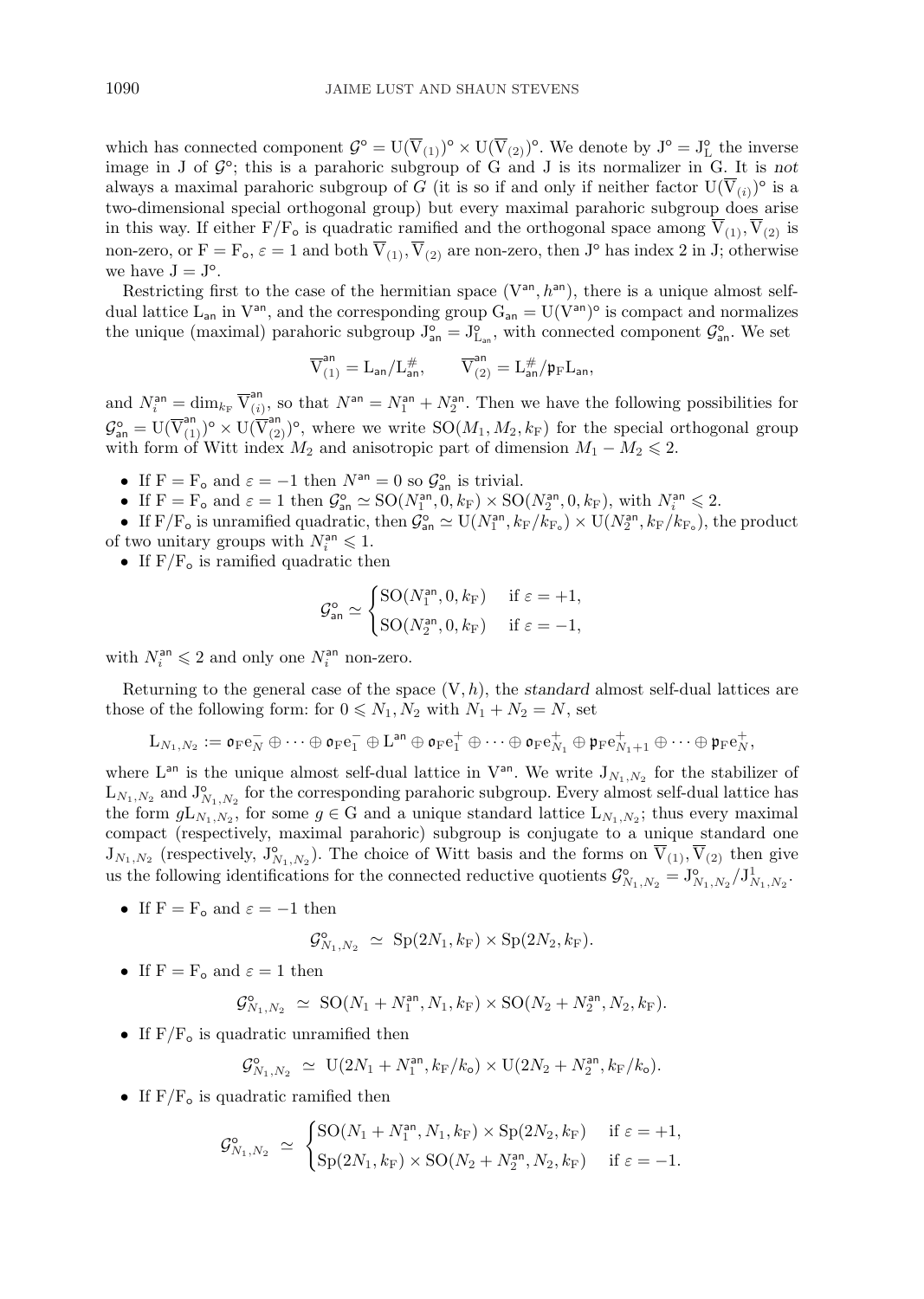<span id="page-8-0"></span>Writing  $\overline{H}$  for hyperbolic space over  $k_F$ , we can unify these by writing

$$
\mathcal{G}^{\circ}_{N_1,N_2} \,\,\simeq\,\, \mathcal{G}^{(1)}_{N_1} \times \mathcal{G}^{(2)}_{N_2},
$$

with  $\mathcal{G}_{N_i}^{(i)} = \mathrm{U}(N_i \overline{\mathrm{H}} \oplus \overline{\mathrm{V}}_{(i)}^{\mathrm{an}})^{\mathrm{o}}$ , for  $i = 1, 2$ .

We note that  $J^{\circ}_{N_1,N_2}$  is a maximal parahoric subgroup except where one of the factors here is  $SO(1,1,k_F)$  but G is not itself a two-dimensional special orthogonal group; that is, in the following cases:

- $F = F_o$ ,  $\varepsilon = 1$ ,  $(N, N^{an}) \neq (1, 0)$ , with  $(N_i, N_i^{an}) = (1, 0)$ , for  $i = 1$  or 2;
- F/F<sub>o</sub> is quadratic ramified,  $N^{an} = 0$  and  $(\varepsilon, N_1) = (1, 1)$  or  $(\varepsilon, N_2) = (-1, 1)$ .

#### 3. *Depth zero cuspidal representations*

In this section, we recall the classification of the depth zero irreducible cuspidal representations of  $GL_n(F)$  and of the classical group G, beginning with the former.

We write  $\mathcal{A}_n(F)$  for the set of equivalence classes of irreducible cuspidal representations of  $GL_n(F)$  and put  $\mathcal{A}(F) = \bigcup_{n \geq 1} \mathcal{A}_n(F)$ . We will abuse notation by writing  $\rho \in \mathcal{A}(F)$  to mean  $\rho$ is an irreducible cuspidal representation of some  $GL_n(F)$ , where  $n = n_\rho$  is of course uniquely determined by  $\rho$ . For  $\rho \in \mathcal{A}_n(F)$ , we denote by  $\rho^{\sigma}$  the representation

$$
\rho^{\sigma}(g) = \rho(\sigma(g^{-1})^{\mathrm{T}}), \quad \text{for } g \in \mathrm{GL}_n(\mathrm{F}),
$$

where  $\sigma(g)$  denotes the matrix obtained by applying the generator  $\sigma$  of Gal(F/F<sub>o</sub>) to each entry, and  $g^T$  denotes the transpose matrix. We say that  $\rho$  is *self-dual* if  $\rho^{\sigma} \simeq \rho$ , and write  $\mathcal{A}_{n}^{\sigma}(\mathbf{F})$  for the set of equivalence classes of self-dual irreducible cuspidal representations of  $GL_n(F)$ , and  $\mathcal{A}^{\sigma}(F) = \bigcup_{n \geq 1} \mathcal{A}_n^{\sigma}(F)$  for the set of equivalence classes of self-dual representations in  $\mathcal{A}(F)$ .

We do not recall here the general notion of depth, only that a representation  $\rho \in \mathcal{A}(F)$  is said to be of *depth zero* if it has fixed vectors under the pro-unipotent radical of the maximal parahoric subgroup  $GL_{n_{\rho}}(\mathfrak{o}_F)$  of  $GL_{n_{\rho}}(F)$ . We denote by  $\mathcal{A}_{[0]}(F)$  the set of equivalence classes of depth zero representations in  $\mathcal{A}(F)$ , and by  $\mathcal{A}_{[0]}^{\sigma}(F)$  the set of equivalence classes of self-dual depth zero representations in  $\mathcal{A}(F)$ .

Any depth zero representation  $\rho \in \mathcal{A}_n(F)$  can be written as

$$
\rho = \operatorname{c-Ind}_{\mathbf{J}_{\rho}}^{\operatorname{GL}_n(\mathbf{F})} \Lambda_{\rho},
$$

where  $J_{\rho} = F^{\times} GL_n(\mathfrak{o}_F)$  is the normalizer of the maximal parahoric subgroup  $J_{\rho} = GL_n(\mathfrak{o}_F)$ of  $GL_n(F)$ , and  $\Lambda_\rho$  is an irreducible representation of  $J_\rho$  whose restriction  $\lambda_\rho = \Lambda_\rho|_{J_\rho}$  is the inflation of an irreducible cuspidal representation  $\tau_\rho$  of the reductive quotient  $J_\rho/J_\rho^1 \simeq GL_n(k_F)$ . Moreover, the (equivalence class of the) representation  $\tau = \tau_{\rho}$  is uniquely determined by  $\rho$ . Further,  $\rho$  is self-dual if and only if  $\tau$  is self-dual; that is, denoting again by  $\sigma$  the generator of Gal( $k_F/k_o$ ) and by  $\tau^{\sigma}$  the representation  $\tau^{\sigma}(g) = \tau_{\rho}(\sigma(g^{-1})^{\mathrm{T}})$ , for  $g \in GL_n(k_F)$ , we have  $\tau^{\sigma} \simeq \tau$ .

The (equivalence classes of) irreducible cuspidal representations  $\tau$  of  $GL_n(k_F)$  were first classified by Green [**[17](#page-36-0)**], and are parametrized by regular characters of the multiplicative group of the degree n extension of  $k_F$ , or, equivalently (after making choices), by monic irreducible degree n polynomials  $P = P_{\tau} \in k_{\mathbb{F}}[X]$  with  $P(0) \neq 0$ . Writing  $\sigma(P)$  for the polynomial obtained by applying  $\sigma$  to the coefficients of P, the representation  $\tau^{\sigma}$  then corresponds to the polynomial  $P^{\sigma}(X) := \sigma(P(0))^{-1} X^{\deg(P)} \sigma(P)(1/X)$ . Thus  $\tau$  is self-dual if and only if  $P_{\tau} = P_{\tau}^{\sigma}$ . If  $k_{\text{F}} = k_{\text{o}}$ , such polynomials exist if and only if  $n = 1$  $n = 1$  or n is even (see [1]); if  $k_F/k_o$  is quadratic, then such polynomials exist if and only if n is odd (see  $[30, \S, 5.4]$  $[30, \S, 5.4]$  $[30, \S, 5.4]$ ).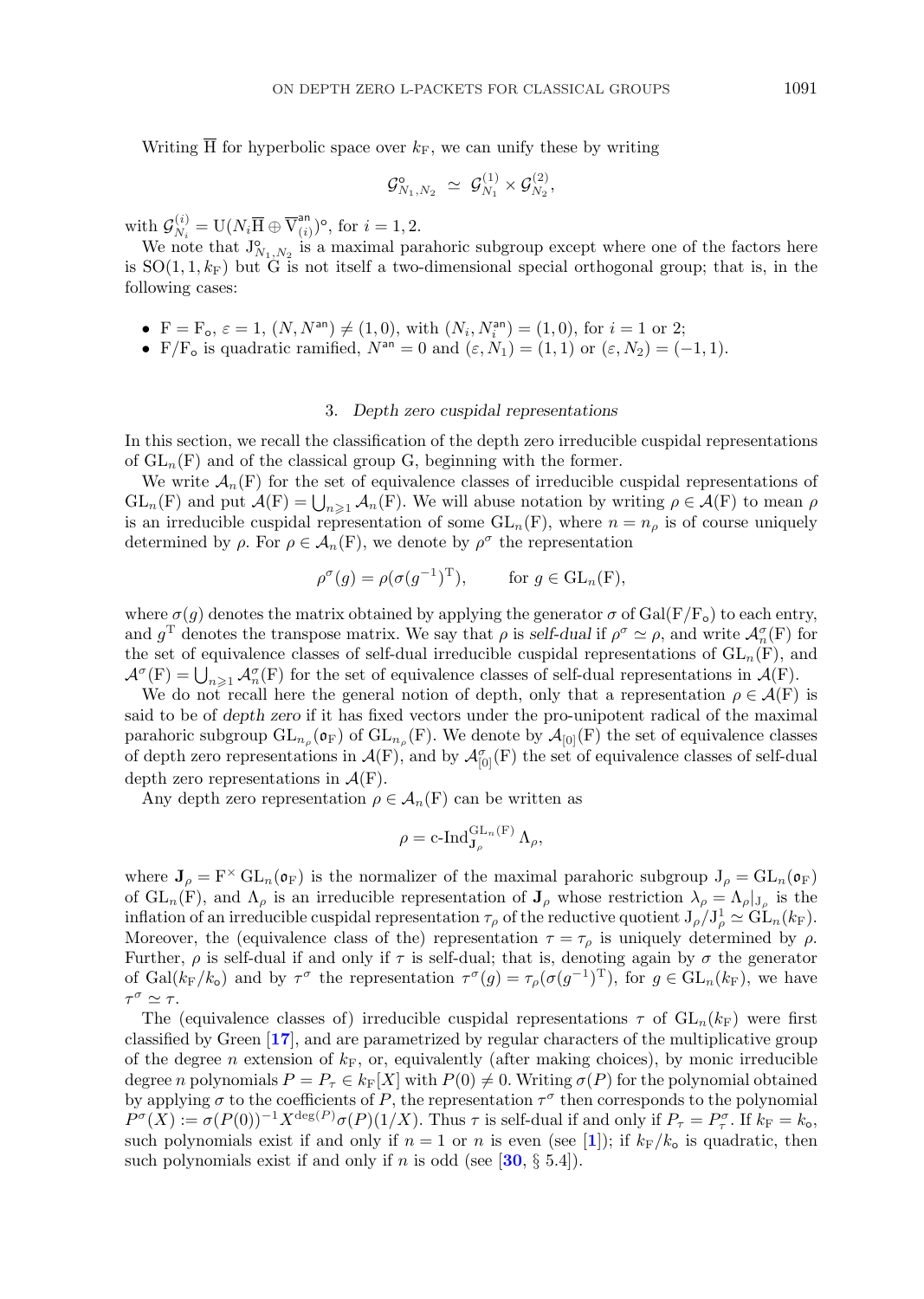<span id="page-9-0"></span>Similarly, we write  $\mathcal{A}(G)$  for the set of equivalence classes of irreducible cuspidal representations of G, and  $\mathcal{A}_{[0]}(G)$  for the subset of equivalence classes of depth zero representations. Then, for  $\pi \in \mathcal{A}_{[0]}(G)$ , we can write

$$
\pi = \operatorname{c-Ind}_{J_{\pi}}^G \lambda_{\pi},
$$

where  $J_{\pi} = J_{N_1,N_2}$  is the (compact open) normalizer of a standard maximal parahoric subgroup  $J_{\pi}^{\circ}$  and  $\lambda_{\pi}$  is an irreducible representation of  $J_{\pi}$  whose restriction  $\lambda_{\pi}^{\circ} = \lambda_{\pi}|_{J_{\pi}^{\circ}}$  is a sum of conjugates (under  $J_{\pi}$ ) of the inflation of an irreducible cuspidal representation  $\tau_{\pi}$  of the reductive quotient  $\mathcal{G}_{N_1,N_2}^{\circ}$ . By [[45, 52](#page-36-0)], the standard maximal parahoric subgroup  $J_{\pi}^{\circ}$  is uniquely determined by  $\pi$ , so that  $N_1, N_2$  here are determined by  $\pi$ , and the representation  $\tau_{\pi}$ is determined up to conjugacy by an element of  $\mathcal{G}_{N_1,N_2}$ . Since the group  $\mathcal{G}_{N_1,N_2}^{\circ}$  decomposes as  $\mathcal{G}_{N_1}^{(1)} \times \mathcal{G}_{N_2}^{(2)}$ , we can also write  $\tau_{\pi} = \tau_{\pi}^{(1)} \otimes \tau_{\pi}^{(2)}$ , with  $\tau_{\pi}^{(i)}$  an irreducible cuspidal representation of  $\mathcal{G}_{N_i}^{(i)}$ .

The irreducible cuspidal representations  $\tau$  of the groups  $\mathcal{G}_{N_1,N_2}^{\circ}$  were classified by Lusztig [**[32, 35](#page-36-0)**], in terms of semisimple elements s of the dual group and unipotent irreducible cuspidal representations of the centralizer of s, generalizing the classification of Green. (The only unipotent irreducible cuspidal representation of  $GL_n(k_F)$  is the trivial representation of  $GL_1(k_F)$ .) We will recall this later, in Section [7,](#page-13-0) when we require it.

#### 4. *Reducibility of parabolic induction*

In this section, we recall some basic results, in particular due to Silberger, on reducibility of parabolic induction. We continue with the same notation, so that  $G = U(V)^\circ$  is our classical group. We recall that we have the group  $G_n = U(V_n)^\circ$ , with Levi subgroup  $M_n \simeq GL_n(F) \times G$ (with the isomorphism determined by the chosen Witt basis) and standard parabolic subgroup  $P_n = M_n N_n$ . Let  $\rho \in \mathcal{A}_n(F)$  and  $\pi \in \mathcal{A}(G)$ , so that we can consider  $\rho \otimes \pi$  as a representation of  $M_n$ .

We are interested in the (ir)reducibility of the normalized parabolically induced representation

$$
I(\rho,\pi,s)=\operatorname{Ind}_{\mathrm{P}_n}^{\mathrm{G}_n}\rho|\det(\cdot)|_{\mathrm{F}}^s\otimes\pi,
$$

for  $s \in \mathbb{C}$ , where  $|\cdot|_F$  is the normalized absolute value on F (with image  $q^{\mathbb{Z}}$ ) and det is the determinant on  $GL_n(F)$ . We note that replacing  $\rho$  by an unramified twist just has the effect of translating the parameter s; that is,

$$
I(\rho | \det(\cdot)|_{\mathcal{F}}^{s_0}, \pi, s) = I(\rho, \pi, s + s_0).
$$

Thus we lose no information if we replace our base-point  $\rho$  with any unramified twist. We have the following fundamental result of Silberger: the first part comes from [**[49](#page-37-0)**, Corollaries 5.4.2.2– 3] and the second from [**[50](#page-37-0)**, Theorem 1.6].

THEOREM 4.1. (i) If  $I(\rho, \pi, s)$  is reducible for some  $s \in \mathbf{R}$ , then there exists  $s_0 \in \mathbf{R}$  such *that*  $\rho | \det(\cdot)|_{\text{F}}^{s_0}$  *is self-dual.* 

(ii) If  $\rho$  is self-dual and  $I(\rho, \pi, s)$  is reducible for some  $s \in \mathbf{R}$ , then there is a (unique) real *number*  $s_{\pi}(\rho) \geq 0$  *such that, for*  $s \in \mathbf{R}$ *,* 

$$
I(\rho, \pi, s)
$$
 is reducible if and only if  $s = \pm s_{\pi}(\rho)$ .

REMARK 4.2. In the situation of Theorem 4.1, it is almost true that, if  $\rho$  is self-dual then  $I(\rho, \pi, s)$  is reducible for some  $s \in \mathbb{R}$ . The only exception comes from even special orthogonal groups, where we have an extra subtlety (see [[23](#page-36-0)] for more details): if  $\pi$  is an irreducible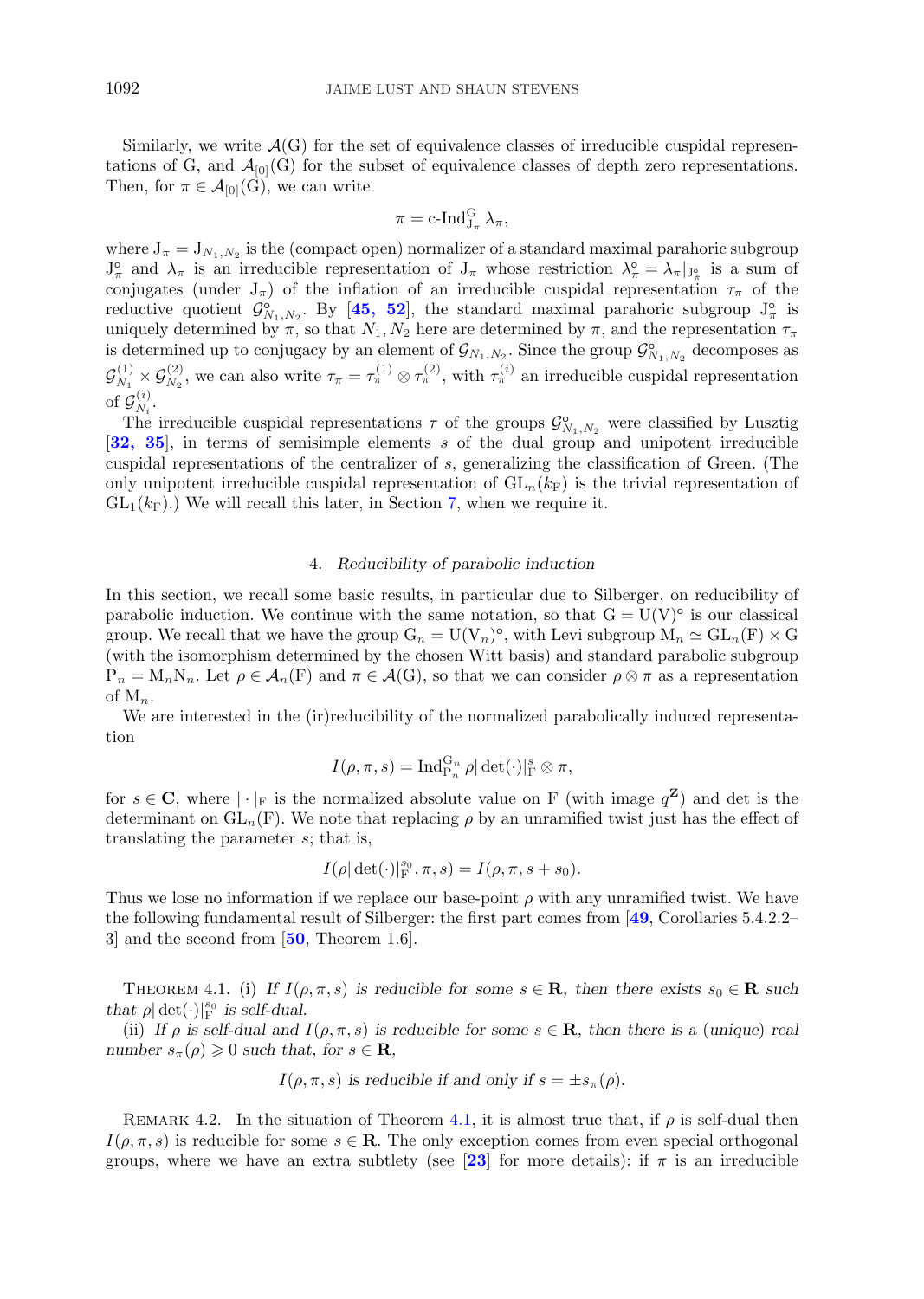<span id="page-10-0"></span>cuspidal representation of G which is *not* normalized by the full orthogonal group G<sup>+</sup> and  $n = 1$  (so that  $\rho$  is a trivial or quadratic character of  $F^{\times}$ ) then  $I(\rho, \pi, s)$  is irreducible for all  $s \in \mathbf{R}$ . On the other hand, in this situation, putting  $\pi^+ = \text{Ind}_{G}^{G^+} \pi$ , which is an irreducible cuspidal representation of G<sup>+</sup>, then  $I(\rho, \pi^+, s)$  does have reducibility, at  $s = 0$ .

From Theorem 4.1, for a fixed  $\pi \in \mathcal{A}(G)$ , we get a map

$$
s_{\pi}:\mathcal{A}^{\sigma}(\mathrm{F})\to\mathbf{R}_{\geqslant0},
$$

where we define  $s_{\pi}(\rho) = 0$  if  $I(\rho, \pi, s)$  is irreducible for all  $s \in \mathbf{R}$ . Part of the well-known 'Basic Assumption' made in [[42](#page-36-0)] is that the image of this map is in fact in  $\frac{1}{2}\mathbf{Z}$  (indeed, this is now known in many cases — at least when G is quasi-split — through the work of Arthur, Mœglin, Waldspurger). We will prove here (independently) that this is indeed the case for depth zero representations  $\pi$ .

Silberger's results in fact give a little more than stated here, since we have stated them only for *real* values of s. Indeed, if  $\rho \in \mathcal{A}^{\sigma}(F)$  then there are (up to equivalence) exactly *two* unramified twists of  $\rho$  which are self-dual:  $\rho$  and another one  $\rho'$ . If, moreover,  $\rho$  is a depth zero representation then this second representation is easy to describe: it is  $\rho' := \rho |\det(\cdot)|_F^{\pi i/n \log q}$ . Thus Silberger's result in fact gives a qualitative description of all complex s for which  $I(\rho, \pi, s)$ is reducible.

In general, we will here only be able to compute the pair of numbers  $\{s_{\pi}(\rho), s_{\pi}(\rho')\}$ , rather than distinguishing them individually. However, this is sufficient to prove the equality [\(1.4\)](#page-3-0).

## 5. *Covers and Hecke algebras*

The theory of types and covers was developed by Bushnell–Kutzko to give a strategy and framework to describe the structure of the category of smooth representations of a connected reductive group. Here we are interested only in a rather special case (in particular, we have only maximal proper Levi subgroups and depth zero representations for classical groups) so we do not give definitions and results in their full generality. In particular, we are specializing to depth zero the results of [**[4](#page-35-0)**, § 3.2].

We continue in the notation of the previous section but restrict to depth zero. Thus we have  $\rho \in \mathcal{A}_{[0]}^{\sigma}(\mathrm{F})$ , a representation of  $\mathrm{GL}_n(\mathrm{F})$ , and  $\pi \in \mathcal{A}_{[0]}(\mathrm{G})$ , giving us a representation  $\rho \otimes \pi$  of the Levi subgroup  $M_n \simeq GL_n(F) \times G$  of  $G_n$ . We write  $\rho = c$ -Ind ${}_{J_\rho}^{GL_n(F)}$   $\Lambda_\rho$  and  $\pi = c$ -Ind ${}_{J_\pi}^G$   $\lambda_\pi$ , as in Section [3,](#page-8-0) and use all the associated notation from there. We write  $P_n = M_n N_n$  and denote by  $P_n^- = M_n N_n^-$  the opposite parabolic subgroup.

We put  $J_M = J_\rho \times J_\pi$ , a compact open subgroup of  $M_n$ , and  $\lambda_M = \lambda_\rho \otimes \lambda_\pi$ , an irreducible representation of  $J_M$ . From [[36](#page-36-0), Theorem 1.1], there is a *cover*  $(J, \lambda)$  of  $(J_M, \lambda_M)$ , that is,

- J is a compact open subgroup of  $G_n$  which has an Iwahori decomposition with respect to  $(M_n, P_n)$  and such that  $J \cap M_n = J_M$ ;
- $\lambda$  is an irreducible representation of J whose restriction to  $J_M$  is  $\lambda_M$  and whose restriction to  $J \cap N_n^{\pm}$  is a multiple of the trivial representation;
- the Hecke algebra  $\mathscr{H}(G_n, \lambda)$  contains an invertible element whose support is the  $(J, J)$ double coset of a strongly positive element of the centre of  $M_n$ .

Moreover, we have a description of the Hecke algebra  $\mathscr{H}(G_n, \lambda)$  given by [[36](#page-36-0), Theorem 1.2]:

(i) if there is some  $g \in G_n \setminus M_n$  which normalizes  $M_n$  and such that the conjugate by g of  $\rho \otimes \pi$  is equivalent to an unramified twist of  $\rho \otimes \pi$ , then  $\mathscr{H}(\mathbb{G}_n, \lambda)$  is a generic Hecke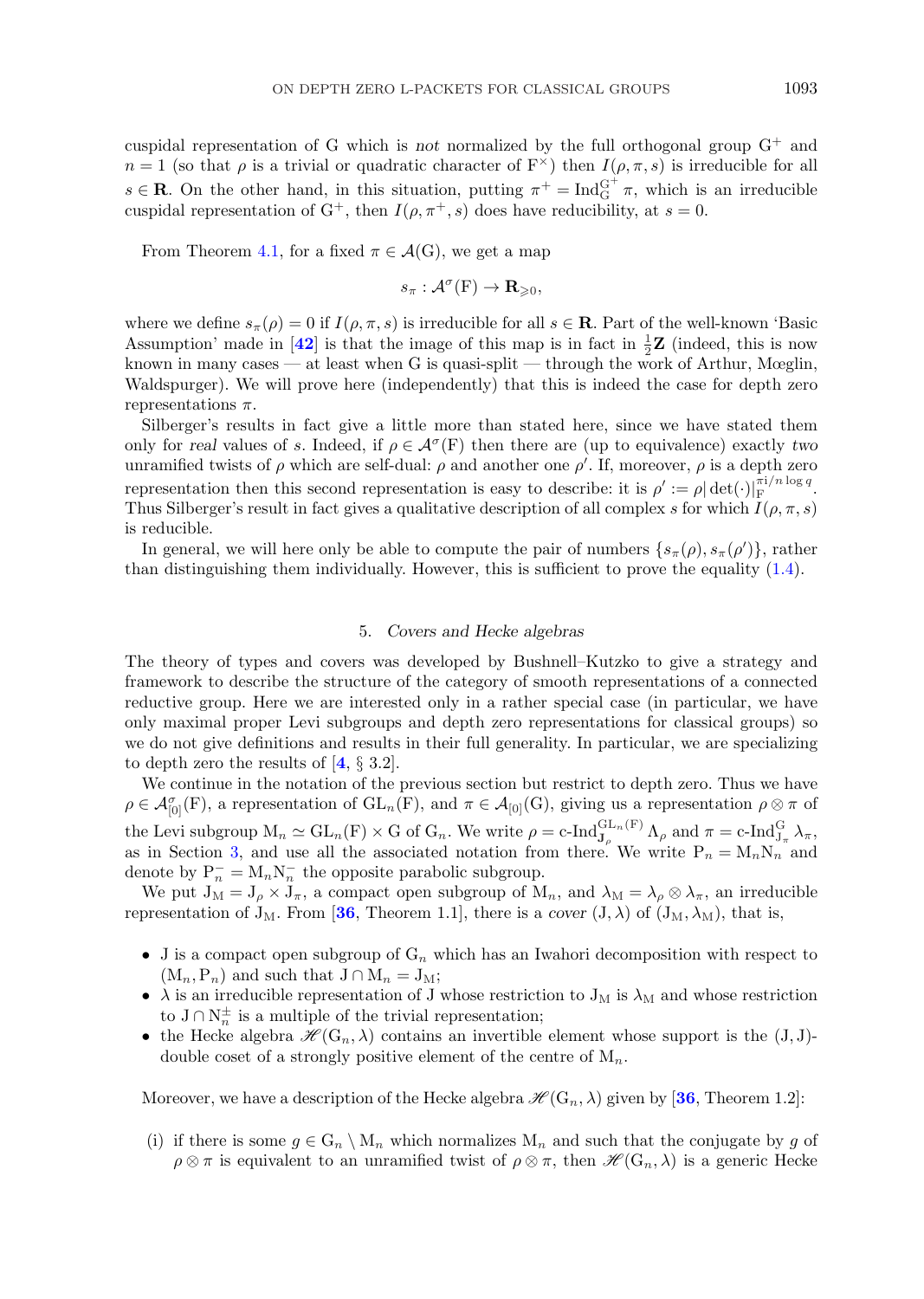<span id="page-11-0"></span>algebra on an infinite dihedral group; that is, it is generated by  $T_1, T_2$ , each supported on a single (J, J)-double coset, with relations

$$
(T_i - q^{f_i})(T_i + 1) = 0,
$$

for some half-integers  $f_i \geq 0$ . Moreover, there is a recipe to compute the  $f_i$ , which we revisit in Section 6;

(ii) otherwise,  $\mathscr{H}(\mathbf{G}_n, \lambda)$  is abelian, isomorphic to  $\mathbf{C}[Z^{\pm 1}]$ .

In the second case, the induced representation  $I(\rho, \pi, s)$  is irreducible for any  $s \in \mathbb{C}$  so we restrict our interest to the first case. Since  $\rho$  is self-dual, the condition in (i) is always satisfied, unless G is an even-dimensional special orthogonal group, the representation  $\pi$  is *not* normalized by the full orthogonal group  $G^+$ , and  $n = 1$  (see Remark [4.2\)](#page-9-0).

We write  $\mathfrak{R}^{[\rho,\pi]}(M_n)$  for the full subcategory of (smooth complex) representations of  $M_n$  all of whose irreducible subquotients are unramified twists of  $\rho \otimes \pi$ , and  $\mathfrak{R}^{[\rho,\pi]}(G_n)$  for the full subcategory of representations of  $G_n$  all of whose irreducible subquotients have supercuspidal support an unramified twist of  $\rho \otimes \pi$ . Then, since  $(J,\lambda)$  is a cover of  $(J_M, \lambda_M)$  which is a type, we have a normalized embedding of Hecke algebras  $t : \mathscr{H}(\mathrm{M}_n, \lambda_\mathrm{M}) \hookrightarrow \mathscr{H}(\mathrm{G}_n, \lambda)$  giving us a commutative diagram

$$
\mathfrak{R}^{[\rho,\pi]}(G_n) \xrightarrow{\mathfrak{h}} \text{Mod-}\mathcal{H}(G_n,\lambda)
$$
  

$$
\text{Ind}_{P_n}^{G_n} \uparrow \qquad \qquad \qquad \uparrow t_*
$$
  

$$
\mathfrak{R}^{[\rho,\pi]}(M_n) \xrightarrow{\mathfrak{h}_M} \text{Mod-}\mathcal{H}(M_n,\lambda_M)
$$

Here, the functor  $t_*$  maps a right  $\mathscr{H}(\mathbf{M}_n, \lambda_M)$ -module X to  $\text{Hom}_{\mathscr{H}(\mathbf{M}_n, \lambda_M)}(\mathscr{H}(\mathbf{G}_n, \lambda), X)$ , where the  $\mathscr{H}(M_n, \lambda_M)$ -module structure on  $\mathscr{H}(G_n, \lambda)$  is given by t. The horizontal arrows are equivalences of categories: the functor  $\mathfrak{h}_M$  is given by  $\xi \mapsto \text{Hom}_{J_M}(\lambda_M, \xi)$ , and similarly for  $\mathfrak{h}$ .

The Hecke algebra  $\mathscr{H}(M_n,\lambda_M)$  is isomorphic to  $\mathbb{C}[Z^{\pm 1}]$ , where Z is supported on  $\zeta J_M$  and  $\zeta$  is the element of the centre of  $M_n$  which acts on  $V_n = nH^- \oplus V \oplus nH^+$  as 1 on V and as  $\varpi_F$ on  $n\text{H}^+$ . The element  $T_2T_1 \in \mathscr{H}(\mathbb{G}_n, \lambda)$  is supported on the double coset J $\zeta$ J and, since  $t(Z)$ is supported on the same double coset, we may (and do) normalize Z so that  $t(Z) = T_2T_1$ .

Now, from [[4](#page-35-0), Proposition 3.12], we get that, if  $I(\rho, \pi, s)$  is reducible, then the real part of s belongs to the set

$$
\left\{\pm \frac{(f_1 \pm f_2)}{2n}\right\}.
$$
\n(5.1)

We will see these values are always half-integers. Thus, in the notation of Section [4,](#page-9-0) we have

$$
\{s_{\pi}(\rho), s_{\pi}(\rho')\} = \left\{\frac{|f_1 \pm f_2|}{2n}\right\},\
$$

where  $|\cdot|$  is the usual (real) absolute value, and we recall that  $\rho'$  is the unique self-dual unramified twist of  $\rho$  which is not equivalent to  $\rho$ .

#### 6. *Reduction to the finite case*

We now describe how to relate the parameters  $f_i$  of the previous section to a problem in the representation theory of finite reductive groups, and rephrase the equality [\(1.3\)](#page-2-0) in these terms. The recipe for computing these parameters is described in [**[36](#page-36-0)**, § 6.3], which is considerably simplified by only treating depth zero representations; in particular, the character  $\chi_0$  of [[36](#page-36-0), § 6.3] is trivial. Thus the content of this section is all proved in [**[36](#page-36-0)**, § 6.3] and here we just explicate it in our special case.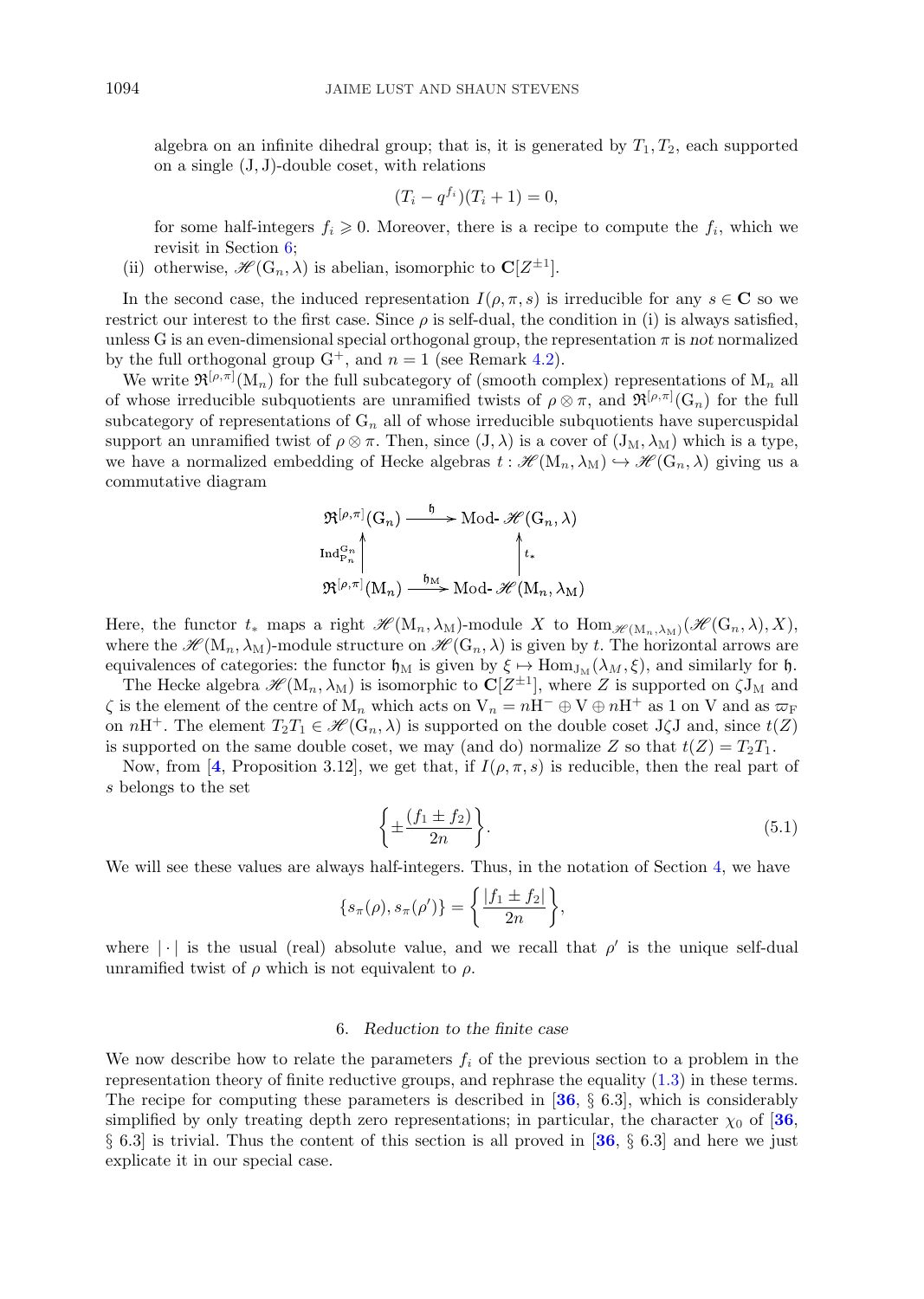We recall that  $\pi = c$ -Ind $_{J_\pi}^G \lambda_\pi$ , where  $J_\pi$  is the normalizer of a standard maximal parahoric subgroup  $J_{N_1,N_2}^{\circ}$ , with  $N_1, N_2$  uniquely determined, and  $\lambda_{\pi}|_{J_{N_1,N_2}^{\circ}}$  contains an irreducible representation  $\lambda_{\pi}^{\circ}$  inflated from an irreducible cuspidal representation  $\tau_{\pi} \simeq \tau_{\pi}^{(1)} \otimes \tau_{\pi}^{(2)}$  of the (connected) reductive quotient  $\mathcal{G}_{N_1,N_2}^{\circ} \simeq \mathcal{G}_{N_1}^{(1)} \times \mathcal{G}_{N_2}^{(2)}$ . More explicitly, as in Section [2,](#page-5-0) we write

$$
\mathcal{G}_{N_i}^{(i)} = \mathcal{U}(N_i \overline{\mathcal{H}} \oplus \overline{\mathcal{V}}_{(i)}^{\mathsf{an}})^{\mathsf{o}}, \qquad \text{for } i = 1, 2.
$$

We will also write  $\mathcal{G}_{N_i}^{(i)+}$  for the full finite classical group of which  $\mathcal{G}_{N_i}^{(i)}$  is the connected component. We will need to distinguish the cases when  $\tau_{\pi}^{(i)}$  is normalized by  $\mathcal{G}_{N_i}^{(i)+}$  from those where it is not.

By construction, the group J in  $G_n$  has reductive quotient isomorphic to  $GL_n(k_F) \times \mathcal{G}_{N_1,N_2}$ , and we denote by  $J^{\circ}$  the inverse image of its connected component. The parahoric subgroup  $J^{\circ}$  is contained in precisely two maximal compact subgroups of  $G_n$ , namely the standard maximal compact  $J_2 := J_{N_1,N_2+n}$  and a maximal compact group  $J_1$  conjugate to  $J_{N_1+n,N_2}$ . More precisely, both  $J_1, J_2$  would be standard with respect to the ordered Witt basis

$$
\begin{aligned} {\rm e}_{N}^-, \ldots, {\rm e}_{N_1+1}^-, {\rm e}_{N+n}^-, \ldots {\rm e}_{N+1}^-, {\rm e}_{N_1}^-, \ldots, {\rm e}_{1}^-, {\rm e}_{1}^{\texttt{an}}, \ldots, {\rm e}_{N^{\texttt{an}}}^{\texttt{an}}, \\ {\rm e}_{1}^+, \ldots, {\rm e}_{N_1}^+, {\rm e}_{N+1}^+, \ldots, {\rm e}_{N+n}^+, {\rm e}_{N_1+1}^+, \ldots, {\rm e}_{N}^+.\end{aligned}
$$

These maximal compact subgroups have reductive quotients  $\mathcal{G}_1, \mathcal{G}_2$  isomorphic to  $\mathcal{G}_{N_1+n,N_2}$ and  $\mathcal{G}_{N_1,N_2+n}$ , respectively, and the image of  $J^{\circ}$  in each of these is a parabolic subgroup with Levi component isomorphic to  $GL_n(k_F) \times \mathcal{G}_{N_1,N_2}^{\circ}$ . More explicitly, the  $\mathcal{G}_i$  have connected components

$$
\mathcal{G}_1^{\circ} \simeq \mathrm{U}((N_1+n)\overline{\mathrm{H}} \oplus \overline{\mathrm{V}}_{(1)}^{\mathrm{an}})^{\circ} \times \mathcal{G}_{N_2}^{(2)} \supseteq \left(\mathrm{GL}_n(k_{\mathrm{F}}) \times \mathcal{G}_{N_1}^{(1)}\right) \times \mathcal{G}_{N_2}^{(2)},
$$
  

$$
\mathcal{G}_2^{\circ} \simeq \mathcal{G}_{N_1}^{(1)} \times \mathrm{U}((N_2+n)\overline{\mathrm{H}} \oplus \overline{\mathrm{V}}_{(2)}^{\mathrm{an}})^{\circ} \supseteq \mathcal{G}_{N_1}^{(1)} \times \left(\mathrm{GL}_n(k_{\mathrm{F}}) \times \mathcal{G}_{N_2}^{(2)}\right).
$$

Moreover, we have certain Weyl group elements  $s_i \in J_i$ , defined in [[36](#page-36-0), § 5.6]. (See also [[51](#page-37-0), § 6.2] where, in most cases, they are denoted  $s_1^{\varpi}, s_1$  respectively, though there is an added complication when  $n = 1$  and G is a special orthogonal group, explained in [[36](#page-36-0), § 5.6].) More explicitly, both  $s_1, s_2$  exchange (up to scalars) the vectors  $e^+_{N+j}$  and  $e^-_{N+j}$ , for  $1 \leqslant j \leqslant n$  and preserve the subspace V of  $V_n$ .

Now let  $(J, \lambda)$  be the cover of  $(J_\rho \times J_\pi, \lambda_\rho \otimes, \lambda_\pi)$  from Section [5.](#page-10-0) The proof of the existence of this cover, in [[36](#page-36-0)], goes via first constructing a cover  $(J^{\circ}, \lambda^{\circ})$  of  $(J_{\rho} \times J_{\pi}^{\circ}, \lambda_{\rho} \otimes \lambda_{\pi}^{\circ})$ . The Hecke algebras  $\mathscr{H}(G_n, \lambda^{\circ})$  and  $\mathscr{H}(G_n, \lambda)$  are not in general isomorphic, but they are closely related, as we now describe.

The Hecke algebra  $\mathscr{H}(\mathbb{G}_n, \lambda)$  is generated by two elements  $T_1, T_2$ , with  $T_i$  supported on  $\mathrm{J} s_i \mathrm{J}$ and satisfying a quadratic relation  $(T_i - q^{f_i})(T_i + 1) = 0$ . Then

- (i) if  $n = 1$ , and either  $\mathcal{G}_{N_i}^{(i)+}$  is the trivial orthogonal group (that is, the orthogonal group on a trivial space) or the irreducible cuspidal representation  $\tau^{(i)}_{\pi}$  of  $\mathcal{G}_{N_i}^{(i)}$  is *not* normalized by  $\mathcal{G}_{N_i}^{(i)+}$ , then we always have  $f_i = 0$ ; that is,  $T_i^2 = 1$ . Note that our assumption that we have reducibility implies that this can be the case for at most one value of  $i$ , and this is never the case if G is either symplectic or unramified unitary;
- (ii) otherwise, there is a corresponding element  $T_i^{\circ} \in \mathscr{H}(\mathbb{G}_n, \lambda^{\circ})$  with support  $J^{\circ} s_i J^{\circ}$  and satisfying the same quadratic relation as  $T_i$  (with the same parameter  $f_i$ ).

It remains to describe the parameter  $f_i$  in the latter case and we assume from now on that we are in that situation.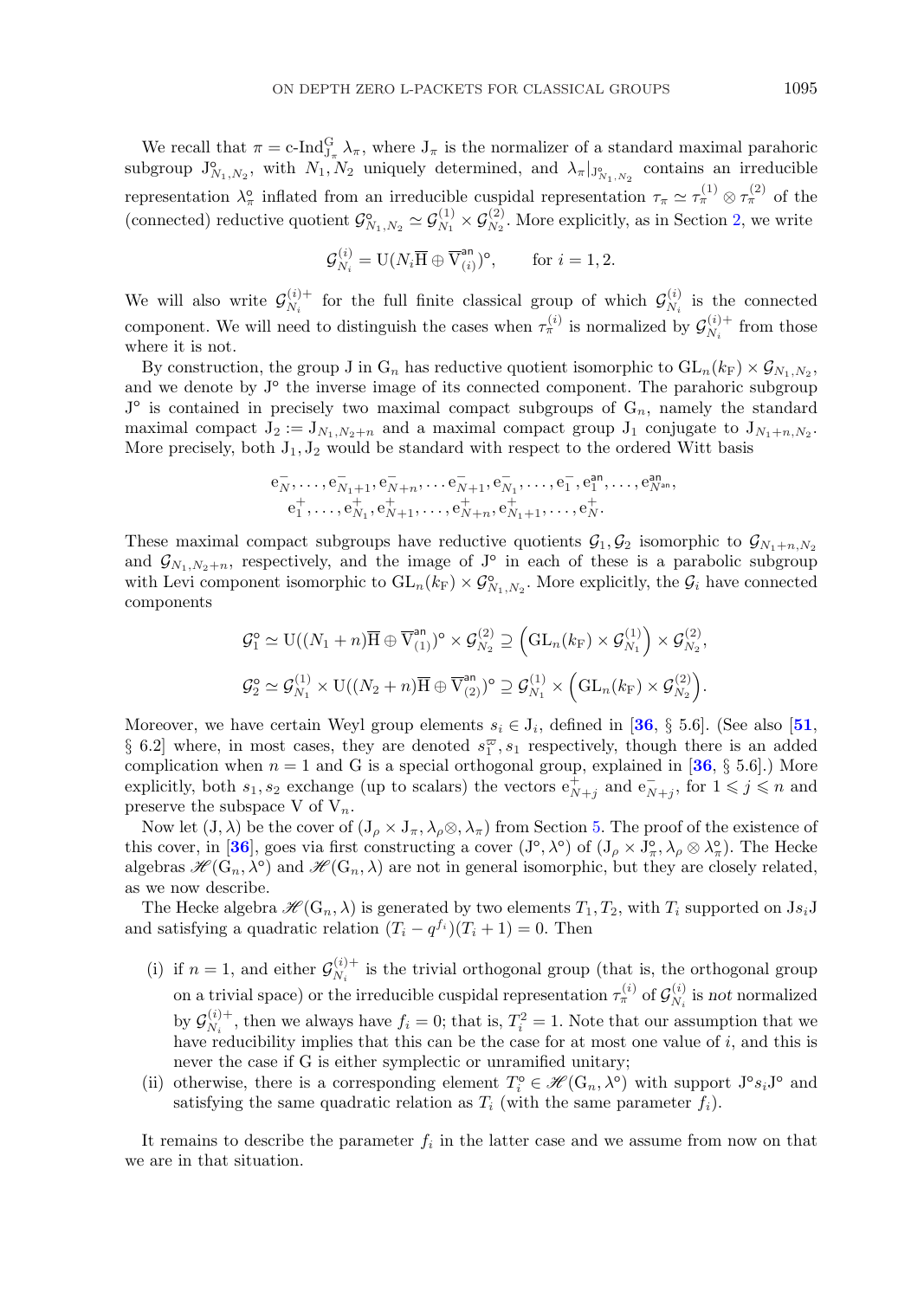<span id="page-13-0"></span>By inflation, we have a support-preserving algebra injection

$$
\mathscr{H}(\mathcal{G}_i^{\circ}, \tau_\rho \otimes \tau_\pi^{\circ}) \hookrightarrow \mathscr{H}(\mathrm{G}_n, \lambda^{\circ}),
$$

and  $T_i^{\circ}$  is in the image of this map. We also have isomorphisms

$$
\mathscr{H}(\mathcal{G}_i^{\circ}, \tau_\rho \otimes \tau_\pi^{\circ}) \simeq \mathscr{H}(\mathrm{U}((N_i + n)\overline{\mathrm{H}} \oplus \overline{\mathrm{V}}_{(i)}^{\mathrm{an}})^{\circ}, \tau_\rho \otimes \tau_\pi^{(i)}),
$$

and the algebra on the right is described (at least in the case that the ambient finite classical group has connected centre) in [**[34](#page-36-0)**, Theorem 8.6]: they are two-dimensional, generated by an element satisfying the same quadratic relation, with  $q^{f_i}$  the quotient of the dimensions of the two irreducible factors of the representation parabolically induced from  $\tau_{\rho} \otimes \tau_{\pi}^{(i)}$ . Moreover, one can compute this using Lusztig's Jordan decomposition of characters, as we describe in the next section.

## 7. *Computation of parameters*

In this section, we undertake the computation of the parameters in the finite Hecke algebras from above. When the finite reductive group arising has connected centre, this can more or less be read off from the Jordan decomposition of characters and the case of unipotent irreducible cuspidals, for which there are tables in [**[33](#page-36-0)**]. In general, one must first embed the group into one with connected centre, and then make the comparison. A special case is already carried out in [**[31](#page-36-0)**], where they look at the Hecke algebra coming from inducing a self-dual irreducible cuspidal representation of the Siegel parabolic of a classical group.

In order to fit with the usual notations for finite reductive groups, the notation in this section is independent of that in the rest of the paper. We will not recall here the definitions of *geometric* and *rational Lusztig series*, both of which give partitions of the set of irreducible representations of a connected finite reductive group coming from Deligne–Lusztig induction; we refer the reader instead, for example, to [**[12, 14](#page-36-0)**].

#### 7.1. *Self-dual polynomials*

We begin with a brief section on irreducible self-dual polynomials over finite fields, since these will be used to parametrize the irreducible cuspidal representations of our finite reductive groups. We fix  $\mathbf{F}_q$  a finite field of odd cardinality q and let  $\mathbf{F}_{q_0}$  be a subfield of index at most 2. We denote by  $\sigma$  the automorphism generating Gal( $\mathbf{F}_q/\mathbf{F}_{q_o}$ ), and use the same notation for the induced automorphism of the polynomial ring  $\mathbf{F}_q[X]$ , obtained by applying  $\sigma$  to all coefficients.

For  $P \in \mathbf{F}_q[X]$ , we put

$$
P^{\sigma}(X) := \sigma(P(0))^{-1} X^{\deg(P)} \sigma(P)(1/X).
$$

We say that a monic polynomial  $P \in \mathbf{F}_q[X]$  is  $\mathbf{F}_q/\mathbf{F}_{q_0}$ -self-dual if  $P = P^{\sigma}$ ; thus P is  $\mathbf{F}_q/\mathbf{F}_{q_0}$ self-dual if and only if

- (i) when  $\mathbf{F}_q = \mathbf{F}_{q_o}$ , for each root  $\zeta$  of P (in some algebraic closure of  $\mathbf{F}_q$ ), the element  $\zeta^{-1}$ is also a root of  $P$ ;
- (ii) when  $\mathbf{F}_q \neq \mathbf{F}_{q_o}$ , for each root  $\zeta$  of P, the element  $\zeta^{-q_o}$  is also a root of P.

When  $\mathbf{F}_q = \mathbf{F}_{q_0}$ , we will just speak of *self-dual* polynomials; these might more often elsewhere be called *reciprocal*.

If we now restrict to *irreducible*  $\mathbf{F}_q/\mathbf{F}_{q_0}$ -self-dual monic polynomials P, the possibilities are somewhat constrained:

- (i) when  $\mathbf{F}_q = \mathbf{F}_{q_0}$ , either  $P(X) = X \pm 1$  or else deg(P) is even;
- (ii) when  $\mathbf{F}_q \neq \mathbf{F}_{q_o}$ , we must have that  $\deg(P)$  is odd.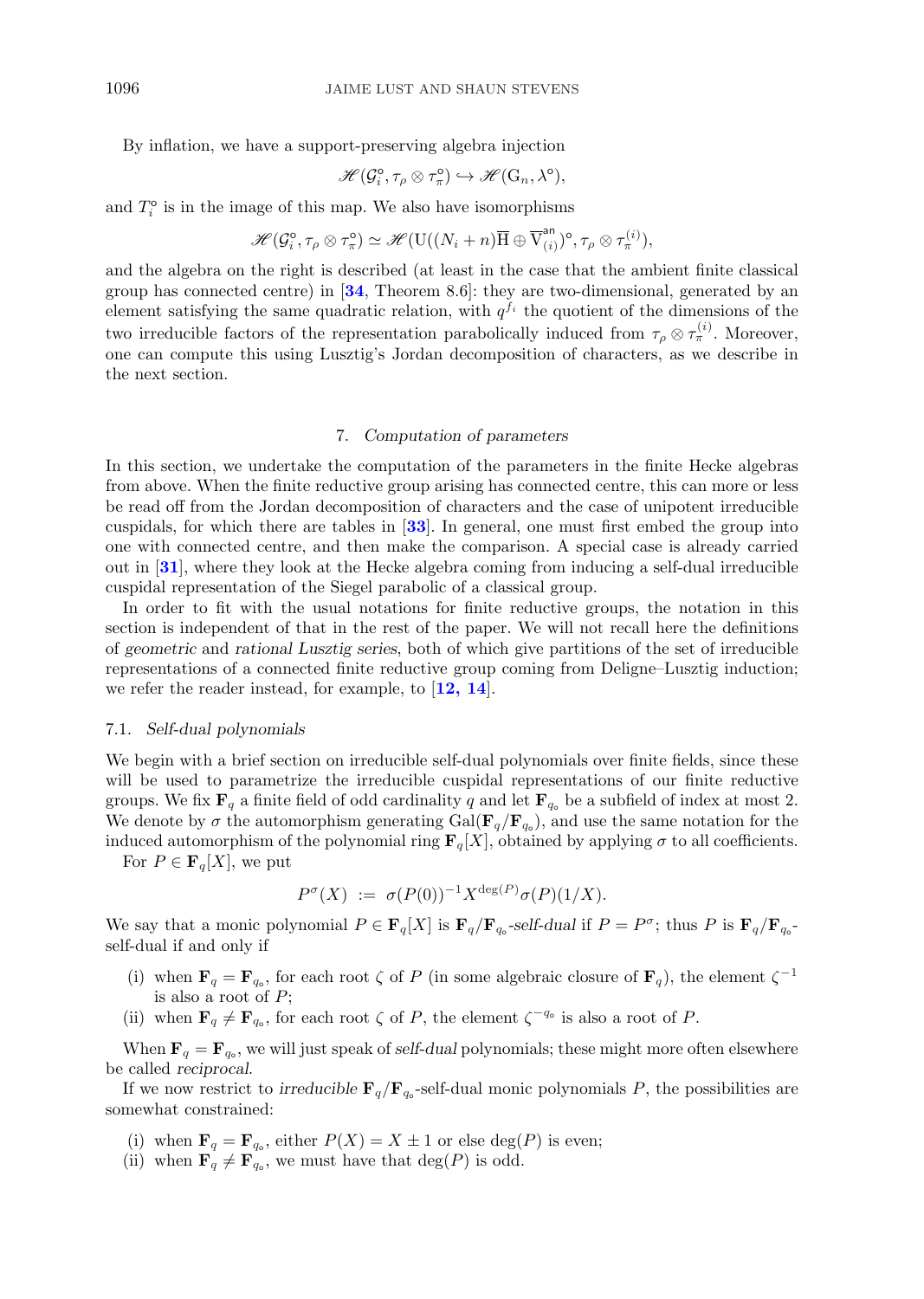## <span id="page-14-0"></span>7.2. *Connected centre*

We now turn to the problem at hand, excluding for now the case of unitary groups, whose treatment is postponed to Section [7.7.](#page-24-0) We begin with the case of a group with connected centre, so that the centralizer of any semisimple element of the dual group is connected. Let G be a connected reductive group of *classical type*, over a finite field  $\mathbf{F}_q$  of odd characteristic p, with connected centre and with Frobenius map  $\mathcal F$ . By classical type here we mean that  $\mathcal G$  is one of

- (i) an odd-dimensional special orthogonal group  $SO_{2N+1}$ ;
- (ii) a group of symplectic similitudes  $GSp_{2N}$ ;
- (iii) a group of orthogonal similitudes  $GSO_{2N}^+$  or  $GSO_{2N}^-$ , of Witt index N, N 1 respectively. (Note that we mean here that  $GSO_{2N}^{\pm}$  is the connected component of the full group of orthogonal similitudes  $GO_{2N}^{\pm}$ . In this case we do *not* allow the group  $GSO_2^+$ .

In each case, the Frobenius map F is the standard one. We denote by  $\mathcal{G}^*$  the dual group and write F again for the (dual) Frobenius on it. The dual group acts naturally on an  $\overline{\mathbf{F}}_q$ -vector space V, with an  $\mathbf{F}_q$ -structure and a form, of dimension  $2N$ ,  $2N + 1$ ,  $2N$  respectively in the three cases above. In case (iii), we say that  $V$  is of type  $+1$  if it has Witt index N, and of type  $-1$  otherwise; we say that the zero space has type  $+1$ .

Write  $\mathscr{E}(\mathcal{G}^{\mathcal{F}})$  for the set of equivalence classes of irreducible (complex) representations of  $\mathcal{G}^{\mathcal{F}}$ . Then (see, for example, [[32](#page-36-0), § 7.6]) there is a partition into *geometric Lusztig series* 

$$
\mathscr{E}(\mathcal{G}^{\mathcal{F}})=\bigcup_s\mathscr{E}(\mathcal{G}^{\mathcal{F}},s),
$$

where s runs over the conjugacy classes of semisimple elements of  $\mathcal{G}^{*,\mathcal{F}}$ . (Note that rational and geometric conjugacy classes coincide as the centre of  $\mathcal G$  is connected.) The partition is given as follows: for any F-stable maximal torus  $\mathcal T$  of  $\mathcal G^*$  containing s, we have the Deligne–Lusztig representation  $\mathcal{R}_{\mathcal{T}}^{\mathcal{G}}$ ; then an irreducible representation  $\pi$  of  $\mathcal{G}^{\mathcal{F}}$  lies in  $\mathscr{E}(\mathcal{G}^{\mathcal{F}},s)$  if and only if there is such a torus  $\mathcal T$  with

$$
\langle \pi, \mathcal{R}_{\mathcal{T}}^{\mathcal{G}} s \rangle \neq 0.
$$

(Here,  $\langle \cdot, \cdot \rangle$  denotes the natural G-invariant inner product on class functions, and we identify (equivalence classes of) representations with their characters.)

Given a semisimple element  $s \in \mathcal{G}^{*,\mathcal{F}}$ , the centralizer  $\mathcal{G}_s^*$  is a connected reductive group of the same rank as  $G$ , though in general it is not a Levi subgroup. Then the Jordan decomposition of characters [**[32](#page-36-0)**, Corollary 7.10] (see also [**[12](#page-36-0)**, Theorem 15.8]) gives a bijection

$$
\psi_s^{\mathcal{G}} : \mathscr{E}(\mathcal{G}^{\mathcal{F}}, s) \to \mathscr{E}(\mathcal{G}_s^{*, \mathcal{F}}, 1)
$$

with the following properties (see [**[32](#page-36-0)**, § 7.8]):

• for any irreducible representation  $\pi$  in  $\mathscr{E}(\mathcal{G}^{\mathcal{F}},s)$  and any F-stable maximal torus  $\mathcal T$ containing s,

$$
\varepsilon_{\mathcal{G}} \langle \pi, \mathcal{R}_{\mathcal{T}}^{\mathcal{G}} s \rangle = \varepsilon_{\mathcal{G}_s} \langle \psi_s^{\mathcal{G}}(\pi), \mathcal{R}_{\mathcal{T}}^{\mathcal{G}_s^*} 1 \rangle, \tag{7.1}
$$

where  $\varepsilon_{\mathcal{G}} = (-1)^{\mathbf{F}_q \cdot \text{rank}(\mathcal{G})}$  (see [[14](#page-36-0), Definition 8.3]);

• there is a uniform constant  $c_s$  such that

$$
\dim \pi = c_s \dim \psi_s^{\mathcal{G}}(\pi),
$$

for all  $\pi$  in  $\mathscr{E}(\mathcal{G}^{\neq}, s)$ ; explicitly, writing  $d_{p'}$  for the maximal divisor of d coprime to p, for any positive integer d, we have  $c_s = |\mathcal{G}^{*,\hat{\mathcal{F}}}|_{p'} |\mathcal{G}_s^{*,\hat{\mathcal{F}}}|_{p'}^{-1};$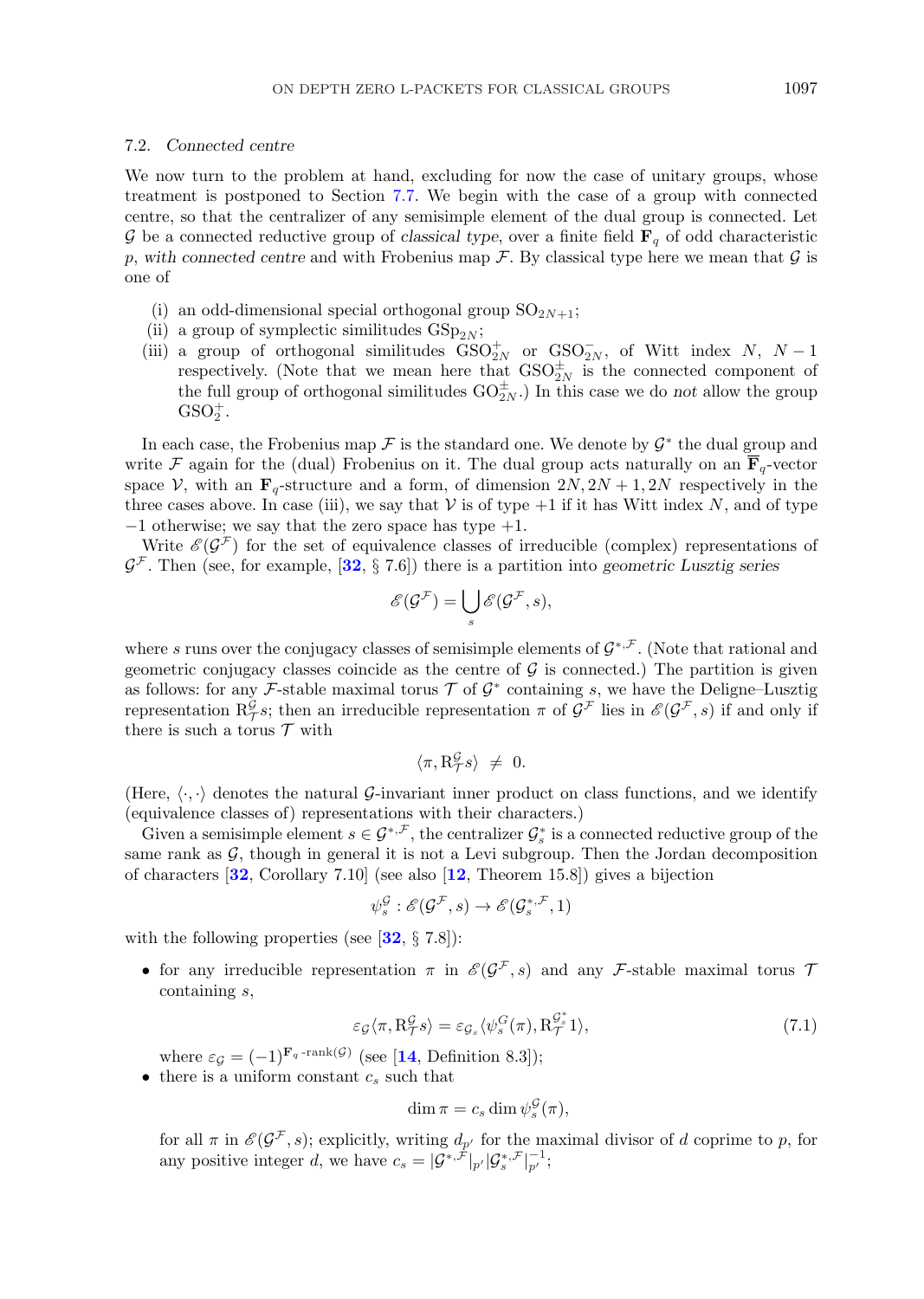<span id="page-15-0"></span>• if the identity components of the centres of  $\mathcal{G}^*$  and  $\mathcal{G}^*_s$  have the same  $\mathcal{F}_q$ -rank then  $\pi$ in  $\mathscr{E}(\mathcal{G}^{\neq},s)$  is cuspidal if and only if  $\psi_s^{\mathcal{G}}(\pi)$  is cuspidal; otherwise, no representation in  $\mathscr{E}(\mathcal{G}^{\mathcal{F}},s)$  is cuspidal.

(We remark that all the results so far extend to the case of disconnected centre once we replace the geometric Lusztig series with the rational series — see Section [7.3](#page-16-0) for the notion of rational Lusztig series, which coincides with the geometric one for groups with connected centre.)

Thus we get a classification of the irreducible cuspidal representations of  $\mathcal{G}^{\mathcal{F}}$  from a classification of pairs  $(s, \tau)$ , with s a semisimple element of  $\mathcal{G}^{*,\mathcal{F}}$  (up to conjugacy) such that the identity components of the centres of  $\mathcal{G}^*_{\tau}$  and  $\mathcal{G}^*_{s}$  have the same  $\mathcal{F}_q$ -rank, and  $\tau$  an irreducible cuspidal unipotent representation of  $\mathcal{G}_s^{*,\mathcal{F}}$  (up to equivalence). Lusztig classified the irreducible cuspidal unipotent representations of classical groups – in particular, there is at most one irreducible cuspidal unipotent representation for each such group — and we find (see [**[32](#page-36-0)**, p. 172]) the following.

For  $s \in \mathcal{G}^{*,\mathcal{F}}$  semisimple, we denote by  $P_s \in \mathbf{F}_q[X]$  its characteristic polynomial (as an automorphism of the space V on which  $\mathcal{G}^*$  acts naturally), by  $\mathcal{V}_+$  the (+1)-eigenspace and by  $\mathcal{V}_$ the (−1)-eigenspace. Then there is a bijection between the (equivalence classes of) irreducible cuspidal representations of  $\mathcal{G}^{\mathcal{F}}$  and the set of conjugacy classes of semisimple elements  $s \in \mathcal{G}^{*,\mathcal{F}}$ such that

$$
P_s(X) = \prod_P P(X)^{a_P},
$$

where the product runs over all irreducible self-dual monic polynomials over  $\mathbf{F}_q$  and the integers  $a_P$  satisfy

$$
\bullet \sum_{P} a_{P} \deg(P) = \dim \mathcal{V};\tag{7.2}
$$

- for  $P(X) \neq (X \pm 1)$ , we have  $a_P = \frac{1}{2}(m_P^2 + m_P)$ , for some integer  $m_P \geq 0$ ;
- writing  $a_+ := a_{(X-1)}$  and  $a_- := a_{(X+1)}$ , there are integers  $m_+, m_- \geq 0$  such that (i) if  $\mathcal{G} = SO_{2N+1}$  then  $a_+ = 2(m_+^2 + m_+)$  and  $a_- = 2(m_-^2 + m_-)$ , (ii) if  $\mathcal{G} = \text{GSp}_{2N}$  then  $a_+ = 2(m_+^2 + m_+) + 1$  and  $a_- = 2m_-^2$ , (iii) if  $\mathcal{G} = \text{GSO}_{2N}^{\pm}$  then  $a_{+} = 2m_{+}^{2}$  and  $a_{-} = 2m_{-}^{2}$ , where, in case (iii),  $\mathcal{V}_{\pm}$  is an even-dimensional orthogonal space of type  $(-1)^{m_{\pm}}$ , and the same in case (ii) for  $\mathcal{V}_-$  only.

Let s be a semisimple element of  $\mathcal{G}^{*,\mathcal{F}}$  and suppose that we have an  $\mathcal{F}$ -stable Levi subgroup  $\mathcal{L}^*$ , which is the Levi component of an F-stable parabolic subgroup  $\mathcal{P}^*$  of  $\mathcal{G}^*$ , such that  $s \in \mathcal{L}^*$ . Correspondingly, we have an  $\mathcal F$ -stable Levi subgroup  $\mathcal L$ , which is the Levi component of an F-stable parabolic subgroup  $P$  of  $G$ . Then  $\mathcal{L}_s^*$  is an F-stable Levi subgroup of  $\mathcal{G}_s^*$  (though it need not be a *proper* Levi subgroup), and is the Levi component of the  $\mathcal{F}$ -stable parabolic  $\mathcal{P}_s^*$ . Then we have a diagram

$$
\mathbf{Z}\mathscr{E}(\mathcal{G}^{\mathcal{F}},s) \longrightarrow \mathbf{Z}\mathscr{E}(\mathcal{G}^{*,\mathcal{F}}_{s},1)
$$
\n
$$
\uparrow \text{Ind}_{\mathcal{L},\mathcal{P}}^{\mathcal{G}^*} \qquad \qquad \uparrow \text{Ind}_{\mathcal{L}^*_{s},\mathcal{P}^*}^{\mathcal{G}^*} \text{Ind}_{\mathcal{L}^*_{s},\mathcal{P}^*}^{\mathcal{G}^*} \text{Ind}_{\mathcal{L}^*_{s},\mathcal{P}^*}^{\mathcal{G}^*} \text{Ind}_{\mathcal{L}^*_{s},\mathcal{P}^*}^{\mathcal{G}^*} \text{Ind}_{\mathcal{L}^*_{s},\mathcal{P}^*}^{\mathcal{G}^*} \text{Ind}_{\mathcal{L}^*_{s},\mathcal{P}^*}^{\mathcal{G}^*} \text{Ind}_{\mathcal{L}^*_{s},\mathcal{P}^*}^{\mathcal{G}^*} \text{Ind}_{\mathcal{L}^*_{s},\mathcal{P}^*}^{\mathcal{G}^*} \text{Ind}_{\mathcal{L}^*_{s},\mathcal{P}^*}^{\mathcal{G}^*} \text{Ind}_{\mathcal{L}^*_{s},\mathcal{P}^*}^{\mathcal{G}^*} \text{Ind}_{\mathcal{L}^*_{s},\mathcal{P}^*_{s}}^{\mathcal{G}^*} \text{Ind}_{\mathcal{L}^*_{s},\mathcal{P}^*_{s}}^{\mathcal{G}^*} \text{Ind}_{\mathcal{L}^*_{s},\mathcal{P}^*_{s}}^{\mathcal{G}^*} \text{Ind}_{\mathcal{L}^*_{s},\mathcal{P}^*_{s}}^{\mathcal{G}^*} \text{Ind}_{\mathcal{L}^*_{s},\mathcal{P}^*_{s}}^{\mathcal{G}^*} \text{Ind}_{\mathcal{L}^*_{s},\mathcal{P}^*_{s}}^{\mathcal{G}^*_{s},\mathcal{P}^*_{s}} \text{Ind}_{\mathcal{L}^*_{s},\mathcal{P}^*_{s}}^{\mathcal{G}^*_{s},\mathcal{P}^*_{s}}
$$

(The vertical arrows here are parabolic induction – that is, Harish-Chandra induction — and we have abbreviated from  $\text{Ind}_{\mathcal{L}^{\mathcal{F}},\mathcal{P}^{\mathcal{F}}}^{\mathcal{G}^{\mathcal{F}}}$  since the notation is already heavy.) This diagram commutes (this is a result of Shoji, which can be extracted from the appendix to [**[15](#page-36-0)**]); in the cases that interest us here it can be seen fairly directly: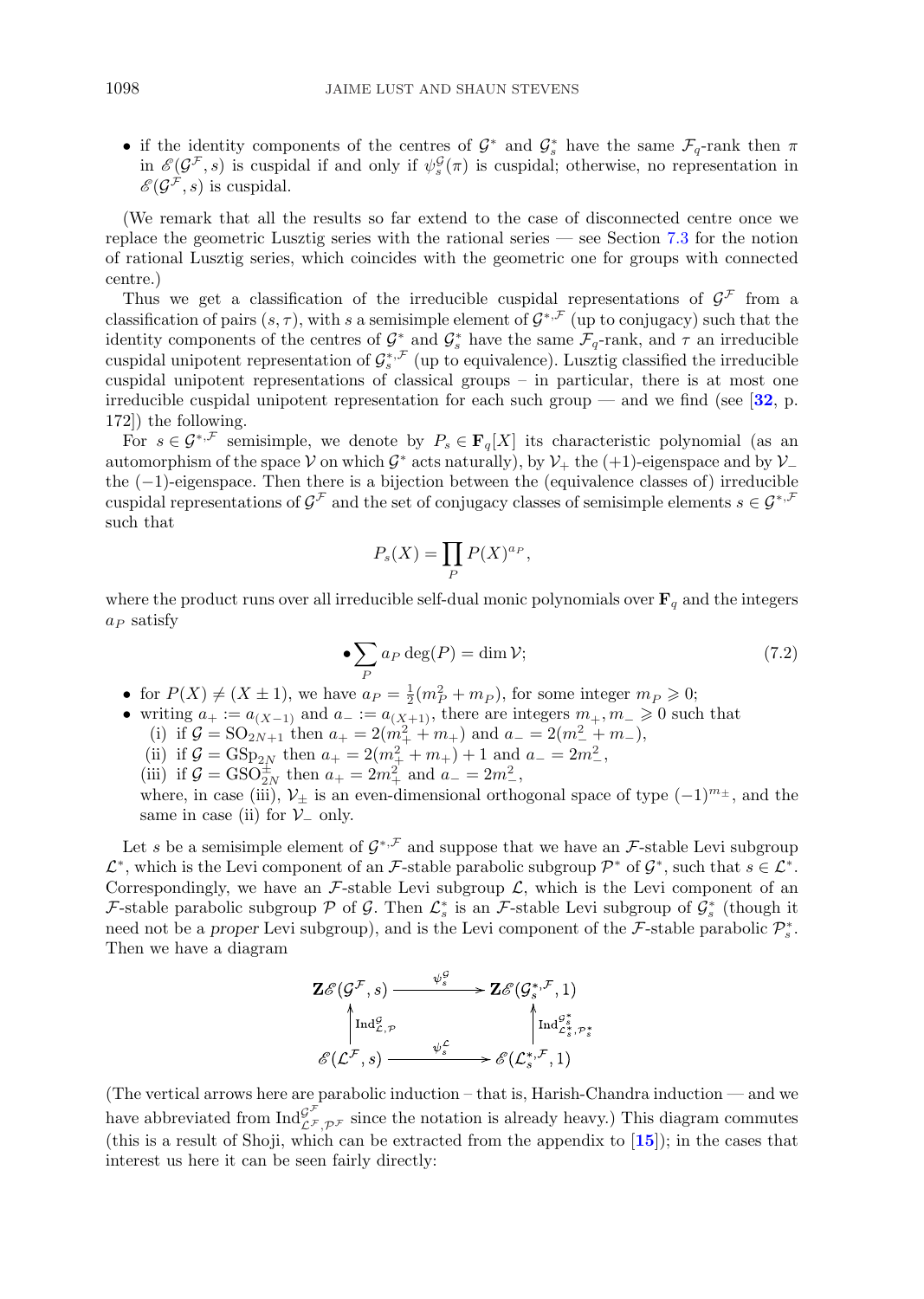- <span id="page-16-0"></span>• if  $\mathcal{G}_s^* \subseteq \mathcal{L}^*$  then the vertical arrows preserve irreducibility (this is a special case of  $[32]$  $[32]$  $[32]$ ,  $(7.9.1)$ ] and the diagram commutes by  $(7.1)$ . In fact, this also generalizes to the case where the parabolic P is not F-stable, replacing  $\text{Ind}_{\mathcal{L},\mathcal{P}}^{\mathcal{L}}$  by the Deligne–Lusztig map  $\varepsilon_{\mathcal{G}}\varepsilon_{\mathcal{L}}\mathsf{R}_{\mathcal{L}\subset\mathcal{P}}^{\mathcal{G}}$ ; indeed, in that case the diagram commutes by definition of the map  $\psi_s^{\mathcal{G}}$  (see the proof of [**[32](#page-36-0)**, Proposition 7.9]);
- suppose L is a *maximal* proper Levi subgroup and  $\tau \in \mathscr{E}(\mathcal{L}, s)$  is cuspidal. Then  $\mathcal{N}_G(\mathcal{L})/\mathcal{L}$ has order 1 or 2. We are interested in the case where  $\text{Ind}_{\mathcal{L}}^{\mathcal{L}} \tau$  is reducible; equivalently,  $\mathcal{N}_G(\mathcal{L})/\mathcal{L}$  has order 2 and, writing w for a representative of the non-trivial coset, w normalizes  $\tau$ . In this case the induced representation decomposes as

$$
\operatorname{Ind}_{\mathcal{L},\mathcal{P}}^{\mathcal{G}} \tau = \pi_1 \oplus \pi_2, \qquad \dim(\pi_1) > \dim(\pi_2)
$$

(the inequality is strict by [[34](#page-36-0), Theorem 8.6]) and  $\text{End}_{\mathcal{G}^{\mathcal{F}}}(\text{Ind}_{\mathcal{L},\mathcal{P}}^{\mathcal{F}}\tau)$  is a two-dimensional algebra with a quadratic generator  $T$  satisfying a relation of the form

$$
(T+1)(T-q^{f_{\tau}})=0,
$$
  $q^{f_{\tau}} = \frac{\dim(\pi_1)}{\dim(\pi_2)}.$ 

Moreover, the same is true for  $\text{Ind}_{\mathcal{L}_s^*,\mathcal{P}_s^*}^{\mathcal{G}_s} \psi_s^{\mathcal{L}}(\tau)$  and the recipe given in [[34](#page-36-0), § 8] (see [34, Theorem 8.6 and (8.2.3)]) to calculate  $f_{\tau}$  depends only on the Weyl group  $\mathcal{N}_{\mathcal{G}_{s}^{*}}(\mathcal{L}_{s}^{*})^{\mathcal{F}}/\mathcal{L}_{s}^{*,\mathcal{F}}$ (see [**[34](#page-36-0)**, (8.2.3)]) which is *identical* for the two induced representations. (Indeed, this matching is the idea behind the inductive proof of the Jordan decomposition of characters.) The recipe is somewhat complicated but fortunately, on the side of the centralizer  $\mathcal{G}_s^*$ , we have unipotent representations and the parameter  $q^{f_{\tau}}$  can be read off from [[33](#page-36-0), Table II, p. 33. (In the special case that  $s^2 = 1$  (to which one could reduce) one can also read off the parameter from [**[32](#page-36-0)**, Proposition 8.3].)

## 7.3. *Disconnected centre*

We now consider the case which really interests us here. So we suppose that  $\mathcal G$  is a *classical group* over a finite field  $\mathbf{F}_q$  of odd characteristic p, with Frobenius map F. By classical group here, we mean that  $\mathcal G$  is one of

- (i) an odd-dimensional special orthogonal group  $SO_{2N+1}$ ;
- (ii) a symplectic group  $Sp_{2N}$ ;
- (iii) an even-dimensional special orthogonal group  $SO_{2N}^+$  or  $SO_{2N}^-$ , of Witt index  $N, N-1$ respectively, where again we do not allow the group  $SO_2^+$ .

In each case, the Frobenius map  $\mathcal F$  is again the standard one. Case (i) has already been treated above, so we only consider cases (ii) and (iii) here.

In each case, we embed G in a group  $\tilde{G}$  with connected centre of the type considered in Section [7.2.](#page-14-0) Then we get a map  $\widetilde{\mathcal{G}}^* \to \mathcal{G}^*$  which maps conjugacy classes of semisimple elements in  $\widetilde{\mathcal{G}}^{*,\mathcal{F}}$  to  $\mathcal{G}^{*,\mathcal{F}}$ -conjugacy classes of semisimple elements in  $\mathcal{G}^{*,\mathcal{F}}$ . (Recall that the map  $\widetilde{\mathcal{G}} \to \mathcal{G}$ remains surjective on Frobenius-fixed points.)

The geometric conjugacy class of a semisimple element s in  $\mathcal{G}^{*,\mathcal{F}}$  splits into two  $\mathcal{G}^{*,\mathcal{F}}$ conjugacy classes if and only if its centralizer  $\mathcal{G}_s^*$  is disconnected, which happens if and only both 1 and −1 are eigenvalues of s. Here we also have a partition (into *rational* Lusztig series) of the set of equivalence classes of irreducible representations of  $\mathcal{G}^{\mathcal{F}}$ ,

$$
\mathscr{E}(\mathcal{G}^{\mathcal{F}})=\bigcup_s\mathscr{E}(\mathcal{G}^{\mathcal{F}},s),
$$

where s runs over the  $\mathcal{G}^{*,\mathcal{F}}$ -conjugacy classes of semisimple elements of  $\mathcal{G}^{*,\mathcal{F}}$ . Each geometric Lusztig series is the union of at most two rational Lusztig series, corresponding to the rational conjugacy classes in a geometric conjugacy class. Moreover, if  $\tilde{s} \in \tilde{\mathcal{G}}^{*,\mathcal{F}}$  maps to  $s \in \mathcal{G}^{*,\mathcal{F}}$ , then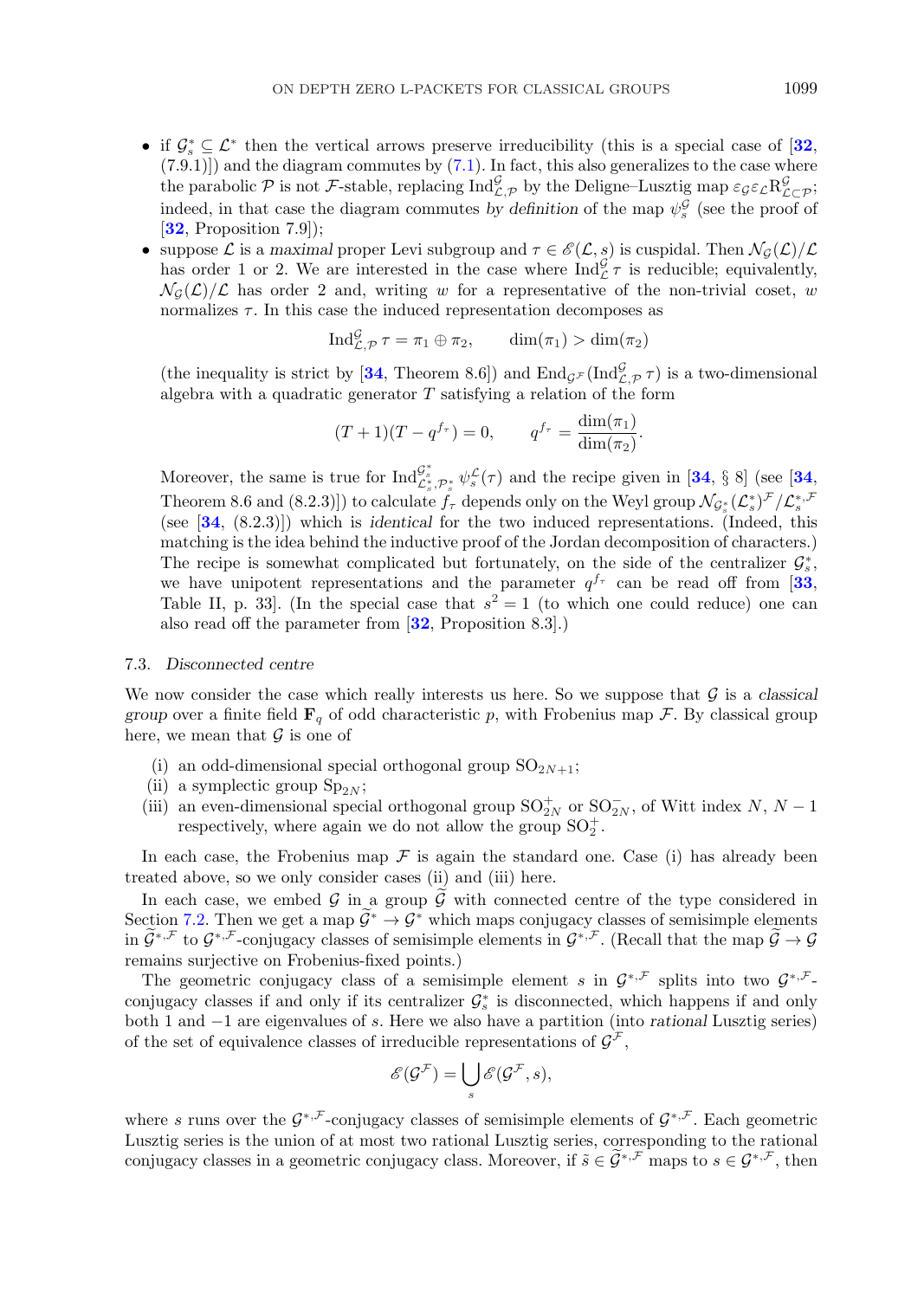<span id="page-17-0"></span>the rational series  $\mathscr{E}(\mathcal{G}^{\mathcal{F}},s)$  is precisely the set of irreducible components of the restriction to  $\mathcal{G}^{\mathcal{F}}$  of the representations in the Lusztig series  $\mathcal{E}(\widetilde{\mathcal{G}}^{\mathcal{F}}, \widetilde{s})$  (see [[12](#page-36-0), Proposition 15.6]).

We begin by considering the irreducible cuspidal representations of  $\mathcal{G}^{\mathcal{F}}$ . An irreducible representation of  $\mathcal{G}^{\mathcal{F}}$  is cuspidal if and only if it is a component of the restriction of an irreducible cuspidal representation of  $\tilde{\mathcal{G}}^{\mathcal{F}}$ . In general, an irreducible cuspidal representation of  $\mathcal{G}^{\mathcal{F}}$  will decompose as a sum of at most two pieces on restriction to  $\mathcal{G}^{\mathcal{F}}$ , inequivalent but of the same dimension when there are two (since they are conjugate by  $G<sup>\lambda</sup>$ ). Precisely what happens is essentially determined by the following lemma of Lusztig, which treats the special case of quadratic unipotent representations.

LEMMA 7.3 [[32](#page-36-0), Lemma 8.9]. Let  $\tilde{s} \in \tilde{\mathcal{G}}^{*,\mathcal{F}}$  be such that its image  $s \in \mathcal{G}^{*,\mathcal{F}}$  is an involution *and such that*  $\mathscr{E}(\widetilde{\mathcal{G}}^{\mathcal{F}}, \widetilde{s})$  *contains an irreducible cuspidal representation*  $\pi$ *; then*  $\pi|_{\mathcal{G}^{\mathcal{F}}}$  *is irreducible if and only if*  $s = \pm 1$ *.* 

(Note that  $s = -1$  is in fact not possible when  $G = Sp_{2n}$ .)

This is enough to deal with the general case because of the following (see [**[12](#page-36-0)**, Theorem 8.27]). Suppose  $\mathcal L$  is an  $\mathcal F$ -stable Levi subgroup of  $\mathcal G$  and  $\mathcal P$  is a parabolic subgroup (not necessarily  $\mathcal F$ stable) with Levi component  $\mathcal{L}$ , and let  $\mathcal{L}^*, \mathcal{P}^*$  be the corresponding subgroups of  $\mathcal{G}^*$ . Suppose  $s \in \mathcal{G}^{*,\mathcal{F}}$  is a semisimple element such that  $\mathcal{G}_s^{*,0}\mathcal{G}_s^{*,\mathcal{F}} \subseteq \mathcal{L}^*$ , where  $\mathcal{G}^{*,0}$  denotes the connected component of  $\mathcal{G}^*$ . Then Deligne–Lusztig twisted induction  $R^{\mathcal{G}}_{\mathcal{L}\subset\mathcal{P}}$  gives a bijection

$$
\varepsilon_{\mathcal{G}}\varepsilon_{\mathcal{L}}\mathbf{R}^{\mathcal{G}}_{\mathcal{L}\subset\mathcal{P}}:\mathscr{E}(\mathcal{L}^{\mathcal{F}},s)\to\mathscr{E}(\mathcal{G}^{\mathcal{F}},s).
$$

Moreover (cf. [[32](#page-36-0), § 7.9]), there is a constant  $c_{\mathcal{L},\mathcal{G}} = |\mathcal{G}^{\mathcal{F}}|_{p'}|\mathcal{L}^{\mathcal{F}}|_{p'}^{-1}$  such that, for any  $\pi \in$  $\mathscr{E}(\mathcal{L}^{\mathcal{F}},s),$ 

$$
\dim\left(\varepsilon_{\mathcal{G}}\varepsilon_{\mathcal{L}}\mathrm{R}^{\mathcal{G}}_{\mathcal{L}\subset\mathcal{P}}(\pi)\right)=c_{\mathcal{L},\mathcal{G}}\dim(\pi).
$$

Finally, this map respects cuspidality when the connected centres of  $\mathcal{G}^*$  and  $\mathcal{L}^*$  have the same **F**<sub>q</sub>-rank: that is, in that case,  $\pi \in \mathscr{E}(\mathcal{L}^{\neq}, s)$  is cuspidal if and only if  $\varepsilon_{\mathcal{G}} \varepsilon_{\mathcal{L}} R_{\mathcal{L}\subset\mathcal{P}}^{\mathcal{G}} \pi$  in  $\mathscr{E}(\mathcal{G}^{\neq}, s)$ is cuspidal.

Now, suppose we are given a semisimple element  $\tilde{s}$  of  $\tilde{\mathcal{G}}^{*,\mathcal{F}}$ , mapping to  $s \in \mathcal{G}^{*,\mathcal{F}}$ , such that  $\mathscr{E}(\widetilde{\mathcal{G}}^{\mathcal{F}},\tilde{s})$  contains a cuspidal representation. Denote by  $\mathcal{L}^*$  the minimal  $\mathcal{F}$ -stable Levi subgroup containing the centralizer of s; if we set  $V_0 = \text{Ker}(s^2 - 1)$  then in fact  $\mathcal{L}^* = \mathcal{G}_s^*$  whenever  $s|_{V_0} =$  $\pm 1$ . The connected centres of  $\mathcal{L}^*$  and  $\mathcal{G}^*$  have the same  $\mathbf{F}_q$ -rank so we have a bijection between the irreducible cuspidal representations in  $\mathscr{E}(\mathcal{G}^{\mathcal{F}}, s)$  and in  $\mathscr{E}(\mathcal{L}^{\mathcal{F}}, s)$ . Moreover, denoting by  $\tilde{\mathcal{L}}, \tilde{\mathcal{P}}$  the inverse images of  $\mathcal{L}, \mathcal{P}$  in  $\tilde{\mathcal{G}}$ , respectively, we have (see [[12](#page-36-0), (15.5)]) a commutative diagram

$$
\mathscr{E}(\widetilde{\mathcal{L}}^{\mathcal{F}}, \widetilde{s}) \xrightarrow{\mathrm{R}_{\widetilde{\mathcal{L}} \subset \widetilde{\mathcal{P}}}} \mathscr{E}(\widetilde{\mathcal{G}}^{\mathcal{F}}, \widetilde{s})
$$
\n
$$
\downarrow \mathrm{Res}_{\mathcal{L}}^{\widetilde{\mathcal{E}}} \qquad \qquad \downarrow \mathrm{Res}_{\mathcal{G}}^{\widetilde{\mathcal{G}}} \qquad \qquad \downarrow \mathrm{Res}_{\mathcal{G}}^{\widetilde{\mathcal{G}}}
$$
\n
$$
\mathbf{Z} \mathscr{E}(\mathcal{L}^{\mathcal{F}}, s) \xrightarrow{\mathrm{R}_{\mathcal{L} \subset \mathcal{P}}^{\mathcal{G}}} \mathbf{Z} \mathscr{E}(\mathcal{G}^{\mathcal{F}}, s),
$$

where we have omitted the superscripts  $\mathcal F$  in the functors, for ease of notation.

Finally, we put this together. Note that  $\tilde{\mathcal{L}}$  is a product of general linear groups (with twisted Frobenius) and a single classical group  $\mathcal{G}_0$  with connected centre, whose dual group  $\mathcal{G}_0^*$  acts naturally on  $\mathcal{V}_0$ ; then any irreducible representation  $\pi_{\widetilde{L}} \in \mathscr{E}(\widetilde{L}^{\mathcal{F}}, \widetilde{s})$  decomposes as a product of irreducible representations of unitary group and an irreducible  $\pi_0 \in \mathscr{E}(\mathcal{G}_0^{\mathcal{F}}, \tilde{s}|_{\mathcal{V}_0})$ . Similarly, Let us a product of general linear groups and a classical group  $\mathcal{G}_0$  and then the (ir)reducibility of  $\pi_{\tilde{L}}|_{\mathcal{L}^{\mathcal{F}}}$  is determined by the (ir)reducibility of  $\pi_0|_{\mathcal{G}_0^{\mathcal{F}}}$ . of  $\pi_{\widetilde{L}}|_{\mathcal{L}^{\mathcal{F}}}$  is determined by the (ir) reducibility of  $\pi_0|_{\mathcal{G}_{0}^{\mathcal{F}}}$ .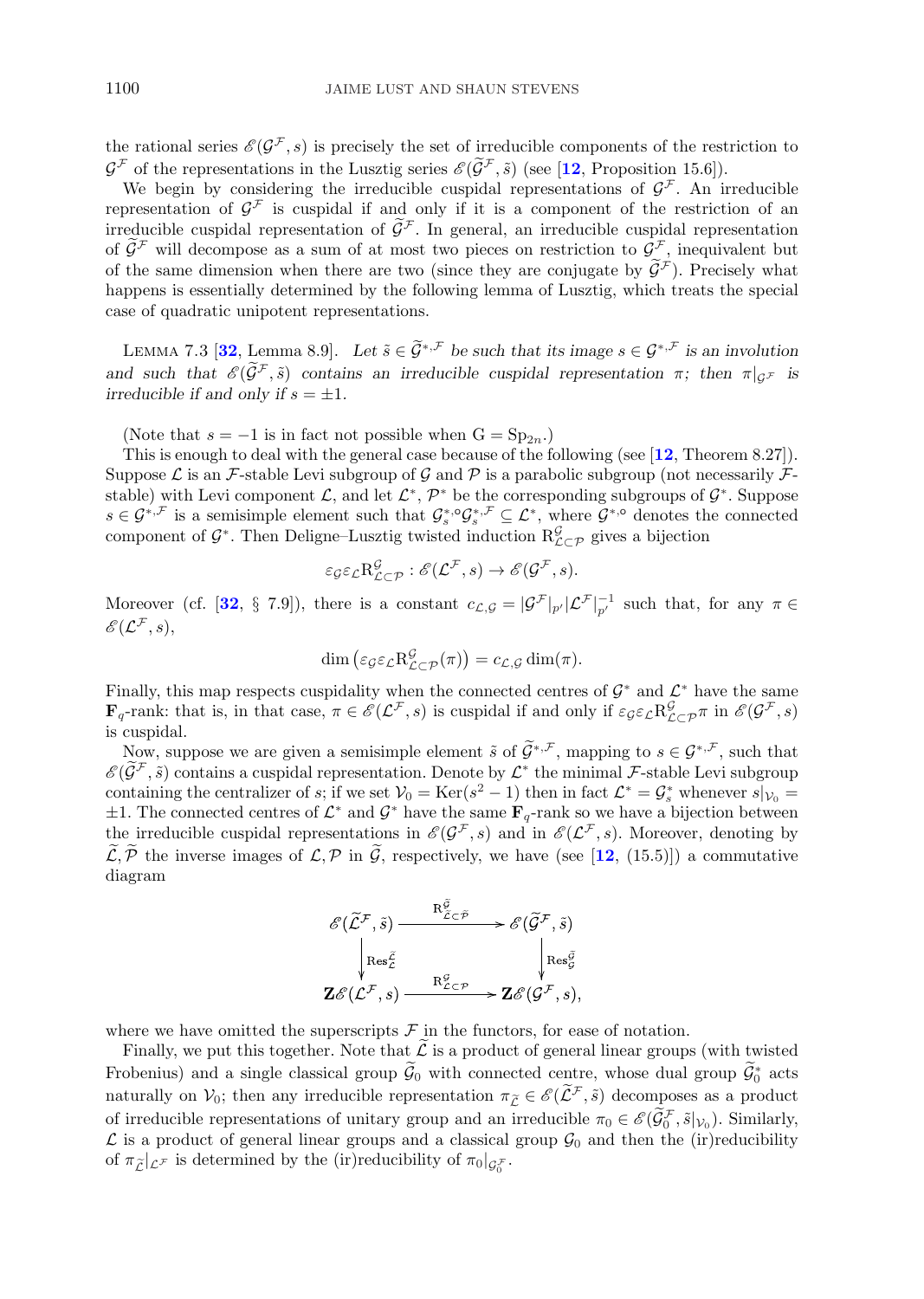<span id="page-18-0"></span>Thus, for  $\pi = R\frac{\tilde{G}}{\tilde{L}\subset \tilde{\mathcal{P}}}(\pi_{\tilde{L}})$  an irreducible cuspidal representation in  $\mathscr{E}(\tilde{G}^{\mathcal{F}}, \tilde{s})$ , the restriction Thus, for  $\pi = \mathcal{R}^{\tilde{G}}_{\tilde{L}\subset\tilde{\mathcal{P}}}(\pi_{\tilde{L}})$  an irreducible cuspidal representation in  $\mathscr{E}(\tilde{\mathcal{G}}^{\mathcal{F}}, \tilde{s})$ , the restriction  $\pi|_{\mathcal{G}^{\mathcal{F}}}$  is irreducible if and only if  $\pi_{\tilde{L}}|_{\mathcal{L}^{\mathcal{F}}}$ happens if and only if  $\pi_0|_{\mathcal{G}_{0}^{\mathcal{F}}}$  is irreducible, in the notation of the previous paragraph. Moreover, it follows from Lemma [7.3](#page-17-0) that this occurs if and only if the restriction  $s|_{\mathcal{V}_0} = \pm 1$ . Thus, in fact, the restriction remains irreducible if and only if the centralizer  $\mathcal{G}_{s}^{*}$  is connected. We have proved

LEMMA 7.4. Let  $\pi \in \mathscr{E}(\mathcal{G}^{\mathcal{F}}, s)$  be an irreducible cuspidal representation and let  $\tilde{s} \in \tilde{\mathcal{G}}^{*,\mathcal{F}}$  be *a semisimple element mapping to* s*. The following are equivalent:*

- (i)  $\pi$  *extends to an irreducible representation in*  $\mathscr{E}(\widetilde{\mathcal{G}}^{\mathcal{F}}, \widetilde{s})$ *;*
- (ii) the centralizer  $\mathcal{G}_s^*$  is connected;
- (iii) at most one of  $\pm 1$  is an eigenvalue of s.

Now we turn to the computation of the parameter. Thus, as in Section [7.2,](#page-14-0) we have  $s$ a semisimple element of  $\mathcal{G}^{*,\mathcal{F}}$  and we suppose that  $\mathcal{L}^*$  is a maximal proper  $\mathcal{F}$ -stable Levi subgroup, which is the Levi component of an F-stable parabolic subgroup  $\mathcal{P}^*$  of  $\mathcal{G}^*$ , such that  $\mathcal{G}_s^* \subseteq \mathcal{L}_s^*$ . Correspondingly, we have F-stable Levi and parabolic subgroups  $\mathcal{L}, \mathcal{P}$  in  $\mathcal{G}$ . We lift s to  $\tilde{s} \in \mathcal{G}^*$  and likewise have lifts  $\mathcal{L}^*$  and  $\mathcal{P}^*$ , with  $\mathcal{G}^*_{\tilde{s}} \subseteq \mathcal{L}^*$ , and corresponding subgroups  $\mathcal{L}, \mathcal{P}$ in  $\widetilde{\mathcal{G}}$  into which  $\mathcal{L}, \mathcal{P}$ , respectively, embed.

We are given a cuspidal representation  $\tau$  in  $\mathscr{E}(\mathcal{L}^{\mathcal{F}},s)$ , so that  $\tau$  appears (with multiplicity one) in the restriction of a cuspidal representation  $\tilde{\tau}$  in  $\mathscr{E}(\mathcal{L}^{\mathcal{F}}, \tilde{s})$ , with  $\tilde{s} \in \tilde{\mathcal{L}}^{*,\mathcal{F}}$  mapping to s. Let w be any representative for the non-trivial element of  $\mathcal{N}_{G}(\mathcal{L})/\mathcal{L}$ . We will eventually be interested in the case where w normalizes  $\tau$  (so that the parabolically induced representation from  $\tau$  is reducible) but, in that case, it is not immediately clear whether or not w normalizes  $\tilde{\tau}$ . We will need to know exactly when this is the case but we can already say something about the parameters in the Hecke algebras. For ease of notation, we again omit the superscripts  $\mathcal F$ in the following.

LEMMA 7.5. (i) Suppose w normalizes  $\tilde{\tau}$ . Then w also normalizes  $\tau$  and we have an LEMMA 7.5. (i) *Suppose w* normalizes  $\tilde{\tau}$ . Then *w* also normalizes  $\tau$  and we have an isomorphism of Hecke algebras  $\text{End}_{\mathcal{G}}(\text{Ind}_{\mathcal{L},\mathcal{P}}^{\mathcal{G}}\tau) \simeq \text{End}_{\tilde{\mathcal{G}}}(\text{Ind}_{\tilde{\mathcal{L}},\tilde{\mathcal{P}}}^{\tilde{\mathcal{G}}} \tilde{\tau})$  *that is, it maps any element supported on the double coset*  $\mathcal{P}w\mathcal{P}$  to an element supported on *the double coset* PwP*.*

(ii) *Suppose* w does not normalize  $\tilde{\tau}$  *but* does normalize  $\tau$ . Then  $\text{End}_{\mathcal{G}}(\text{Ind}_{\mathcal{L},\mathcal{P}}^{\mathcal{G}}\tau)$  has *generator* T *supported on the double coset*  $\mathcal{P}w\mathcal{P}$ *, satisfying*  $(T + 1)(T - 1) = 0$ *.* 

*Proof.* We write

$$
\operatorname{Ind}_{\mathcal{L},\mathcal{P}}^{\mathcal{G}} \tau = \bigoplus_{i=1}^{\ell} \pi_i, \quad \text{where } \ell = \begin{cases} 2, & \text{if } w \text{ normalizes } \tau, \\ 1, & \text{otherwise.} \end{cases}
$$

If  $\ell = 2$  then we order the terms so that  $\dim(\pi_1) \geqslant \dim(\pi_2)$ , and  $\text{End}_{\mathcal{G}}(\text{Ind}_{\mathcal{L},\mathcal{P}}^{\mathcal{G}} \tau)$  is a twodimensional algebra with a quadratic generator  $T$  satisfying a relation of the form

$$
(T+1)(T-q^{f_{\tau}})=0,
$$
  $q^{f_{\tau}} = \frac{\dim(\pi_1)}{\dim(\pi_2)}.$ 

In either case, from Mackey we also have  
\n
$$
\operatorname{Res}_{G}^{\widetilde{G}} \operatorname{Ind}_{\widetilde{\mathcal{L}},\widetilde{\mathcal{P}}}^{\widetilde{\mathcal{I}}} = \bigoplus_{\gamma \in \widetilde{\mathcal{L}}/\mathcal{N}_{\widetilde{\mathcal{L}}}(\tau)} \operatorname{Ind}_{\mathcal{L},\mathcal{P}}^{\mathcal{G}} \tau^{\gamma} = \bigoplus_{\gamma \in \widetilde{\mathcal{L}}/\mathcal{N}_{\widetilde{\mathcal{L}}}(\tau)} \bigoplus_{i=1}^{\ell} \pi_i^{\gamma}.
$$
\n(7.6)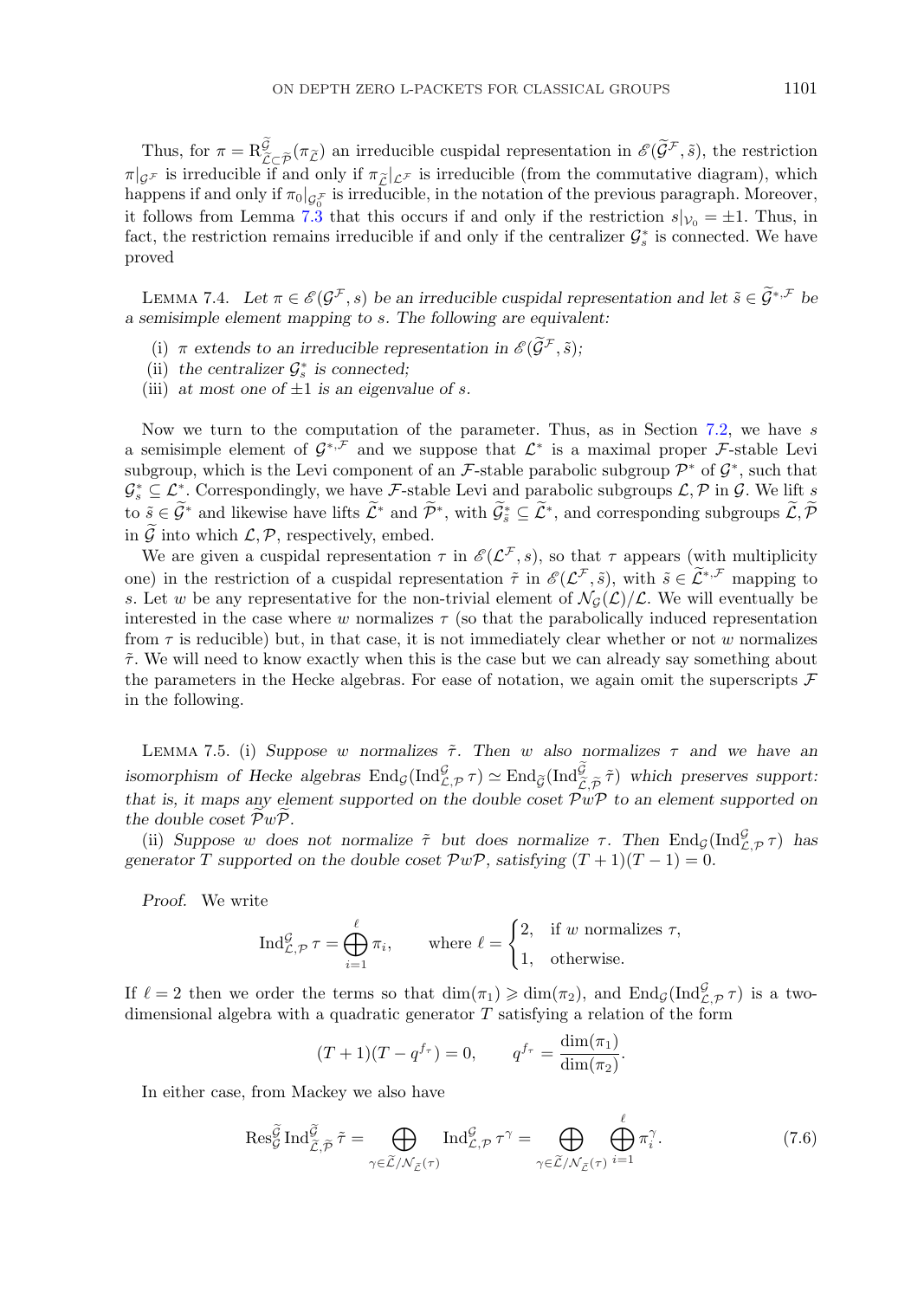<span id="page-19-0"></span>(i) Suppose w normalizes  $\tilde{\tau}$ , in which case<br>  $\text{Ind}_{\tilde{\mathcal{F}}}^{\tilde{\mathcal{G}}} \tilde{\tau} = \tilde{\pi}_1 \oplus \tilde{\pi}_2$ 

$$
\operatorname{Ind}_{\widetilde{\mathcal{L}}, \widetilde{\mathcal{P}}}^{\widetilde{\mathcal{G}}} \widetilde{\tau} = \widetilde{\pi}_1 \oplus \widetilde{\pi}_2, \qquad \operatorname{dim}(\widetilde{\pi}_1) > \operatorname{dim}(\widetilde{\pi}_2).
$$

Since the dimensions are distinct they do not form a single *L*-orbit so, comparing with [\(7.6\)](#page-18-0),<br>we must have  $\ell = 2$  and<br> $\operatorname{Res}_{G}^{\widetilde{\mathcal{G}}}\tilde{\pi}_{i} = \bigoplus \pi_{i}^{\gamma};$ we must have  $\ell = 2$  and

$$
\operatorname{Res}_{\mathcal{G}}^{\widetilde{\mathcal{G}}}\widetilde{\pi}_i=\bigoplus_{\gamma\in\widetilde{\mathcal{L}}/\mathcal{N}_{\widetilde{\mathcal{L}}}(\tau)}\pi_i^{\gamma};
$$

in particular we get  $\dim(\pi_1)/\dim(\pi_2) = \dim(\tilde{\pi}_1)/\dim(\tilde{\pi}_2)$  so that, by [[22](#page-36-0), Theorem 4.14] (see also [[22](#page-36-0), Definition 3.19], the relations of the quadratic generators in  $\text{End}_{\mathcal{G}}(\text{Ind}_{\mathcal{L},\mathcal{P}}^{\mathcal{G}} \tau)$  and in particular we get dim $(\pi_1)$  also [22, Definition 3.19], the same.<br>End $_{\widetilde{G}}(\text{Ind}_{\widetilde{\mathcal{L}},\widetilde{\mathcal{P}}}^{\widetilde{\mathcal{G}}})$  are the same.

(ii) Suppose now that w does not normalize  $\tilde{\tau}$  but does normalize  $\tau$  (so that  $\ell = 2$ ). Then  $d_{\tilde{\mathcal{L}},\tilde{\mathcal{P}}}^{\tilde{\mathcal{G}}}$  is irreducible so the two pieces of  $\text{Ind}_{\mathcal{L},\mathcal{P}}^{\mathcal{G}}\tau$  are conjugate under  $\til$ End $\tilde{g}(\text{Ind}_{\tilde{C},\tilde{\mathcal{P}}} \tau)$  are the same.<br>
(ii) Suppose now that w does not normalize  $\tilde{\tau}$  but does normalize  $\tau$  (so that  $\ell = 2$ ). Then<br>
Ind $\tilde{\mathcal{G}}$ ,  $\tilde{\rho}$   $\tilde{\tau}$  is irreducible so the two pieces of dimension; in particular we get  $f_\tau = 0$ , as required.

It remains now to compute when the representation  $\tilde{\tau}$  in  $\mathscr{E}(\mathcal{L}^{\mathcal{F}}, \tilde{s})$  containing  $\tau$  is normalized by w. Ultimately, the answer depends on the family of groups in question, but we can already make a preliminary reduction. We assume from now on that w does indeed normalize  $\tau$ .

We write  $\mathcal{L}^{\neq} \simeq GL_n^{\neq} \times \mathcal{G}_0^{\neq}$ , where  $\mathcal{G}_0$  is a (possibly trivial) classical group in the same family as  $\mathcal{G}$ , and  $\tau = \tau_1 \otimes \tau_0$ , so that  $\tau_1$  is a self-dual irreducible cuspidal representation of  $\mathrm{GL}_n^{\mathcal{F}}$ . We write  $\mathcal{G}_0$  for the similitude group into which  $\mathcal{G}_0$  embeds; if  $\mathcal{G}_0$  is a trivial group (that is, acts on a trivial space) then  $\mathcal{G}_0$  is the multiplicative group.

We also have an isomorphism  $\mathcal{L}^{\mathcal{F}} \simeq GL_n^{\mathcal{F}} \times \mathcal{G}_0^{\mathcal{F}}$ , which can be seen as follows. We choose a Witt basis  $e_N^-, \ldots, e_1^-, e_1^+, \ldots, e_N^+$  for the space on which  $\mathcal{G}^{\mathcal{F}}$  acts, with respect to which  $\mathcal{L}^{\mathcal{F}}$  is standard (so it is the stabilizer of the subspace  $\langle e_N^-, \ldots, e_{N-n+1}^- \rangle$ ), where we have changed from our usual notation in the case of a non-split special orthogonal group, with  $e_1^-, e_1^+$  a basis for the anisotropic part of the space. We write  $\mu$  :  $\mathcal{G}_0^{\neq} \to \mathbf{F}_q^{\times}$  for the similitude map, which is the identity map when  $\mathcal{G}_0$  is trivial. Then we get an isomorphism  $GL_n^{\to} \times \mathcal{G}_0^{\to} \to \mathcal{L}$  from the map

$$
(g, h) \mapsto \text{diag}(g, h, \mu(h)w_n(g^{-1})^Tw_n^{-1}), \text{ for } g \in \text{GL}_n^{\mathcal{F}}, h \in \widetilde{\mathcal{G}}_0^{\mathcal{F}},
$$

where  $w_n$  is the antidiagonal element of  $\operatorname{GL}_n^{\mathcal{F}}$  with all non-zero entries equal to 1 (a representative for the longest element of the Weyl group),  $g<sup>T</sup>$  denotes the transpose matrix, and the matrix on the right-hand side is block diagonal. (Note that, when  $\mathcal{G}_0$  is trivial, the central term  $h$  in the block diagonal matrix is acting on a trivial space, so is not really present.) Thus we can write  $\tilde{\tau} = \tau_1 \otimes \tilde{\tau}_0$ , where  $\tilde{\tau}_0$  is an irreducible cuspidal representation of  $\mathcal{G}_0^{\neq}$  whose restriction to  $\mathcal{G}_0^{\mathcal{F}}$  contains  $\tau_0$ .

We denote by  $\varepsilon$  the sign such that G preserves an  $\varepsilon$ -symmetric form. Then, if either G is a symplectic group or  $n$  is even, we can take the representative  $w$  given by

$$
w(e_i^{\pm}) = \begin{cases} e_i^{\pm} & \text{if } 1 \leq i \leq N - n, \\ \varepsilon e_i^{\mp} & \text{if } N - n < i \leq N; \end{cases}
$$

thus w is block antidiagonal (for the block sizes corresponding to  $\mathcal{L}$ ), and the conjugation action of w on  $\mathcal{L}$ , transported back to  $\operatorname{GL}_n^{\mathcal{F}} \times \mathcal{G}_0^{\mathcal{F}}$ , is given by

$$
(g,h) \mapsto (\mu(h)(g^{-1})^{\mathrm{T}},h). \tag{7.7}
$$

Since  $\tau_1$  is self-dual, if its central character is also trivial then the map (7.7) clearly intertwines  $\tau_1 \otimes \tilde{\tau}_0$  with itself. The only case when the central character is non-trivial is when  $\tau_1$  is the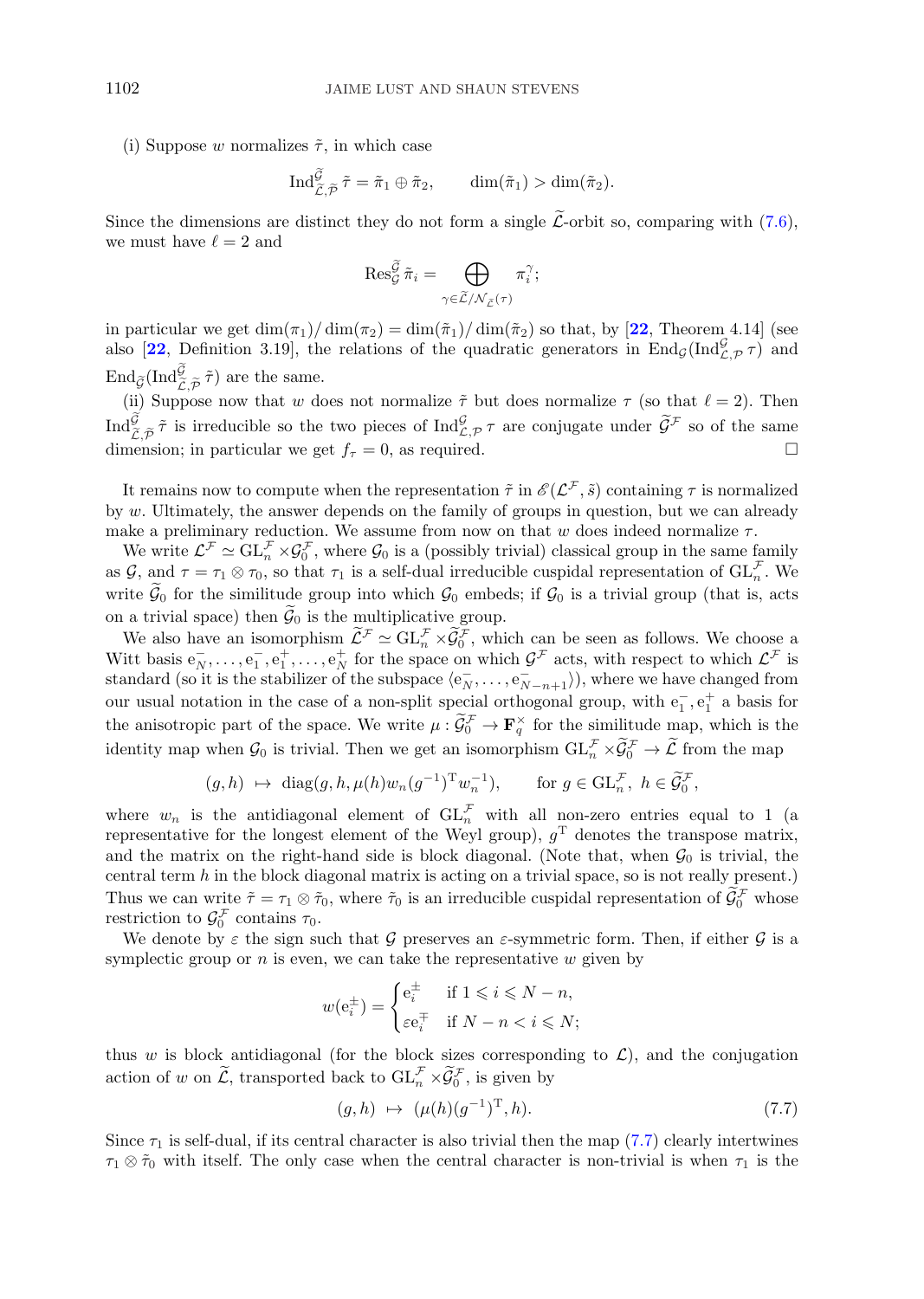<span id="page-20-0"></span>quadratic character, where we see that [\(7.7\)](#page-19-0) intertwines  $\tau_1 \otimes \tilde{\tau}_0$  with itself if and only if  $\tilde{\tau}_0 \simeq$  $\tilde{\tau}_0 \otimes (\tau_1 \circ \mu).$ 

This leaves the case of even special orthogonal groups with  $n = 1$ , where we need a different representative w. Note that, in this case, we do not have that  $\mathcal{G}_0$  is the trivial group, since we have excluded the case  $G = SO_2^+$ . We have an identification  $G_0 \simeq SO_{2(N-1)}^+$ , from the action on  $\langle e_{N-1}^+, \ldots, e_{N-1}^+ \rangle$ , and we pick  $c_0 \in O_{2(N-1)}^{\pm} \setminus \mathrm{SO}_{2(N-1)}^{\pm}$ . Then we can take w to be the element given by

$$
\begin{cases} w(\mathbf{e}_N^\pm) = \mathbf{e}_N^\mp, \\ w|_{\langle \mathbf{e}_{N-1}^\pm, \ldots, \mathbf{e}_{N-1}^\pm \rangle} = c_0. \end{cases}
$$

The action of w on  $\tilde{\mathcal{L}}$  is given by

$$
(g,h) \mapsto (\mu(h)g, c_0hc_0^{-1})
$$

and we see that  $\tilde{\tau}$  is normalized by w if and only if  $\tilde{\tau}_0 \simeq \tilde{\tau}_0^{c_0} \otimes (\tau_1 \circ \mu)$ .

If we set  $c_0 = 1$  in the case of symplectic groups, we can unify the discussion above into the following statement.

LEMMA 7.8. (i) If  $n > 1$  then  $\tilde{\tau}$  is normalized by w. (ii) *If*  $n = 1$  *then*  $\tilde{\tau}$  *is normalized by w if and only if*  $\tilde{\tau}_0 \simeq \tilde{\tau}_0^{c_0} \otimes (\tau_1 \circ \mu)$ *.* 

In the following subsections, we analyse precisely when the conditions in Lemma 7.8(ii) are satisfied, in terms of the eigenvalues of the semisimple element s such that  $\tau \in \mathscr{E}(\mathcal{L}^{\mathcal{F}}, s)$ .

## 7.4. *Symplectic groups*

We begin with the case of symplectic groups, so that we are in case (ii) of Section [7.3.](#page-16-0) Thus we have a cuspidal representation  $\tau$  in  $\mathscr{E}(\mathcal{L}^{\mathcal{F}},s)$ , for some maximal proper Levi subgroup  $\mathcal L$  of G, and a cuspidal representation  $\tilde{\tau}$  in  $\mathscr{E}(\widetilde{\mathcal{L}}^{\mathcal{F}}, \tilde{s})$  whose restriction to  $\mathcal{L}$  contains  $\tau$ . We denote by w a representative for the non-trivial element of  $\mathcal{N}_G(\mathcal{L})/\mathcal{L}$ , which we assume normalizes  $\tau$ .

We write  $\mathcal{L}^{\neq} \simeq \mathrm{GL}_{n}^{\neq} \times \mathcal{G}_{0}^{\neq}$ , where  $\mathcal{G}_{0}$  is a (possibly trivial) symplectic group, and  $\tau = \tau_{1} \otimes \tau_{0}$ , so that  $\tau_1$  is a self-dual irreducible cuspidal representation of  $\mathrm{GL}_n^{\mathcal{F}}$ . Then  $\tau_1 \in \mathscr{E}(\mathrm{GL}_n^{\mathcal{F}}, s_1)$  and  $\tau_0 \in \mathscr{E}(\mathcal{G}_0^{\perp}, s_0)$ , for some semisimple elements  $s_0, s_1$  of the respective dual groups. Note that, if  $\mathcal{G}_0$  is the trivial symplectic group then its dual group is  $SO_1$  so that  $s_0 = 1$ .

LEMMA 7.9. The representation  $\tilde{\tau}$  is normalized by w unless  $\tau_1$  is the non-trivial quadratic *character of*  $GL_1^{\mathcal{F}}$  *and*  $-1$  *is not an eigenvalue of*  $s_0$ *.* 

We remark that, since 1 is always an eigenvalue of  $s_0$  in the case of symplectic groups, the condition that  $-1$  not be an eigenvalue of  $s_0$  is equivalent to the condition that  $\tau_0$  extend to the similitude group  $\mathcal{G}_0^{\mathcal{F}}$ , by Lemma [7.4.](#page-18-0)

*Proof.* By Lemma 7.8, we only need to consider the case that  $\tau_1$  is the non-trivial quadratic character; in that case, w normalizes  $\tilde{\tau}$  if and only if  $\tilde{\tau}_0 \simeq \tilde{\tau}_0 \otimes \chi$ , where we recall that  $\tilde{\tau}_0$  is an irreducible cuspidal representation of the similitude group  $\mathcal{G}_0^{\neq} = \text{GSp}_{2(N-1)}^{\neq}$  containing  $\tau_0$ , and  $\chi = \tau_1 \circ \mu$  is the non-trivial quadratic character of  $\mathcal{G}_0^{\mathcal{F}}$ . Denote by  $\mathscr{L}(\mathcal{G}_0^{\mathcal{F}})$  the centre of  $\mathcal{G}_0^{\mathcal{F}}$ ; then  $\tilde{\tau}_0 \otimes \chi \simeq \tilde{\tau}_0$  if and only if the restriction of  $\tilde{\tau}_0$  to the index 2 subgroup  $\mathscr{L}(\mathcal{G}_0^{\mathcal{F}}) \mathcal{G}_0^{\mathcal{F}}$  is reducible, that is,  $\tilde{\tau}_0$  restricts reducibly to  $\mathcal{G}_0^{\mathcal{F}}$ . Thus  $\tilde{\tau}^w \simeq \tilde{\tau}$  if and only if  $\tau_0$  does not extend to  $\tilde{\mathcal{G}}_0^{\mathcal{F}}$ , and we are done.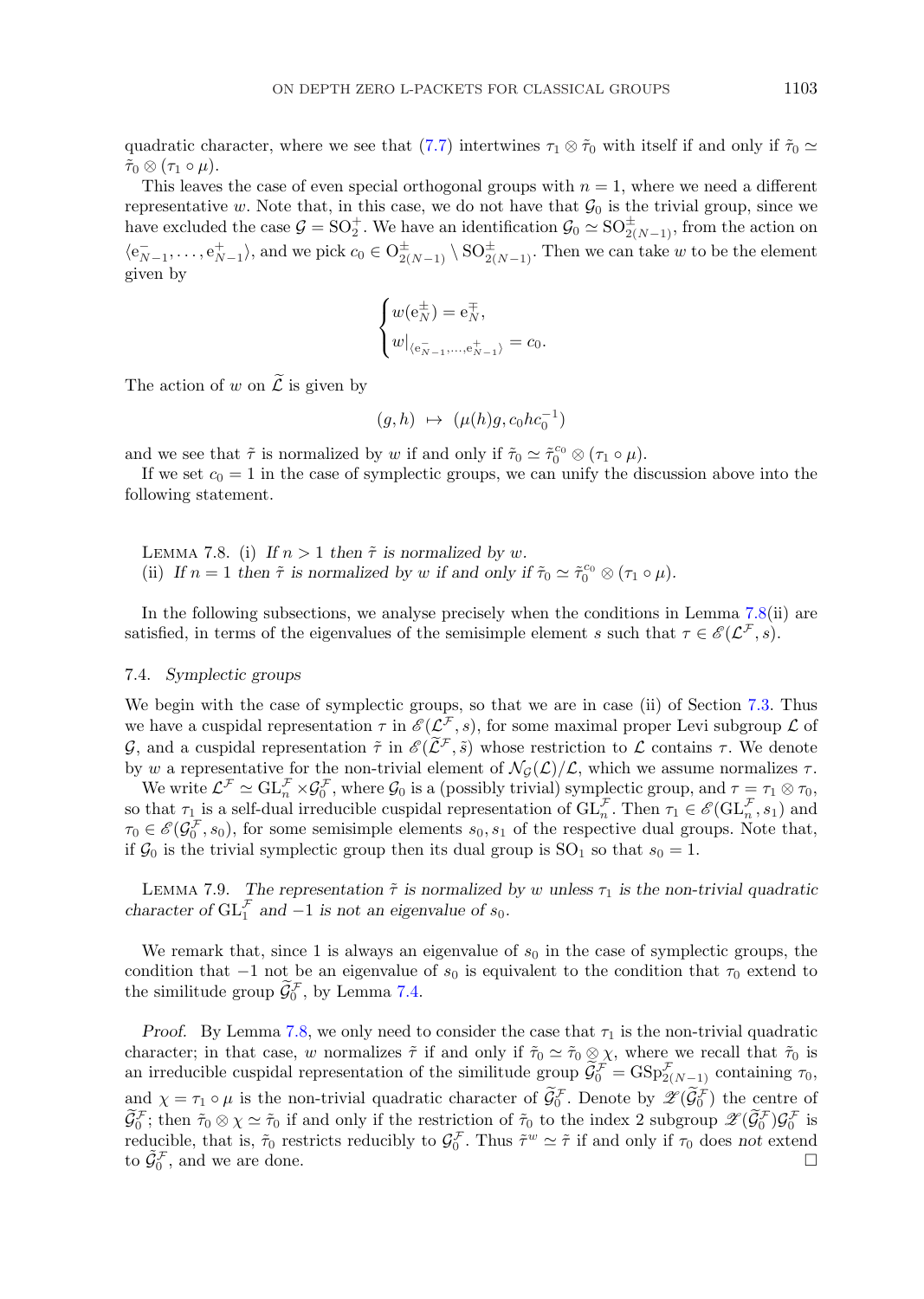## <span id="page-21-0"></span>7.5. *Even special orthogonal groups*

Now we turn to the case of even-dimensional orthogonal groups, so that we are in case (iii) of Section [7.3.](#page-16-0) Here, as well as proving the analogue of Lemma [7.9,](#page-20-0) we need to consider the cases, seen in Section [6,](#page-11-0) where the parameter in the affine Hecke algebra is zero, rather than matching the parameter in the finite Hecke algebra for the connected reductive quotient. This happens precisely when either we have a 'trivial orthogonal group' or an irreducible cuspidal representation of an even-dimensional special orthogonal group which is not normalized by the full orthogonal group. Thus we must also identify when this happens, in the language of the previous sections. We begin with this question, since the answer is also needed for the proof of the analogue of Lemma [7.9.](#page-20-0)

PROPOSITION 7.10. Let  $\tau \in \mathscr{E}(\mathrm{SO}_{2N}^{\pm,\mathcal{F}},s)$  be an irreducible cuspidal representation, and let  $\tilde{\tau} \in \mathscr{E}(\text{GSO}_{2N}^{\pm,\mathcal{F}}, \tilde{s})$  be an irreducible cuspidal representations, where  $\tilde{s}$  is a semisimple element *mapping to* s*.*

(i)  $\tilde{\tau}$  extends to a representation of  $GO_{2N}^{\pm, \mathcal{F}}$  *if and only if* 1 *is an eigenvalue of s.* 

(ii)  $\tau$  extends to a representation of  $O_{2N}^{\pm,\mathcal{F}}$  if and only if at least one of  $\pm 1$  is an eigenvalue *of* s*.*

We remark that in the case that  $s^2 = 1$  (that is,  $\tau$  is a *quadratic unipotent representation*), (i) is proved in [**[32](#page-36-0)**, Lemma 8.9], while (ii) is proved in [**[53](#page-37-0)**] (see the proof of [**[32](#page-36-0)**, Proposition 4.3]). Our proofs in the general case are similar.

*Proof.* In order to prove this, we need to recall a little about the dual group of  $\text{GSO}_{2N}^{\pm}$ . This dual group is the *special Clifford group*  $C^0(V)$ , which sits in an exact sequence

$$
1 \to \mathbf{G}_m \to \mathrm{C}^0(\mathcal{V}) \to \mathrm{SO}(\mathcal{V}) \to 1,
$$

which is exact on points by Hilbert's Theorem 90. It is the connected component of the full Clifford group  $C(\mathcal{V})$ , which sits in a similar exact sequence, mapping onto the full orthogonal group  $O(V)$ . The Clifford group is a subgroup of the group of invertible elements of the Clifford algebra  $A = A(V)$ , which is **Z**/2**Z**-graded  $A = A^0 \oplus A^1$ ; then  $C(V) = C^0(V) \sqcup C^1(V)$ , with  $C^{i}(\mathcal{V}) = C(\mathcal{V}) \cap A^{i}$ , and the special Clifford group is a subgroup of index 2 in the full Clifford group.

We will need to know when the semisimple element  $\tilde{s} \in C^{0}(\mathcal{V})$  of the special Clifford group is centralized by some element of  $C^1(\mathcal{V})$ . If 1 is an eigenvalue of s then it has an anisotropic eigenvector v with eigenvalue 1 and one checks that  $v \in C^1(\mathcal{V})$  is centralized by  $\tilde{s}$ . If 1 is not an eigenvalue of s, then the elements of  $A<sup>1</sup>$  which commute with  $\tilde{s}$  are linear combinations of elements of the form

$$
v_1 \cdots v_r,
$$

with  $v_i$  linearly independent eigenvectors of s with eigenvalue  $\zeta_i$ , such that  $\prod_{i=1}^r \zeta_i = 1$  and r is odd. However, any two such elements anticommute (since  $r$  is odd) and any such element squares to 0, since the  $v_i$  are isotropic unless  $\zeta_i = -1$  and we cannot have all  $\zeta_i = -1$ , since their product is 1 and r is odd. Thus any element of  $a \in A<sup>1</sup>$  which commutes with s satisfies  $a^2 = 0$  so is non-invertible. Thus no element of  $C^1(\mathcal{V})$  commutes with  $\tilde{s}$ .

Finally, we pick  $c \in O_{2N}^{\pm,\mathcal{F}} \setminus SO_{2N}^{\pm,\mathcal{F}}$  and we are ready to begin the proof.

(i) The representation  $\tilde{\tau}$  extends to  $GO_{2N}^{\pm,\mathcal{F}}$  if and only if it is normalized by c. Now  $\tilde{\tau}^c \in$  $\mathscr{E}(\text{GSO}_{2N}^{\pm,\mathcal{F}}, \tilde{c}^{-1}\tilde{s}\tilde{c})$ , for some  $\tilde{c} \in C^1(\mathcal{V})$ . On the other, hand, these Lusztig series contain only one cuspidal representation each, so  $\tilde{\tau} \simeq \tilde{\tau}^c$  if and only if  $\tilde{s}$  is conjugate in  $C^0(\mathcal{V})$  to  $\tilde{c}^{-1}\tilde{s}\tilde{c}$ ,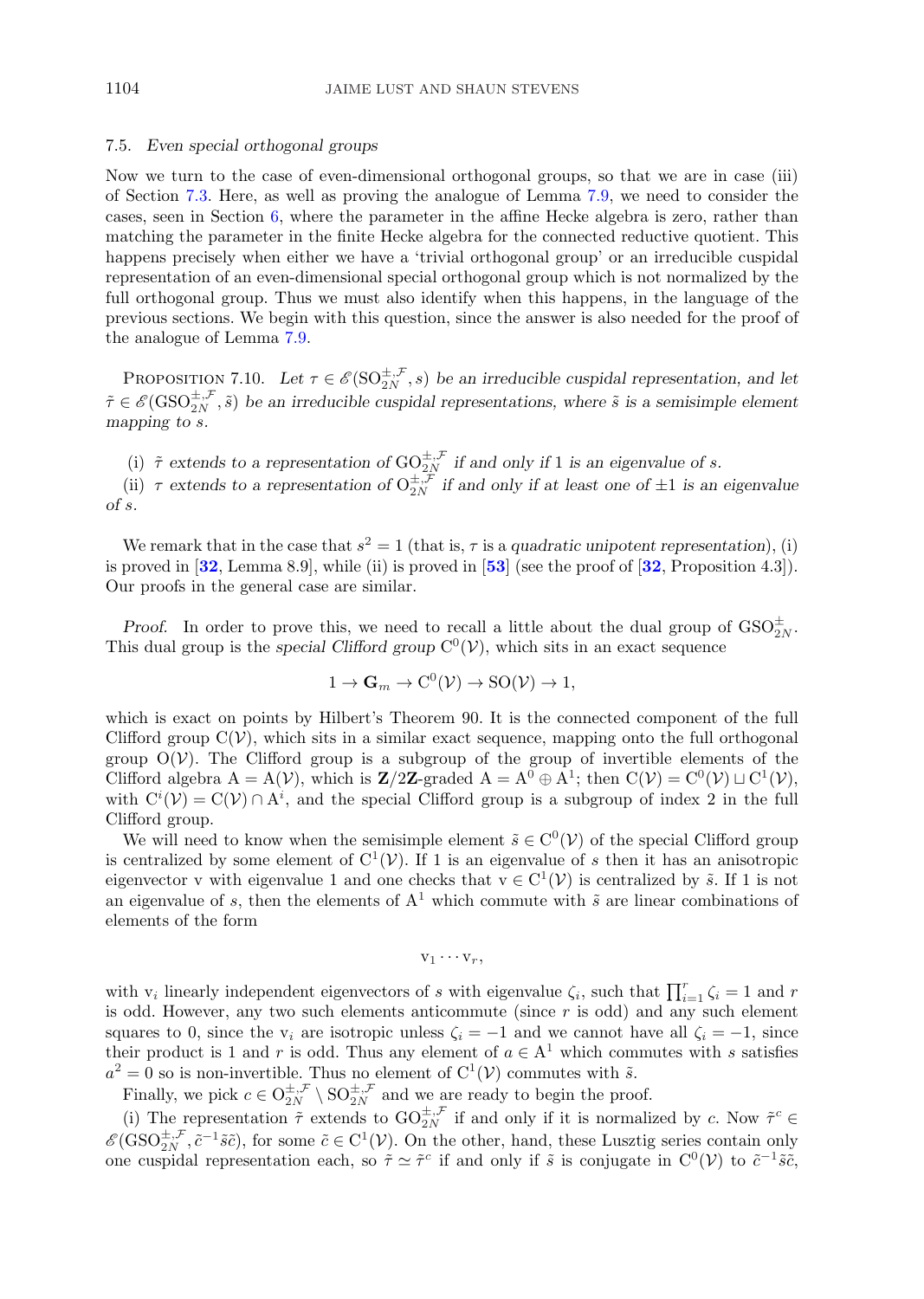that is, if and only if the centralizer in  $C(V)$  of  $\tilde{s}$  is *not* contained in the special Clifford group  $C^0(\mathcal{V})$ . However, we have seen above that this happens if and only if 1 is an eigenvalue of s.

(ii) The proof begins in a similar way. The representation  $\tau$  extends to  $O_{2N}^{\pm,\mathcal{F}}$  if and only if it is normalized by c. In this case,  $\tau^c \in \mathscr{E}(\mathrm{SO}_{2N}^{\pm,\mathcal{F}}, c^{-1}sc)$  and, if this Lusztig series contains only one cuspidal representation, then  $\tau \simeq \tau_c^c$  if and only if s is conjugate in  $SO_{2N}^{\pm, \mathcal{F}}$  to  $c^{-1}sc$ , that is, if and only if the centralizer in  $O_{2N}^{\pm,\mathcal{F}}$  of s is *not* contained in the special orthogonal group. On the other hand, we already know that the Lusztig series contains only one cuspidal representation if and only if at most one of  $\pm 1$  is an eigenvalue of s, while the centralizer of s is contained in  $SO_{2N}^{\pm,\mathcal{F}}$  if and only if neither  $\pm 1$  is an eigenvalue of s.

This leaves the case when *both*  $\pm 1$  are eigenvalues of s. Let  $\tilde{\tau}$  be an irreducible cuspidal representation in  $\mathscr{E}(\text{GSO}_{2N}^{\pm,\mathcal{F}},\tilde{s})$  whose restriction to  $\text{SO}_{2N}^{\pm,\mathcal{F}}$  contains  $\tau$ . By (i), this representation is normalized by c.

Now we consider the representation  $\mathbf{1} \otimes \tau$  of  $\mathcal{L}^{\mathcal{F}} = GL_1^{\mathcal{F}} \times SO_{2N}^{\pm, \mathcal{F}}$ , a Levi subgroup of  $SO_{2(N+1)}^{\pm,\mathcal{F}}$ . As at the end of Section [7.3,](#page-16-0) we choose a Witt basis  $e_{N+1}^-, \ldots, e_{N+1}^+$  with respect to which  $\mathcal{L}^{\mathcal{F}}$  is standard and denote by w the element of  $SO_{2(N+1)}^{\pm,\mathcal{F}}$  given by

$$
\begin{cases} w(\mathbf{e}_{N+1}^\pm)=\mathbf{e}_{N+1}^\mp,\\ w|_{\langle\mathbf{e}_N^-,\ldots,\mathbf{e}_N^+\rangle}=c. \end{cases}
$$

Similarly, we have the representation  $\mathbf{1} \otimes \tilde{\tau}$  of  $\tilde{\mathcal{L}}^{\mathcal{F}} = GL_1^{\mathcal{F}} \times \text{GSO}_{2N}^{\pm, \mathcal{F}}$ , which is normalized by w, by Lemma 7.8(ii). But then Lemma 7.5(i) implies that w also normalizes  $1 \otimes \tau$ , whence  $\tau$ is normalized by c. Thus  $\tau$  extends to  $O_{2N}^{\pm,\mathcal{F}}$ , as required.

Now we return to the notation at the end of Section [7.3.](#page-16-0) Thus, with  $\mathcal{G} = SO_{2N}^{\pm}$  and  $\mathcal{G} = \text{GSO}_{2N}^{\pm}$ , we have a cuspidal representation  $\tau$  in  $\mathscr{E}(\mathcal{L}^{\neq}, s)$ , for some maximal proper Levi subgroup L of G, and a cuspidal representation  $\tilde{\tau}$  in  $\mathscr{E}(\widetilde{\mathcal{L}}^{\mathcal{F}}, \tilde{s})$  whose restriction to L contains  $\tau$ . We denote by w a representative for the non-trivial element of  $\mathcal{N}_G(\mathcal{L})/\mathcal{L}$ , which we assume normalizes  $\tau$ .

We write  $\mathcal{L}^{\neq} \simeq GL_n^{\neq} \times \mathcal{G}_0^{\neq}$ , where  $\mathcal{G}_0$  is a (possibly trivial) special orthogonal group, and  $\tau = \tau_1 \otimes \tau_0$ , so that  $\tau_1$  is a self-dual irreducible cuspidal representation of  $\mathrm{GL}_n^{\tau}$ . Then  $\tau_1 \in$  $\mathscr{E}(\mathrm{GL}_n^{\mathcal{F}}, s_1)$  and  $\tau_0 \in \mathscr{E}(\mathcal{G}_0^{\mathcal{F}}, s_0)$ , for some semisimple elements  $s_0, s_1$  of the respective dual groups. Note that, if  $\mathcal{G}_0$  is the trivial special orthogonal group then its dual group is the trivial group so that  $s_0$  has no eigenvalues.

COROLLARY 7.11. The representation  $\tilde{\tau}$  is normalized by w in all but the following cases:

- (i)  $\tau_1$  is the trivial character of  $\mathrm{GL}_1^{\mathcal{F}}$  and 1 is not an eigenvalue of  $s_0$ ;
- (ii)  $\tau_1$  *is the quadratic character of*  $GL_1^{\mathcal{F}}$  *and*  $-1$  *is not an eigenvalue of*  $s_0$ *.*

We remark that, among the exceptional cases, we cannot have that  $\mathcal{G}_0$  is the trivial group, since otherwise we would have  $\mathcal{G} = SO_2^+$ , which we have excluded.

*Proof.* By Lemma 7.8, we need only consider the case  $n = 1$ , so that  $\tau_1$  is a trivial or quadratic character; then  $\tilde{\tau}$  is normalized by w if and only if  $\tilde{\tau}_0 \simeq \tilde{\tau}_0^{c_0} \otimes (\tau_1 \circ \mu)$ , where we recall that  $\tilde{\tau}_0$  is an irreducible cuspidal representation of the similitude group  $\tilde{G}_0^{\mathcal{F}} = GSO_{2(N-1)}^{\pm,\mathcal{F}}$ containing  $\tau_0$ , and  $c_0 \in O^{\pm, \mathcal{F}}_{2(N-1)} \setminus SO^{\pm, \mathcal{F}}_{2(N-1)}.$ 

Suppose first that  $\tau_1$  is trivial. Then  $\tilde{\tau}$  is normalized by w if and only if  $\tilde{\tau}_0$  is normalized by  $c_0$ , which happens if and only if  $\tilde{\tau}_0$  extends to the full similitude group; by Proposition [7.10,](#page-21-0) this happens if and only if 1 is an eigenvalue of  $s_0$ , and we are done.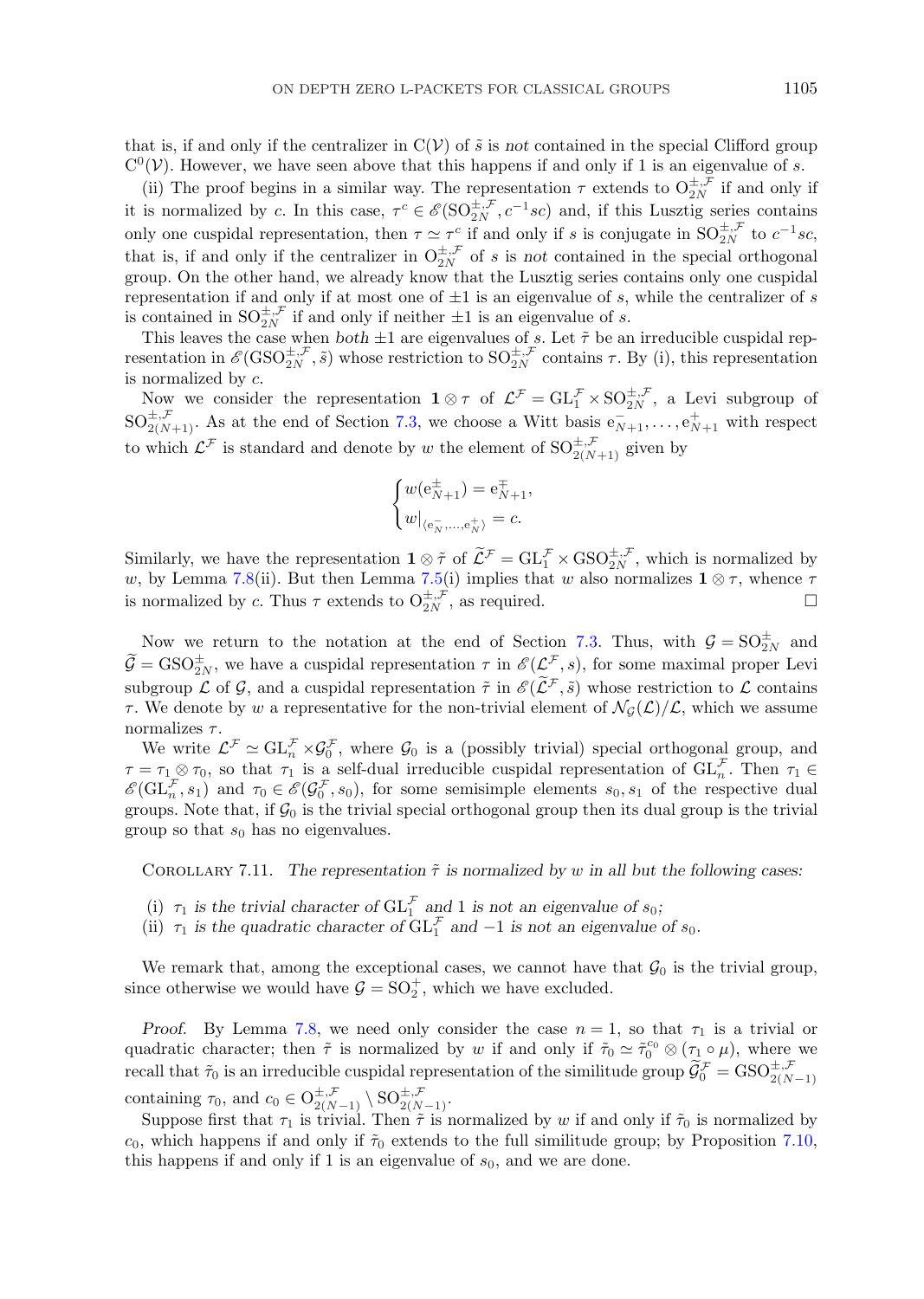Now suppose that  $\tau_1$  is the non-trivial quadratic character and put  $\chi_1 = \tau_1 \circ \mu$ . We also denote by  $c_1$  an element of  $GSO_{2(N-1)}^{\pm,\mathcal{F}}$  which is not in  $\mathscr{L}(GSO_{2(N-1)}^{\pm,\mathcal{F}})SO_{2(N-1)}^{\pm,\mathcal{F}}$ ; thus  $\tilde{\tau}_0$  is an extension of  $\tau_0$  if and only if  $\tau_0$  is normalized by  $c_1$ , if and only if  $\tilde{\tau}_0 \not\approx \tilde{\tau}_0 \otimes \chi_1$ . On the other hand, we already know from Lemma [7.4](#page-18-0) that  $\tau_0$  extends to an irreducible representation of  $GSO_{2(N-1)}^{\pm,\mathcal{F}}$  if and only if at most one of  $\pm 1$  is an eigenvalue of  $s_0$ .

If both  $\pm 1$  are eigenvalues of  $s_0$ , then  $\tilde{\tau}_0 \simeq \tilde{\tau}_0 \otimes \chi_1$ , while  $\tilde{\tau}_0$  extends to  $\mathrm{GO}_{2(N-1)}^{\pm, \mathcal{F}}$ , by Proposition [7.10\(](#page-21-0)i). Thus  $\tilde{\tau}_0^{c_0} \otimes \chi_1 \simeq \tilde{\tau}_0 \otimes \chi_1 \simeq \tilde{\tau}_0$ .

If neither  $\pm 1$  is an eigenvalue of  $s_0$ , then  $\tilde{\tau}_0^{c_0} \otimes \chi_1$  is an extension of  $\tau_0^{c_0}$ , which is not equivalent to  $\tau_0$  by Proposition [7.10\(](#page-21-0)ii). Thus  $\tilde{\tau}_0^{c_0} \otimes \chi_1 \not\simeq \tilde{\tau}_0$ .

Finally, if exactly one of  $\pm 1$  is an eigenvalue of  $s_0$ , then  $\tau_0^{c_0} \simeq \tau_0$ , by Proposition [7.10\(](#page-21-0)ii). Then  $\tilde{\tau}_0^{\epsilon_0}$  contains  $\tau_0$  on restriction, so is equivalent either to  $\tilde{\tau}_0$  or to  $\tilde{\tau}_0 \otimes \chi_1$ , since it agrees with  $\tilde{\tau}_0$ on the index 2 subgroup  $\mathscr{Z}(\text{GSO}_{2(N-1)}^{\pm,\mathcal{F}})$  SO $_{2(N-1)}^{\pm,\mathcal{F}}$  of  $\text{GSO}_{2(N-1)}^{\pm,\mathcal{F}}$ . By Proposition [7.10\(](#page-21-0)i), the former happens if and only if 1 is an eigenvalue of  $s_0$ , in which case  $\tilde{\tau}_0^{c_0} \otimes \chi_1 \simeq \tilde{\tau}_0 \otimes \chi_1 \not\approx \tilde{\tau}_0$ . Thus the latter happens if and only if  $-1$  is an eigenvalue  $s_0$ , in which case  $\tilde{\tau}_0^{c_0} \otimes \chi_1 \simeq \tilde{\tau}_0$ .  $\Box$ 

## 7.6. *Summary*

We summarize the results of all these calculations, including looking up parameters in Lusztig's tables in [[33](#page-36-0)], in the following table. We are given an irreducible cuspidal representation  $\tau$  in  $\mathscr{E}(\mathcal{L}^{\mathcal{F}},s)$ , for some maximal proper Levi subgroup  $\mathcal L$  of  $\mathcal G$ , which is normalized by  $\mathcal N_{\mathcal G}(\mathcal L)$ . If  $w \in \mathcal{N}_{\mathcal{G}}(\mathcal{L}) \setminus \mathcal{L}$ , then the Hecke algebra  $\text{End}_{\mathcal{G}}(\text{Ind}_{\mathcal{L},\mathcal{P}}^{\mathcal{G}} \tau)$  is two-dimensional and is generated by an element  $T$  supported on  $\mathcal{P}w\mathcal{P}$  and satisfying a quadratic relation

$$
(T+1)(T-q^{f_{\tau}}) = 0.
$$

By Lemma 7.5, the parameter  $q^{f_{\tau}}$  is either 1 or else coincides with a similar parameter in the case of connected centre, and which of these occurs is determined by Lemma 7.8 and the results of Sections 7.4–7.5. Moreover, the parameter in the case of connected centre can be read from [**[33](#page-36-0)**, Table II, p. 33], as described at the end of Section [7.2](#page-14-0)

We write  $\mathcal{L}^{\neq} \simeq GL_n^{\neq} \times \mathcal{G}_0^{\neq}$ , where  $\mathcal{G}_0$  is a (possibly trivial) classical group of the same type as  $\mathcal{G}$ , and  $\tau = \tau_1 \otimes \tau_0$ , so that  $\tau_1$  is a self-dual irreducible cuspidal representation of  $\mathrm{GL}_n^{\mathcal{F}}$ . Then  $\tau_1 \in \mathscr{E}(\mathrm{GL}_n^{\mathcal{F}}, s_1)$  and  $\tau_0 \in \mathscr{E}(\mathcal{G}_0^{\mathcal{F}}, s_0)$ , for some semisimple elements  $s_0, s_1$  of the respective dual groups.

We write

$$
P_{s_0}(X) = \prod_P P(X)^{a_P}(X-1)^{a_+}(X+1)^{a_-}
$$

for the characteristic polynomial of  $s_0$ , where the product is over all irreducible self-dual monic polynomials over  $\mathbf{F}_q$  of even degree, and the integers  $a_P, a_\pm$  are related to integers  $m_P, m_\pm$ as in the description in [7.2.](#page-15-0) We also write Q for the characteristic polynomial of  $s_1 \in \mathrm{GL}_n^{*,\mathcal{F}}$ ; thus either  $Q(X)=(X \pm 1)$  or Q is an irreducible self-dual monic polynomial of even degree  $n = n_Q$ . In the table, the cases (i)–(iii) refer to the different possible classical groups, as in Section [7.3.](#page-16-0)

| Degree $n$ | Polynomial Q | Case                            | $J\tau$                                     |
|------------|--------------|---------------------------------|---------------------------------------------|
|            | $X-1$        | (i), (ii)                       | $2m_{+}+1$                                  |
|            | $X+1$        | (iii)                           | $2m+$<br>$2m + 1$                           |
| $n_Q$ even | Q,           | (ii), (iii)<br>(i), (ii), (iii) | $2m_{-}$<br>$\frac{n_Q}{2}$<br>$(2m_Q + 1)$ |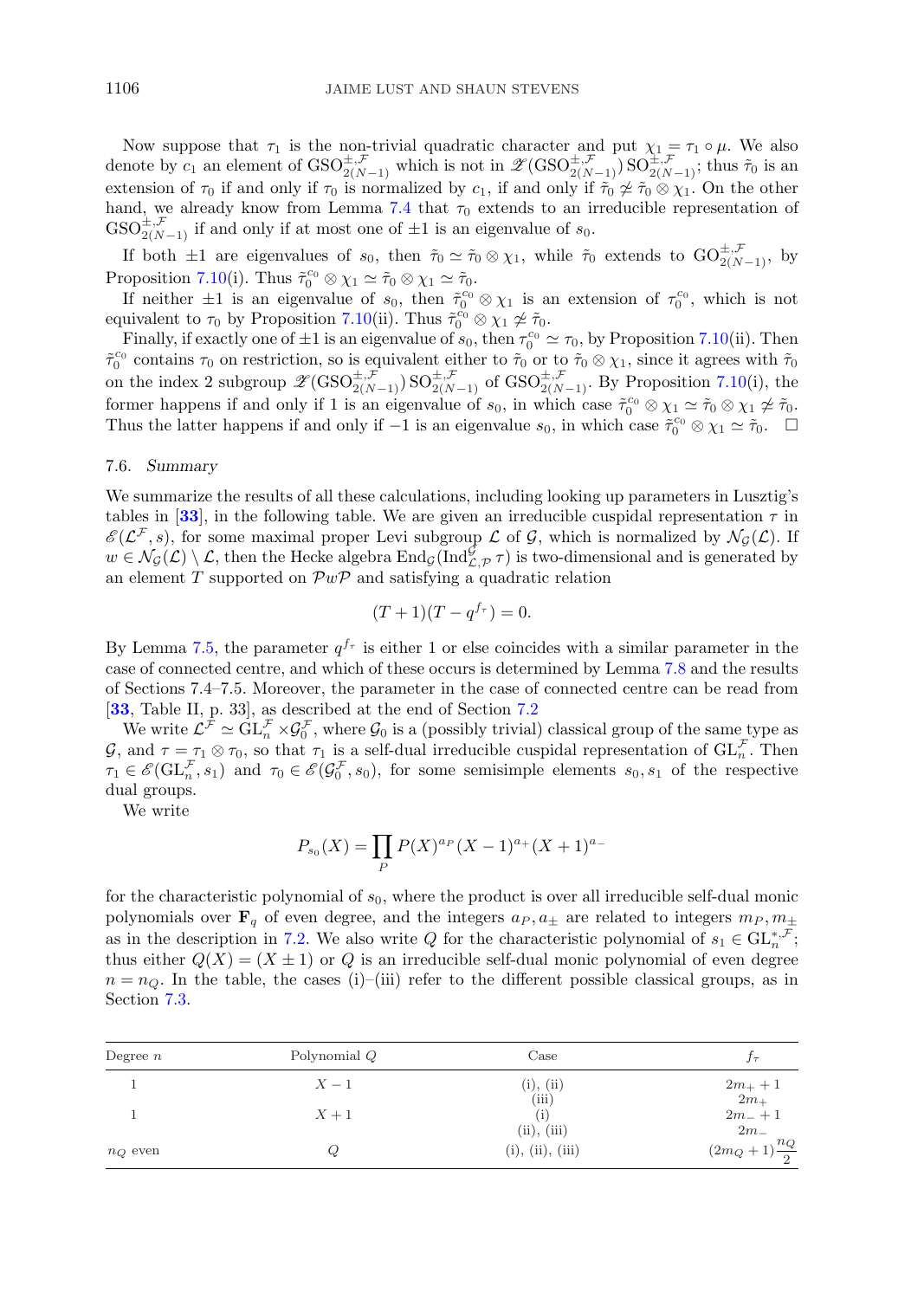#### <span id="page-24-0"></span>7.7. *Unitary groups*

Finally, we consider the case of unitary groups. We could have included this in the cases of Sections 7.2–7.6 but it would have further complicated the notation. Instead, we indicate here the differences with the previous cases and summarize the final results.

Let  $q = q_o^2$  be an even power of an odd prime p, take  $\mathcal{G} = GL_n$  over the finite field  $\mathbf{F}_{q_o}$ , and let F be the twisted Frobenius map, so that  $\mathcal{G}^{\mathcal{F}}$  is a unitary group (which we can think of as a subgroup of  $GL_n(\mathbf{F}_q)$ ). Then  $\mathcal{G}^* = GL_n$  act naturally on an *n*-dimensional vector space V with an  $\mathbf{F}_q/\mathbf{F}_{q_0}$ -hermitian form. For  $s \in \mathcal{G}^{*,\mathcal{F}}$  semisimple, we denote by  $P_s(X) \in \mathbf{F}_q[X]$  its characteristic polynomial as an automorphism of V.

From [[32](#page-36-0), § 9], the equivalence classes of irreducible cuspidal representations of  $\mathcal{G}^{\mathcal{F}}$  are in bijection with the set of conjugacy classes of semisimple elements s in  $\mathcal{G}^{*,\mathcal{F}}$  whose characteristic polynomial is of the form

$$
P_s(X) = \prod_P P(X)^{a_P},
$$

where the product runs over all irreducible  $\mathbf{F}_q/\mathbf{F}_{q_0}$ -self-dual monic polynomials in  $\mathbf{F}_q[X]$  (see Section [7.1\)](#page-13-0), and  $a_P = \frac{1}{2}(m_P^2 + m_P)$ , for some integer  $m_P \ge 0$ .

Now suppose  $\mathcal L$  is a maximal proper  $\mathcal F$ -stable Levi subgroup of  $\mathcal G$ , which is the Levi component of an F-stable parabolic subgroup P. We write  $\mathcal{L}^{\neq} \simeq GL_m(\mathbf{F}_q) \times \mathcal{G}_0^{\neq}$ , with  $\mathcal{G}_0^{\neq}$ again a unitary group. Let  $\tau$  be an irreducible cuspidal representation of  $\mathcal{L}^{\mathcal{F}}$  with the property that any representative w for the non-trivial element of  $\mathcal{N}_G(\mathcal{L})/\mathcal{L}$  normalizes  $\tau$ . Thus we may decompose  $\tau = \tau_1 \otimes \tau_0$ , with  $\tau_1$  a (conjugate)-self-dual irreducible cuspidal representation of  $GL_m(\mathbf{F}_q)$  and  $\tau_0$  an irreducible cuspidal representation of  $\mathcal{G}_0$ .

In this situation, the induced representation  $\text{Ind}_{\mathcal{L},\mathcal{P}}^{\mathcal{G}} \tau$  decomposes again as  $\pi_1 \oplus \pi_2$ , with  $\dim(\pi_1) > \dim(\pi_2)$ , and  $\text{End}_{\mathcal{G}^{\mathcal{F}}}(\text{Ind}_{\mathcal{L},\mathcal{P}}^{\mathcal{G}} \tau)$  is a two-dimensional algebra with a quadratic generator T satisfying a relation of the form

$$
(T+1)(T-q^{f_{\tau}}) = 0, \qquad q^{f_{\tau}} = \frac{\dim(\pi_1)}{\dim(\pi_2)} > 1.
$$

As in the connected case above, the parameter may be computed via the Jordan decomposition of characters and Lusztig's tables, as follows. For  $s_0$  a semisimple element of  $\mathcal{G}_0^{*,\mathcal{F}}$  such that  $\tau_0 \in \mathscr{E}(\mathcal{G}_0^{\mathcal{F}}, s_0)$ , we write its characteristic polynomial

$$
P_{s_0}(X) = \prod_P P(X)^{a_P},
$$

for integers  $a_P = \frac{1}{2}(m_P^2 + m_P)$  as above. We also write Q for the irreducible characteristic polynomial of an element  $s_1 \in \mathrm{GL}_m^{*,\mathcal{F}}$  such that  $\tau_1 \in \mathscr{E}(\mathrm{GL}_m^{\mathcal{F}}, s_1)$ ; thus Q is an irreducible  $\mathbf{F}_q/\mathbf{F}_{q}$ -self-dual monic polynomial, of some odd degree  $n = n_Q$ . Then we get

$$
f_{\tau} = (2m_Q + 1)\frac{n_Q}{2}.
$$

#### 8. *Synthesis*

In this section, we put together the previous results to verify the inequality [\(1.4\)](#page-3-0), for  $\pi$  a In this section, we put together the previous results to verify the inequality (1.4), for  $\pi$  a depth zero irreducible cuspidal representation of the classical group G. Recall that  $N_{\widehat{G}}$  is the dimension of the vector space on which the complex dual group  $\tilde{G}$  acts naturally. In fact we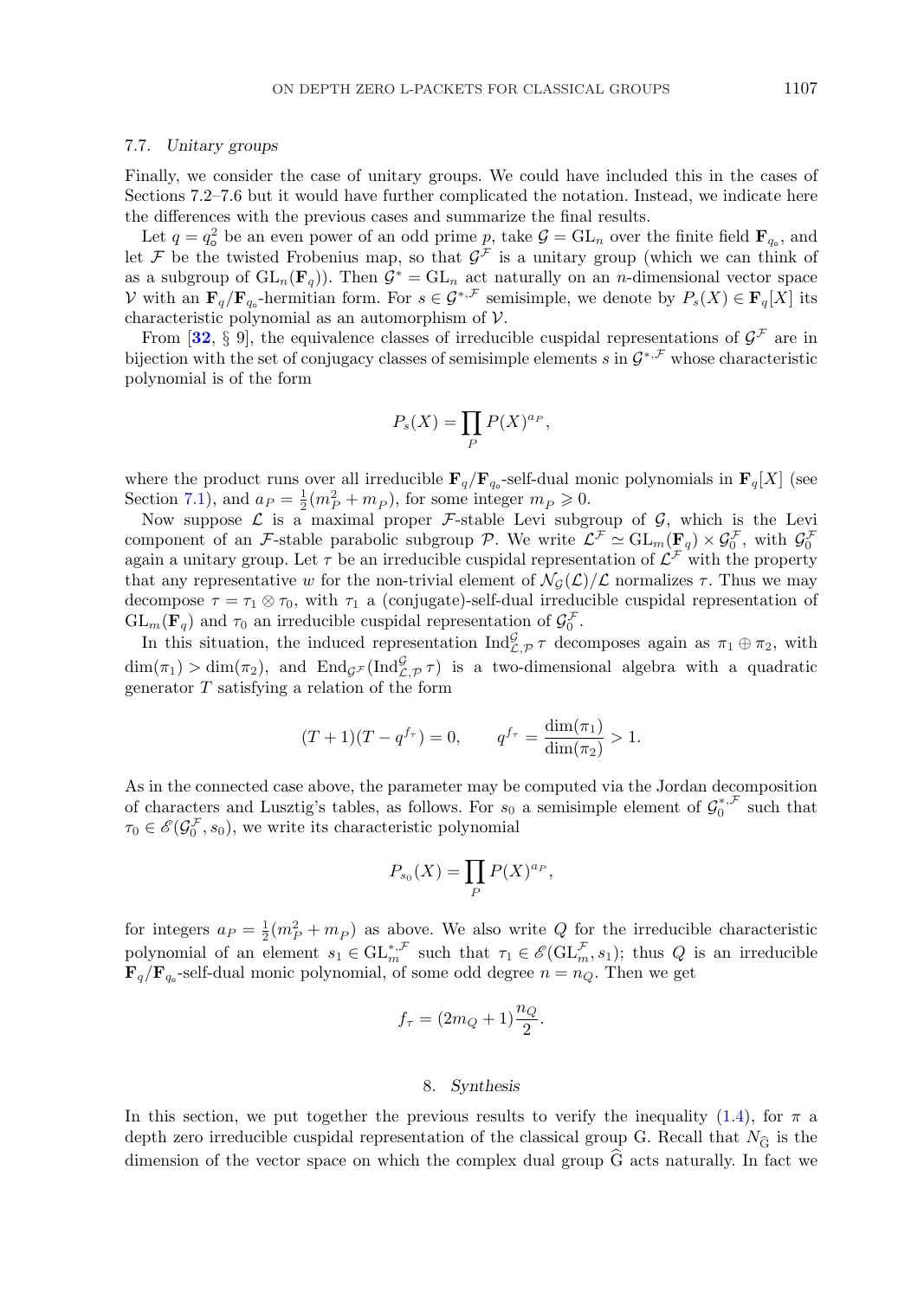<span id="page-25-0"></span>prove that, in [\(1.4\)](#page-3-0), the sum over depth zero self-dual irreducible cuspidal representations prove that, in (1.4), the surfall<br>calready gives us  $N_{\widehat{G}}$ , that is,

$$
\sum_{\rho \in \mathcal{A}_{[0]}^{\sigma}(\mathcal{F})} \left[ \left( s_{\pi}(\rho) \right)^2 \right] n_{\rho} = N_{\widehat{\mathcal{G}}},\tag{8.1}
$$

REMARK 8.2. In many cases, the opposite inequality to  $(1.4)$  was already proved by Mœglin in [**[38](#page-36-0)**] (so that [\(1.3\)](#page-2-0) follows); alternatively, the techniques used here, together with the results in [[36](#page-36-0)], easily show that, for  $\rho$  a positive depth self-dual irreducible cuspidal representation we have  $s_{\pi}(\rho) \in \{0, \pm \frac{1}{2}\}\$ , so that these do not contribute to the sum. (See also [[5](#page-35-0)], where this is carried out in a more general situation.) The details are left as an exercise.

Thus we return to the notation of Sections 2–6: we have  $\pi = c$ -Ind $_{J_{\pi}}^{G} \lambda_{\pi}$  an irreducible cuspidal depth zero representation of a classical group G, with  $J_{\pi}$  the normalizer of a standard maximal parahoric subgroup  $J_{N_1,N_2}^{\circ}$ , and  $\lambda_{\pi}|_{J_{N_1,N_2}^{\circ}}$  contains an irreducible representation  $\lambda_{\pi}^{\circ}$ inflated from an irreducible cuspidal representation  $\tau_{\pi} \simeq \tau_{\pi}^{(1)} \otimes \tau_{\pi}^{(2)}$  of the reductive quotient  $\mathcal{G}_{N_1,N_2}^{\mathfrak{0}} \simeq \mathcal{G}_{N_1}^{(1)} \times \mathcal{G}_{N_2}^{(2)}$ . For  $i = 1, 2$ , there is a unique conjugacy class  $(s_i)$  in  $\mathcal{G}_{N_i}^{(i),*}$  such that  $\tau_{\pi}^{(i)}$ is in the Lusztig series  $\mathscr{E}(\mathcal{G}_{N_i}^{(i)}, s_i)$ , and we denote the characteristic polynomial of  $s_i$  by

$$
\prod_P P(X)^{a_P^{(i)}},
$$

where the product runs over irreducible  $k_F/k_o$ -self-dual monic polynomials in  $k_F[X]$ , and the powers  $a_P^{(i)}$  satisfy the conditions of [7.2;](#page-15-0) in particular, there are integers  $m_P^{(i)} \geq 0$  such that

- if  $k_F \neq k_o$  or  $P(X) \neq (X \pm 1)$  then  $a_P^{(i)} = \frac{1}{2} m_P^{(i)} (m_P^{(i)} + 1);$
- if  $k_F = k_o$  and  $P(X) = (X \pm 1)$  then we write  $m_+^{(i)} = m_{(X-1)}^{(i)}$  and  $m_-^{(i)} = m_{(X+1)}^{(i)}$ , to match the notation of Section [7,](#page-13-0) and these satisfy the conditions in [7.2.](#page-15-0)

REMARK 8.3. It may be that  $N_i = N_i^{\text{an}} = 0$ , for  $i = 1$  or 2; in this case the group  $\mathcal{G}_{N_i}^{(i)}$ is trivial, but we must interpret it as the 'right' trivial group. That is, if G is symplectic then the group is a trivial symplectic group; if G is special orthogonal it is a trivial special orthogonal group; if G is unramified unitary it is a trivial unitary group; and if G is ramified unitary then it is a trivial symplectic group if  $\varepsilon = (-1)^i$ , and a trivial special orthogonal group otherwise. In particular, if the group is trivial symplectic then the characteristic polynomial of  $s_i$  is  $X - 1$ ; in the other cases, the characteristic polynomial of  $s_i$  is the constant polynomial 1.

Now, for  $\rho$  a self-dual irreducible cuspidal depth zero representation of some  $GL_n(F)$ , we have a unique self-dual irreducible cuspidal representation  $\tau_{\rho}$  of  $GL_n(k_F)$  such that  $\rho$  contains the representation  $\lambda_\rho$  of  $GL_n(\mathfrak{o}_F)$  obtained from  $\tau_\rho$  by inflation. Then  $\tau_\rho$  is in the Lusztig series associated to some conjugacy class in  $GL_n(k_F)$  with irreducible self-dual characteristic polynomial  $Q = Q_{\rho}$  of degree *n*.

We suppose first that  $k_F \neq k_o$  or  $Q(X) \neq (X \pm 1)$ ; thus either  $n > 1$  or G is an unramified unitary group, and the parameters  $q^{f_i}$  of the Hecke algebra are always computed from the Hecke algebra in the finite group. Then the formulae in Sections 7.6–7.7 give

$$
f_i = f_{\tau_\rho \otimes \tau_\pi^{(i)}} = (2m_Q^{(i)} + 1)\frac{n}{2}
$$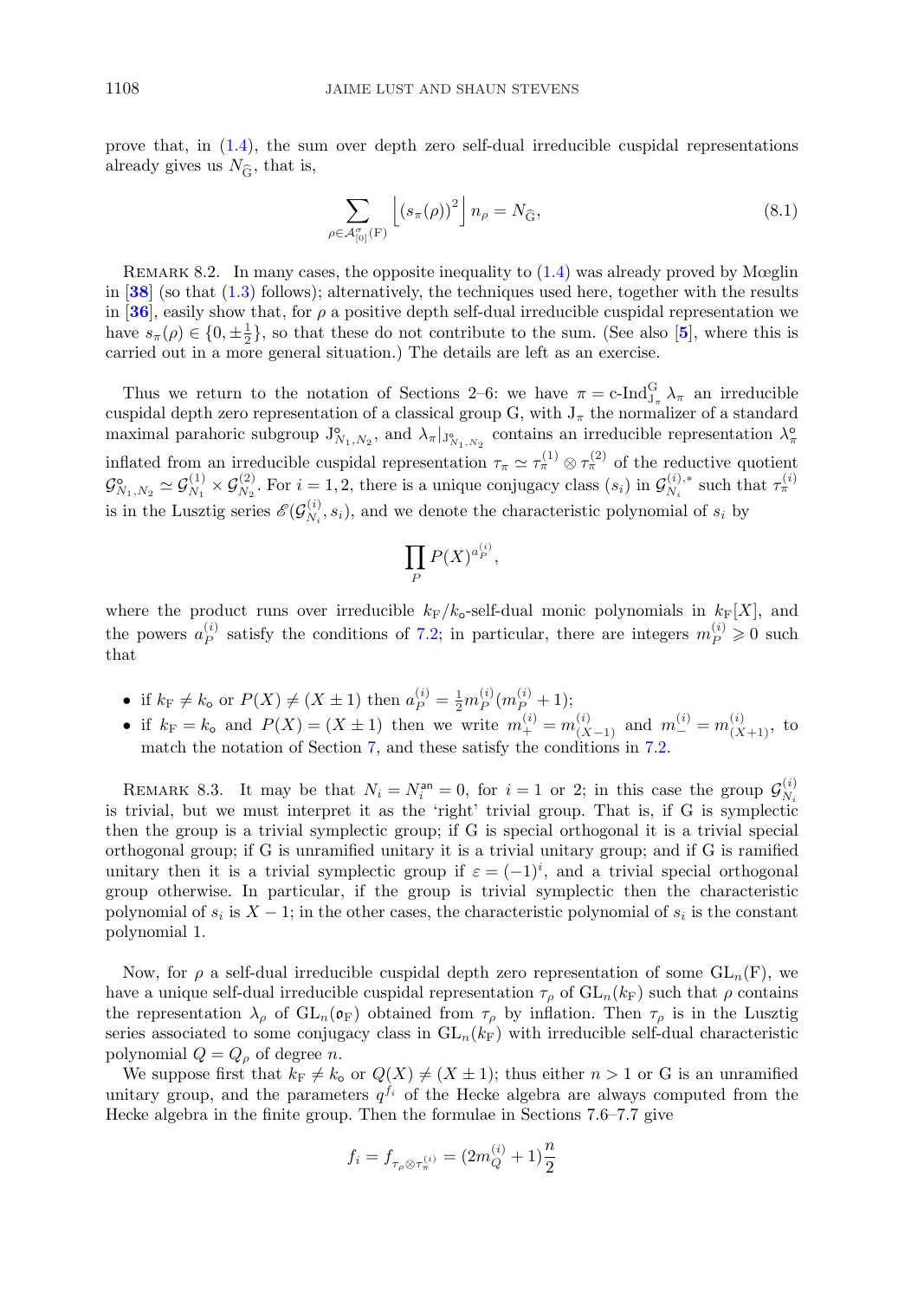and, from  $(5.1)$  we get reducibility points

$$
\{\pm s_{\pi}(\rho), \pm s_{\pi}(\rho')\} = \left\{\pm \frac{(m_Q^{(1)} + m_Q^{(2)} + 1)}{2}, \pm \frac{(m_Q^{(1)} - m_Q^{(2)})}{2}\right\}.
$$

Since one of these is an integer and the other a half-integer, we get

$$
\lfloor s_{\pi}(\rho)^2 \rfloor + \lfloor s_{\pi}(\rho')^2 \rfloor = \left( \frac{(m_Q^{(1)} + m_Q^{(2)} + 1)}{2} \right)^2 + \left( \frac{(m_Q^{(1)} - m_Q^{(2)})}{2} \right)^2 - \frac{1}{4} = a_Q^{(1)} + a_Q^{(2)}.
$$

Thus we are already done in the case of unramified unitary groups: summing, we get

$$
\sum_{\rho \in \mathcal{A}_{[0]}^{\sigma}(F)} [s_{\pi}(\rho)^{2}] n_{\rho} = \sum_{P} (a_{P}^{(1)} + a_{P}^{(2)}) \deg(P) = (2N_{1} + N_{1}^{\text{an}}) + (2N_{2} + N_{2}^{\text{an}}) = 2N + N^{\text{an}},
$$

as required.

For the cases  $k_F = k_o$  and  $Q(X) = (X \pm 1)$ , we will split according to the type of group G, since the values for the parameters do not admit such a uniform description.

## 8.1. *Symplectic groups*

We suppose first that  $Q(X) = X - 1$ , so that  $\rho, \rho'$  are the trivial character and the unramified character of order 2, and write  $m_Q^{(i)} = m_+^{(i)}$ . Since both  $\mathcal{G}_{N_i}^{(i)}$  are symplectic groups, we get

$$
f_i = (2m_+^{(i)} + 1),
$$

with reducibility points

$$
\{\pm s_{\pi}(\rho), \pm s_{\pi}(\rho')\} = \left\{\pm (m_+^{(1)} + m_+^{(2)} + 1), \pm (m_+^{(1)} - m_+^{(2)})\right\}.
$$

Thus

$$
\lfloor s_{\pi}(\rho)^2 \rfloor + \lfloor s_{\pi}(\rho')^2 \rfloor = (m_+^{(1)} + m_+^{(2)} + 1)^2 + (m_+^{(1)} - m_+^{(2)})^2 = a_+^{(1)} + a_+^{(2)} - 1.
$$

Now suppose that  $Q(X) = X + 1$ , so that  $\rho, \rho'$  are (tamely) ramified characters of order 2, and write  $m_Q^{(i)} = m_{-}^{(i)}$ . Then we get

$$
f_i=2m^{(i)}_{-},
$$

with reducibility points

$$
\{\pm s_{\pi}(\rho), \pm s_{\pi}(\rho')\} = \left\{\pm (m_{-}^{(1)} \pm m_{-}^{(2)})\right\}.
$$

Thus

$$
\lfloor s_{\pi}(\rho)^2 \rfloor + \lfloor s_{\pi}(\rho')^2 \rfloor = (m_{-}^{(1)} + m_{-}^{(2)})^2 + (m_{-}^{(1)} - m_{-}^{(2)})^2 = a_{-}^{(1)} + a_{-}^{(2)}.
$$

Finally, summing we get

$$
\sum_{\rho \in \mathcal{A}_{[0]}^{\sigma}(F)} [s_{\pi}(\rho)^{2}] n_{\rho} = \sum_{P} (a_{P}^{(1)} + a_{P}^{(2)}) \deg(P) - 1 = (2N_{1} + 1) + (2N_{2} + 1) - 1 = 2N + 1.
$$

## 8.2. *Ramified unitary groups*

In this case, the groups  $\mathcal{G}_{N_i}^{(i)}$  are one symplectic and one orthogonal; for ease of exposition, we will assume that  $\mathcal{G}_{N_1}^{(1)}$  is symplectic (otherwise exchange 1 and 2).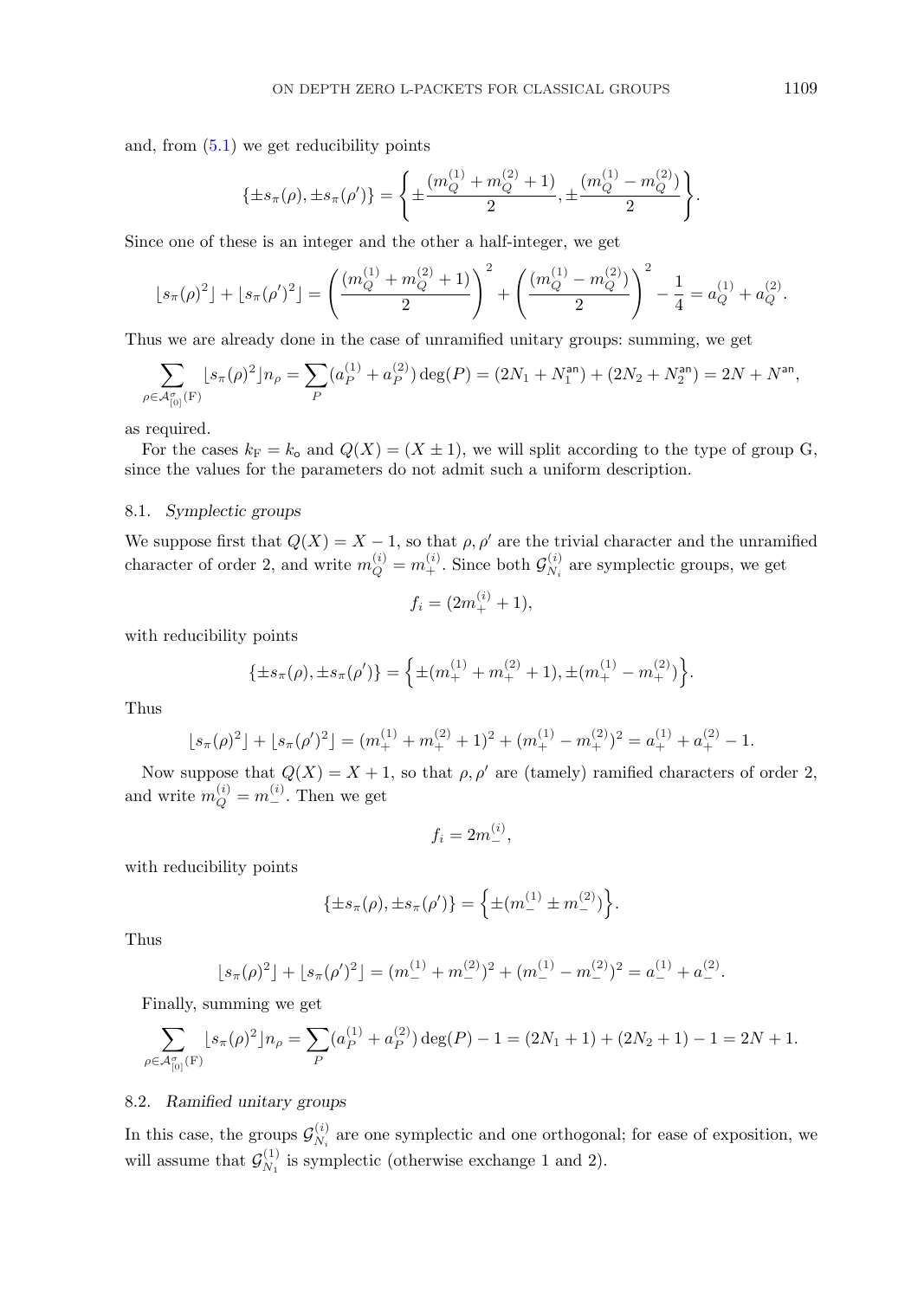We begin again with the case  $Q(X) = X - 1$  and write  $m_+^{(i)}$  in place of  $m_Q^{(i)}$ . Thus we get

$$
f_1 = 2m_+^{(1)} + 1, \ f_2 = \begin{cases} 2m_+^{(2)} + 1, & \text{if } N_2^{\text{an}} = 1, \\ 2m_+^{(2)}, & \text{otherwise.} \end{cases}
$$

Thus we get reducibility points

$$
\{\pm s_{\pi}(\rho), \pm s_{\pi}(\rho')\} = \begin{cases} \left\{\pm (m_{+}^{(1)} + m_{+}^{(2)} + 1), \pm (m_{+}^{(1)} - m_{+}^{(2)})\right\}, & \text{if } N_{2}^{\text{an}} = 1, \\ \left\{\pm \left(m_{+}^{(1)} + m_{+}^{(2)} + \frac{1}{2}\right), \pm \left(m_{+}^{(1)} - m_{+}^{(2)} + \frac{1}{2}\right)\right\}, & \text{otherwise.} \end{cases}
$$

Thus, if  $N_2^{\text{an}} = 1$ , we get

$$
\lfloor s_{\pi}(\rho)^2 \rfloor + \lfloor s_{\pi}(\rho')^2 \rfloor = (m_+^{(1)} + m_+^{(2)} + 1)^2 + (m_+^{(1)} - m_+^{(2)})^2 = a_+^{(1)} + a_+^{(2)};
$$

and otherwise, since both reducibility points are half-integers, we get

$$
\lfloor s_{\pi}(\rho)^2 \rfloor + \lfloor s_{\pi}(\rho')^2 \rfloor = \left( m_+^{(1)} + m_+^{(2)} + \frac{1}{2} \right)^2 + \left( m_+^{(1)} - m_+^{(2)} + \frac{1}{2} \right)^2 - \frac{1}{2} = a_+^{(1)} + a_+^{(2)} - 1.
$$

The case  $Q(X) = X + 1$  is similar, the main difference being that  $f_1 = 2m_-^{(1)}$ . Then we get reducibility points

$$
\{\pm s_{\pi}(\rho), \pm s_{\pi}(\rho')\} = \begin{cases} \left\{\pm (m_{-}^{(1)} + m_{-}^{(2)} + \frac{1}{2}), \pm (m_{-}^{(1)} - m_{-}^{(2)} - \frac{1}{2})\right\}, & \text{if } N_{2}^{\text{an}} = 1, \\ \left\{\pm \left(m_{-}^{(1)} \pm m_{-}^{(2)}\right)\right\}, & \text{otherwise.} \end{cases}
$$

Now in both cases we get

$$
\lfloor s_{\pi}(\rho)^{2}\rfloor + \lfloor s_{\pi}(\rho')^{2}\rfloor = a_{-}^{(1)} + a_{-}^{(2)}.
$$

Noting that we have

$$
\sum_{P} a_P^{(1)} \deg(P) = 2N_1 + 1, \quad \sum_{P} a_P^{(2)} \deg(P) = \begin{cases} 2N_2, & \text{if } N_2^{\text{an}} = 1, \\ 2N_2 + N_2^{\text{an}}, & \text{otherwise,} \end{cases}
$$

we once again see that, summing over all depth zero self-dual irreducible cuspidal representations of all  $GL_n(F)$ , equation  $(8.1)$  is satisfied.

## 8.3. *Special orthogonal groups*

The case of special orthogonal groups is exactly analogous and we do not give the details. One can check the equality in [\(8.1\)](#page-25-0) by working through the cases according to the parities of  $N_1^{\text{an}}, N_2^{\text{an}}$ . For example, if both are odd, then with  $Q(X) = X \pm 1$  we get

$$
\lfloor s_{\pi}(\rho)^{2}\rfloor + \lfloor s_{\pi}(\rho')^{2}\rfloor = a_{\pm}^{(1)} + a_{\pm}^{(2)} + 1.
$$

The additions of the extra 1 here exactly compensate for the fact that the dual groups of  $\mathcal{G}_{N_i}^{(i)}$ have dimension  $2N_i = 2N_i + N_i^{\text{an}} - 1$ .

## 8.4. *Summary*

In all cases, we have now checked that the equality [\(8.1\)](#page-25-0) holds. We have also seen that  $s_{\pi}(\rho) \in$  $\frac{1}{2}$ **Z** in all cases.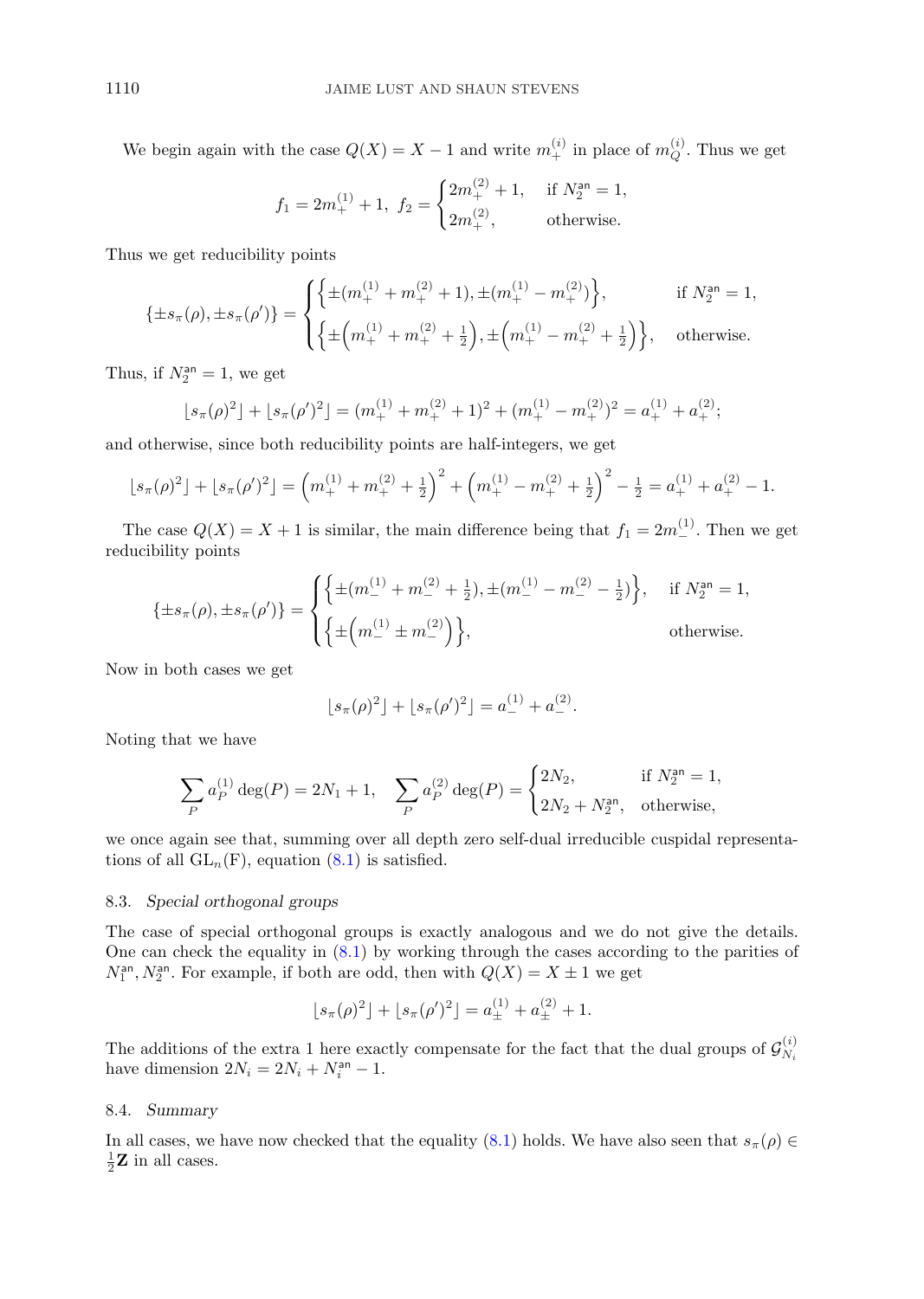#### 9. L*-packets and examples*

<span id="page-28-0"></span>In this final section, we examine the implications of the results here for the computation of L-packets and give some examples. Firstly, we recall some facts about the (expected) sizes of discrete series L-packets containing an irreducible cuspidal representation, and the (expected) number of cuspidal representations in them.

Let  $\varphi : \mathcal{W}_{F} \times SL_2(\mathbf{C}) \to \widehat{G} \rtimes \mathcal{W}_{F}$  be a Langlands parameter for G whose L-packet  $\Pi_{\varphi}$ contains an irreducible cuspidal representation  $\pi$  of G. Then, as recalled in the introduction, we should have

$$
\varphi=\bigoplus_{(\rho,m)\in {\rm Jord}(\pi)}\varphi_{\rho}\otimes {\rm st}_m,
$$

where  $\varphi_{\rho}$  is the (irreducible) representation of the Weil group  $\mathcal{W}_{\mathrm{F}}$  corresponding to  $\rho$  via the Langlands correspondence for general linear groups, and  $st_m$  is the m-dimensional irreducible representation of  $SL_2(\mathbb{C})$ . Putting  $\ell(\pi) = \# \mathrm{Jord}(\pi)$ , the number of representations one expects in the packet  $\Pi_{\varphi}$  is  $2^{\ell(\pi)-1}$ , since this is the number of characters of the component group of Cent<sub> $\hat{G}$ </sub>(Im( $\varphi$ )) trivial on the centre of  $\hat{G}$ . We also set  $\mathfrak{F}(\mathrm{Im}(\varphi))$  trivial on the centre of G. We also set

$$
E(\pi) = \{ \rho \in \mathcal{A}^{\sigma}(F) : s_{\pi}(\rho) \in \mathbf{N} \}
$$

and  $e(\pi) = \#E(\pi)$ ; this is the number of  $\rho \in \mathcal{A}^{\sigma}(F)$  such that  $(\rho, m) \in \text{Jord}(\pi)$  for some *odd* integer m. Finally, put

$$
e_0(\pi) = \begin{cases} 1 & \text{if there is } \rho \in \mathcal{A}^\sigma(\mathcal{F}) \text{ such that } s_\pi(\rho) \in 1 + 2\mathbf{N}, \\ 0 & \text{otherwise.} \end{cases}
$$

Then the number of irreducible cuspidal representations one expects in the L-packet  $\Pi_{\varphi}$  is Then the number of irreducible cuspidal representations one expects in the L-packet  $\Pi_{\varphi}$  is  $2^{e(\pi)-e_0(\pi)}$ , since this is the number of characters of the component group of Cent<sub> $\tilde{G}(\text{Im}(\varphi))$ </sub> which are trivial on the centre of G and alternating, in the sense of, for example,  $[40, \text{Section 8}]$  $[40, \text{Section 8}]$  $[40, \text{Section 8}]$ .

Remark 9.1. The reference to the work of Mœglin in [**[40](#page-36-0)**, Section 8] is in fact only for unitary groups, though it also holds when  $G$  is a quasi-split unitary, orthogonal, symplectic or GSpin group (see [**[39](#page-36-0)**]) and it seems reasonable to expect it to hold in more generality. Although our results here on the representations with given inertial reducibility set do not require it, for the purposes of discussion, from now on we make the following assumption.

(A) The description of the number of irreducible cuspidal representation in an L-packet above is valid for the group G.

However, extra care must be taken when G is an even-dimensional special orthogonal group; see Example [9.6.](#page-33-0)

Now we describe how our results allow us to find all irreducible cuspidal representations with the same inertial reducibility set, hence all irreducible cuspidal representations in a union of one, two, or four L-packets (assuming  $(A)$ ). We suppose we are in the general situation of the previous section, with  $\pi$  an irreducible cuspidal depth zero representation of G. Recall that

$$
\text{IRed}(\pi) \ = \ \{ \{ ([\rho], m) : \rho \in \mathcal{A}^{\sigma}(\mathcal{F}), \ m \in \mathbf{N} \text{ with } 2s_{\pi}(\rho) = m + 1 \} \},
$$

where  $[\rho]$  denotes the inertial equivalence class of  $\rho$ .

Our representation  $\pi$  is induced from a representation containing the inflation of an irreducible cuspidal representation  $\tau_{\pi} \simeq \tau_{\pi}^{(1)} \otimes \tau_{\pi}^{(2)}$  of the reductive quotient  $\mathcal{G}_{N_1}^{(1)} \times \mathcal{G}_{N_2}^{(2)}$  of a maximal parahoric subgroup. For  $i = 1, 2$  and P an irreducible  $k_F/k_o$ -self-dual monic polynomial in  $k_F[X]$ , we denote by  $m_P^{(i)}$  the associated non-negative integer as in [7.2.](#page-15-0)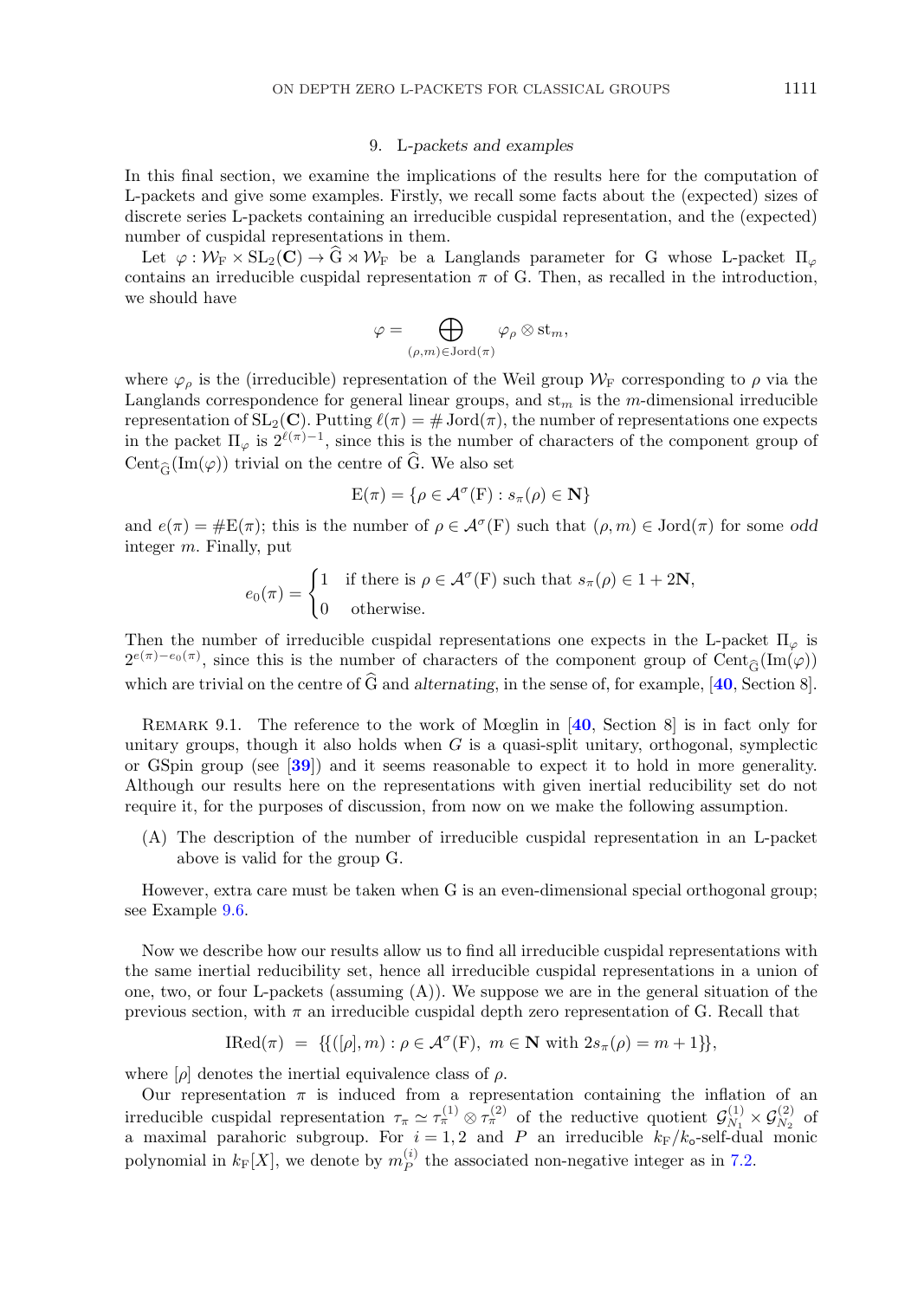<span id="page-29-0"></span>The formulae obtained above show that, for each irreducible  $k_F/k_o$ -self-dual monic polynomial P in  $k_F[X]$ , the pair of integers  $\{m_P^{(1)}, m_P^{(2)}\}$  can be recovered from the reducibility points  ${s_{\pi}(\rho), s_{\pi}(\rho')}$ , for  $\rho = \rho_P$  a representation in  $\mathcal{A}_{[0]}^{\sigma}(F)$  with associated characteristic polynomial P, and  $\rho'$  its self-dual unramified twist. Indeed, one gets the following, where we write  $|\cdot|_{\infty}$ for the usual (archimedean) absolute value on **R**:

• if  $P(X) \neq X \pm 1$  or  $k_F \neq k_o$  then

$$
\left\{ m_P^{(1)}, m_P^{(2)} \right\} = \{ \lfloor |s_\pi(\rho) \pm s_\pi(\rho')|_\infty \rfloor \};
$$

• if  $P(X) = X \pm 1$  and  $k_F = k_o$ , so that  $\rho$  is a character of  $GL_1(F)$  of order at most 2, then

$$
\left\{m_P^{(1)}, m_P^{(2)}\right\} = \left\{ \left\lfloor \frac{|s_\pi(\rho) \pm s_\pi(\rho')|_\infty}{2} \right\rfloor \right\}.
$$

Thus one obtains the same inertial reducibility set as for  $\pi$  only for irreducible cuspidal representations  $\pi'$  with  $\{m_P^{(1)}(\pi), m_P^{(2)}(\pi)\} = \{m_P^{(1)}(\pi'), m_P^{(2)}(\pi')\}$ , for every irreducible  $k_F/k_o$ self-dual monic polynomial P in  $k_{\text{F}}[X]$ . Hence, in order to obtain other representations with the same inertial reducibility set, it is enough to exchange (some of) the integers  $m_P^{(1)}(\pi), m_P^{(2)}(\pi)$ . Note, however, that it is not always possible to do this, for parity reasons. We set

 $Q(\pi) = \left\{ \text{irreducible self-dual monic } P \in k_{\text{F}}[X] : m_P^{(1)}(\pi) \neq m_P^{(2)}(\pi) \right\}$ 

and put  $q(\pi) := \#Q(\pi)$ .

REMARK 9.2. If  $P \in k_{\mathbb{F}}[X]$  is an irreducible  $k_{\mathbb{F}}/k_{\text{o}}$ -self-dual monic polynomial, with  $P(X) \neq X \pm 1$  or  $k_F \neq k_o$ , and  $\rho_P, \rho_P$  are the corresponding self-dual irreducible cuspidal representations of some  $GL_n(F)$ , then one of  $s_{\pi}(\rho_P), s_{\pi}(\rho_P')$  is integral and the other nonintegral. In particular, we see that (exactly) one of  $\rho_P$ ,  $\rho'_P$  is in  $E(\pi)$  if and only if  $P \in$  $Q(\pi)$ .

A similar analysis can be done for  $P(X) = X \pm 1$  and  $k_F = k_o$ , but it depends on the type of group. We summarize the results in the separate cases below.

We will parametrize the irreducible cuspidals  $\pi'$  with  $\text{IRed}(\pi') = \text{IRed}(\pi)$  by maps  $\varepsilon$ :  $Q(\pi) \rightarrow \{1, 2\}$ , noting that not all such maps are permissible, and that each map may give rise to more than one representation. We split again according to the type of group.

#### 9.1. *Symplectic groups*

We begin with the case that  $G = Sp_{2N}(F)$  is a symplectic group, in which case there are no restrictions on the maps  $\varepsilon$  :  $Q(\pi) \rightarrow \{1, 2\}$ . We put

$$
\delta(\pi) = \#\Big\{ i : m_{X+1}^{(i)}(\pi) \neq 0 \Big\}.
$$

Now suppose we have  $\varepsilon: \mathbb{Q}(\pi) \to \{1,2\}$  and, for irreducible self-dual monic  $P \notin \mathbb{Q}(\pi)$ , we set  $\varepsilon(P) = 1$ . Then we can find, for  $i = 1, 2$ , a semisimple element  $s_{\varepsilon}^{(i)}$  in a suitable odd special orthogonal group  $\mathrm{SO}_{2N'_i+1}(k_{\mathrm{F}})$  with characteristic polynomial

$$
\prod_P P(X)^{a_P^{(i)}(\varepsilon)},
$$

where the product is taken over all irreducible self-dual monic polynomials in  $k_F[X]$  and the integers  $a_P^{(i)}(\varepsilon)$  are related to integers  $m_P^{(i)}(\varepsilon)$  as in [7.2,](#page-15-0) with

$$
m_P^{(i)}(\varepsilon) = m_P^{(i \cdot \varepsilon(P))},
$$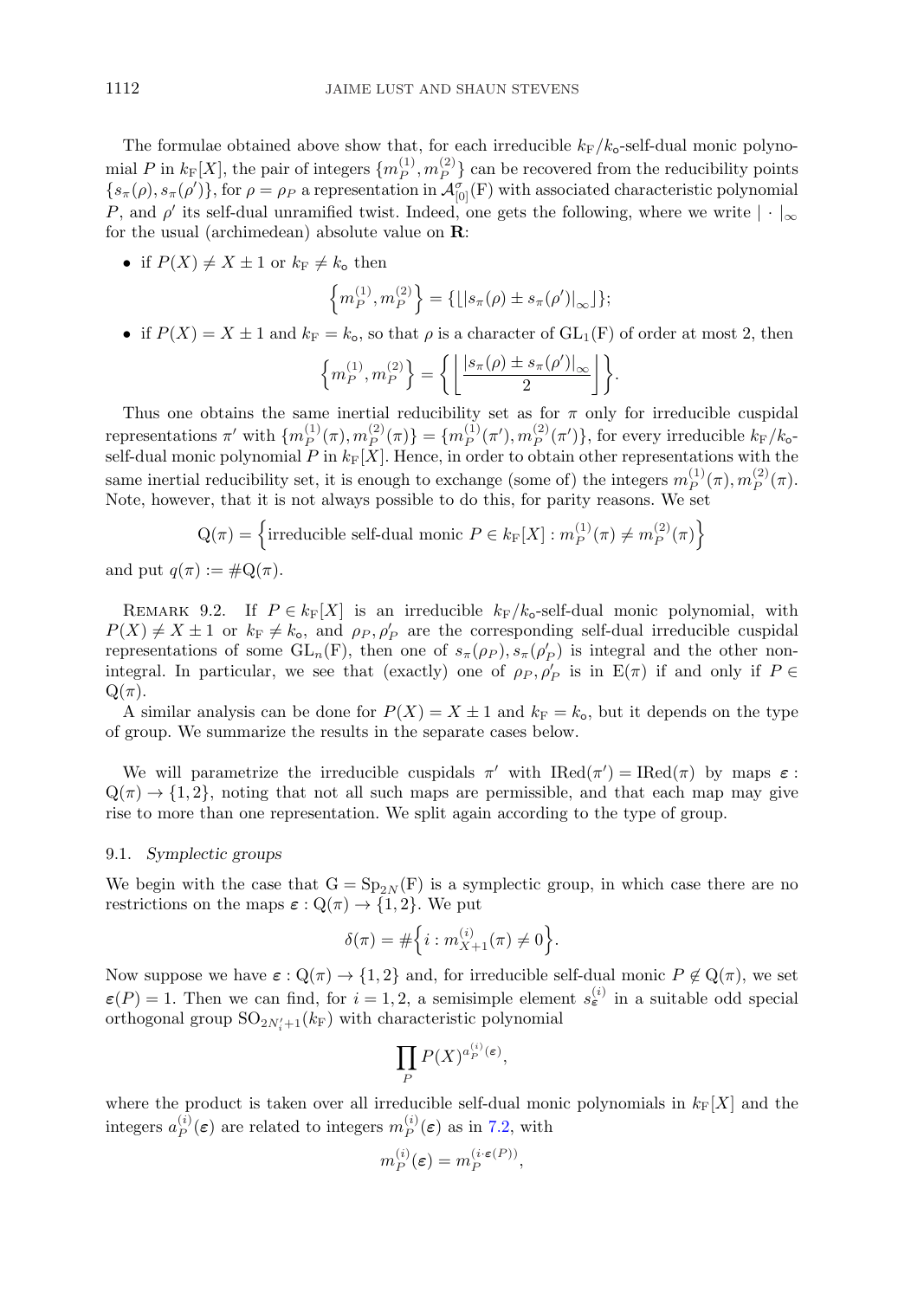<span id="page-30-0"></span>where the index is understood modulo 3. Correspondingly, we have irreducible cuspidal  $\tau_{\varepsilon} = \tau_{\varepsilon}^{(1)} \otimes \tau_{\varepsilon}^{(2)}$  of  $\mathcal{G}_{N_1',N_2'} = \text{Sp}_{2N_1'}(k_{\text{F}}) \times \text{Sp}_{2N_2'}(k_{\text{F}})$ ; note that, for each  $\varepsilon$ , the number of such representations is  $2^{\delta(\pi)}$ . Inflating each  $\tau_{\epsilon}$  to the maximal parahoric subgroup  $J_{N'_1,N'_2}$  and inducing to G, we get an irreducible cuspidal representation. Thus we get  $2^{q(\pi)+\delta(\pi)}$ irreducible cuspidal representations of G.

The analysis of Remark [9.2,](#page-29-0) along with that for the cases  $P(X) = X \pm 1$ , shows that

$$
e(\pi) = \begin{cases} q(\pi) + \delta(\pi) + 1 & \text{if } \delta(\pi) \leq 1; \\ q(\pi) + \delta(\pi) & \text{if } \delta(\pi) = 2. \end{cases}
$$

On the other hand, we always have  $e_0(\pi) = 1$ , since either  $s_{\pi}(1)$  or  $s_{\pi}(\omega_0)$  is an odd integer, where **1** is the trivial character of  $GL_1(F)$  and  $\omega_0$  is the unramified character of order 2. Hence we have constructed the irreducible cuspidal representations in a union of two L-packets if  $\delta(\pi) = 2$ , or in a single L-packet otherwise.

Thus, in some cases we are able to identify all the representations in a single L-packet, but in others we cannot distinguish between the representations in two L-packets without further work. We give some examples to illustrate these phenomena. In the following, we write  $\omega_1, \omega_2 = \omega_0 \omega_1$  for the (tamely) ramified characters of  $GL_1(F)$  of order 2.

Example 9.3. We begin with an example where we are able to recover all the cuspidal representations in a single L-packet. We take  $G = Sp_6(F)$  and begin with the parahoric subgroup  $J_{2,1}$ , which has reductive quotient  $\mathcal{G}_{2,1} \simeq Sp_4(k_F) \times SL_2(k_F)$ .

We take the representation  $\theta_{10}$  of  $Sp_4(k_F)$ , that is the unique cuspidal representation in the Lusztig series  $\mathscr{E}(\mathrm{Sp}_4(k_F), 1)$  (so that the associated characteristic polynomial is  $(X - 1)^5$ ). We also take an irreducible cuspidal representation  $\tau$  of  $SL_2(k_F)$  in a Lusztig series with associated characteristic polynomial  $(X - 1)(X + 1)^2$ . Thus  $\tau$  is a representation of dimension  $(q - 1)/2$ , of which there are two. We denote by  $\lambda_{\pi}$  the representation of  $J_{2,1}$  inflated from  $\theta_{10} \otimes \tau$  and put  $\pi = \text{c-Ind}_{J_{2,1}}^G \lambda_{\pi}$ , an irreducible cuspidal representation of G.

Following the recipe in Section [8,](#page-24-0) we find that  $s_\rho(\pi) \in \{0, \pm \frac{1}{2}\}\$  unless  $\rho$  is a character of  $GL_1(F)$ . On the other hand, we get

$$
m_{X-1}^{(1)} = 1
$$
,  $m_{X-1}^{(2)} = 0$ ,  $m_{X+1}^{(1)} = 0$ ,  $m_{X+1}^{(2)} = 1$ ,

and hence

$$
\{s_{\pi}(1), s_{\pi}(\omega_0)\} = \{2, 1\}, \qquad \{s_{\pi}(\omega_1), s_{\pi}(\omega_2)\} = \{1\};
$$

thus IRed( $\pi$ ) is the multiset  $\{([1], 2), ([1], 1), ([\omega_1], 1), ([\omega_1], 1)\}$ . In this case we know more since the Langlands parameter  $\varphi_{\pi}$  corresponding to  $\pi$  has image in SO<sub>7</sub>(**C**) so, in particular, has determinant 1; thus it must be

$$
\varphi_{\pi} = \mathbf{1} \otimes (\mathop{\mathrm{st}}\nolimits_3 \oplus \mathop{\mathrm{st}}\nolimits_1) \oplus \omega_0 \oplus \omega_1 \oplus \omega_2,
$$

since exchanging **1** and  $\omega_0$  would give a representation with determinant  $\omega_0$ .

In the notation above, we have  $E(\pi) = \{1, \omega_0, \omega_1, \omega_2\}$  so that  $e(\pi) = 4$ . Thus the L-packet containing  $\pi$  consists of 16 irreducible representations, 8 of which are cuspidal. On the other hand, we have  $Q(\pi) = \{X + 1, X - 1\}$  so that  $q(\pi) = 2$ , and  $\delta(\pi) = 1$ , so that we can construct exactly the cuspidal representations in the L-packet, as follows.

(i) There is one rational conjugacy class (s) in  $SO<sub>3</sub>(k<sub>F</sub>)$  such that its characteristic polynomial is  $(X - 1)(X + 1)^2$  *and* the corresponding Lusztig series  $\mathscr{E}(\mathrm{SL}_2(k_F), s)$  contains two irreducible cuspidal representations  $\tau, \tau'$ .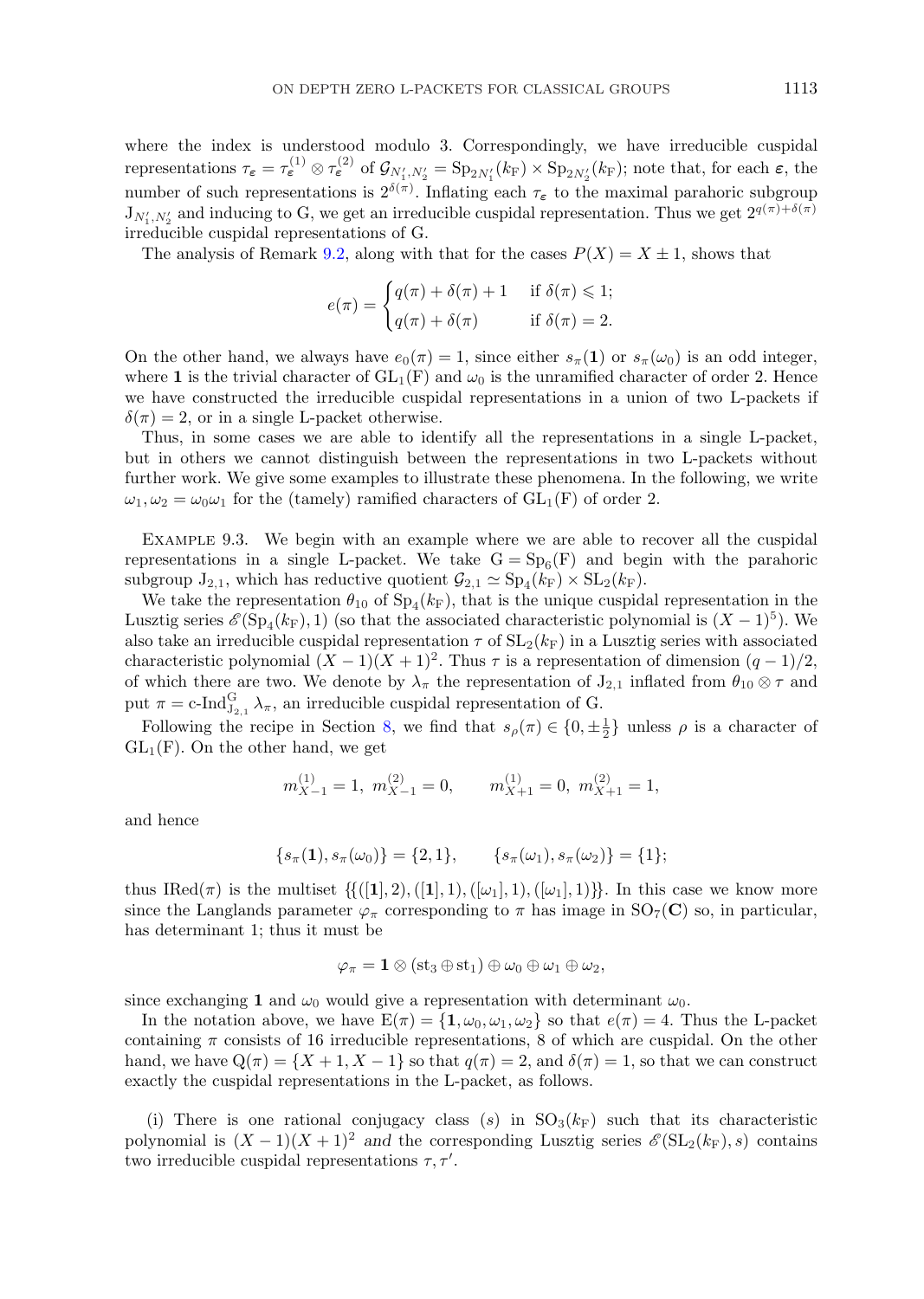<span id="page-31-0"></span>Now we can inflate the representations  $\theta_{10} \otimes \tau$  and  $\theta_{10} \otimes \tau'$  of  $Sp_4(k_F) \times SL_2(k_F)$  to either  $J_{2,1}$  or  $J_{1,2}$  and then induce to G. This gives us four inequivalent irreducible cuspidal representations of G (one of which is  $\pi$ ).

(ii) There is one rational conjugacy class  $(s_1)$  in  $SO_7(k_F)$  such that its characteristic polynomial is  $(X - 1)^5(X + 1)^2$  *and* the corresponding Lusztig series  $\mathscr{E}(\text{Sp}_6(k_F), s_1)$  contains two irreducible cuspidal representation  $\tau_1, \tau_1'.$ 

We inflate these representations to either  $J_{3,0}$  or  $J_{0,3}$  and induce to G, giving us another four inequivalent irreducible cuspidal representations of G, also inequivalent to those in (i).

EXAMPLE 9.4. Now we look at the simplest example where the information we have so far is only sufficient to recover the cuspidal representations in a union of two L-packets. We take  $G = Sp_4(F)$  and begin with the parahoric subgroup  $J_{1,1}$ , which has reductive quotient  $\mathcal{G}_{1,1} \simeq SL_2(k_F) \times SL_2(k_F).$ 

We take irreducible cuspidal representations  $\tau_1, \tau_2$  of  $SL_2(k_F)$  each in a Lusztig series with associated characteristic polynomial  $(X - 1)(X + 1)^2$ , as in the previous example. We denote by  $\lambda_{\pi}$  the representation of  $J_{1,1}$  inflated from  $\tau_1 \otimes \tau_2$  and put  $\pi = c$ -Ind ${}_{J_{1,1}}^G \lambda_{\pi}$ , an irreducible cuspidal representation of G. Following the recipe, this time we obtain

$$
IRed(\pi) = \{ \{ ([1], 1), ([\omega_1], 2) \} \}
$$

and, using the fact that the corresponding Langlands parameter  $\varphi_{\pi}$  has determinant 1, we have

$$
\varphi_{\pi} = \mathbf{1} \oplus \omega \otimes (\text{st}_3 \oplus \text{st}_1), \tag{9.5}
$$

where  $\omega$  is either  $\omega_1$  or  $\omega_2$ . However, without further work, we cannot distinguish which ramified quadratic character occurs here. This reflects the fact that  $m_{X+1}^{(1)} = m_{X+1}^{(2)} = 1$  so that  $\delta(\pi) = 2$ .

Thus, at this stage, we can only identify the 4 cuspidal representations occurring in the union of the two L-packets corresponding to  $\omega = \omega_1, \omega_2$  in (9.5): they are given by independently choosing the  $\tau_i$  to be one of the two irreducible cuspidal representations of  $SL_2(k_F)$  of dimension  $(q-1)/2$ .

Distinguishing these two L-packets (and identifying the two discrete series representation in each of them) requires further analysis: for this particular example, this is carried out in unpublished work of Blondel, Henniart and Stevens.

In general, distinguishing the representations when we have two L-packets as in Example 9.4 will probably require, as a first step, the classification of quadratic-unipotent irreducible cuspidal representations of finite classical groups, and the compatibility of this classification with Deligne–Lusztig induction, which is done by Waldspurger in [**[53](#page-37-0)**].

## 9.2. *Unramified unitary groups*

Suppose now that G is an unramified unitary group of dimension  $2N + N<sup>an</sup>$ . On the one hand this case is simpler, and we will see that the set of representations with given inertial reducibility (multi)set is a single L-packet. On the other hand, we cannot arbitrarily exchange the integers  $m_P^{(1)}$ ,  $m_P^{(2)}$  as above, due to parity constraints — swapping would sometimes lead to representations of the isometry group of a non-isometric hermitian space.

Recall that  $\pi$  is induced from the inflation of an irreducible cuspidal representation  $\tau_{\pi}^{(1)} \otimes \tau_{\pi}^{(2)}$ of  $\mathcal{G}_{N_1}^{(1)} \times \mathcal{G}_{N_2}^{(2)}$ , where  $\mathcal{G}_{N_i}^{(i)} = U(\overline{V}_{(i)})$ , with  $\overline{V}_{(i)}$  a hermitian space of dimension  $2N_i + N_i^{\text{an}}$ . Moreover, if  $\mathcal{G}_{N'_1}^{(1)} \times \mathcal{G}_{N'_2}^{(2)}$  is the reductive quotient of another maximal parahoric subgroup of G then, for  $i = 1, 2$ , the corresponding space  $\overline{V}'_{(i)}$  must have dimension of the same parity as that of  $\overline{V}_{(i)}$ .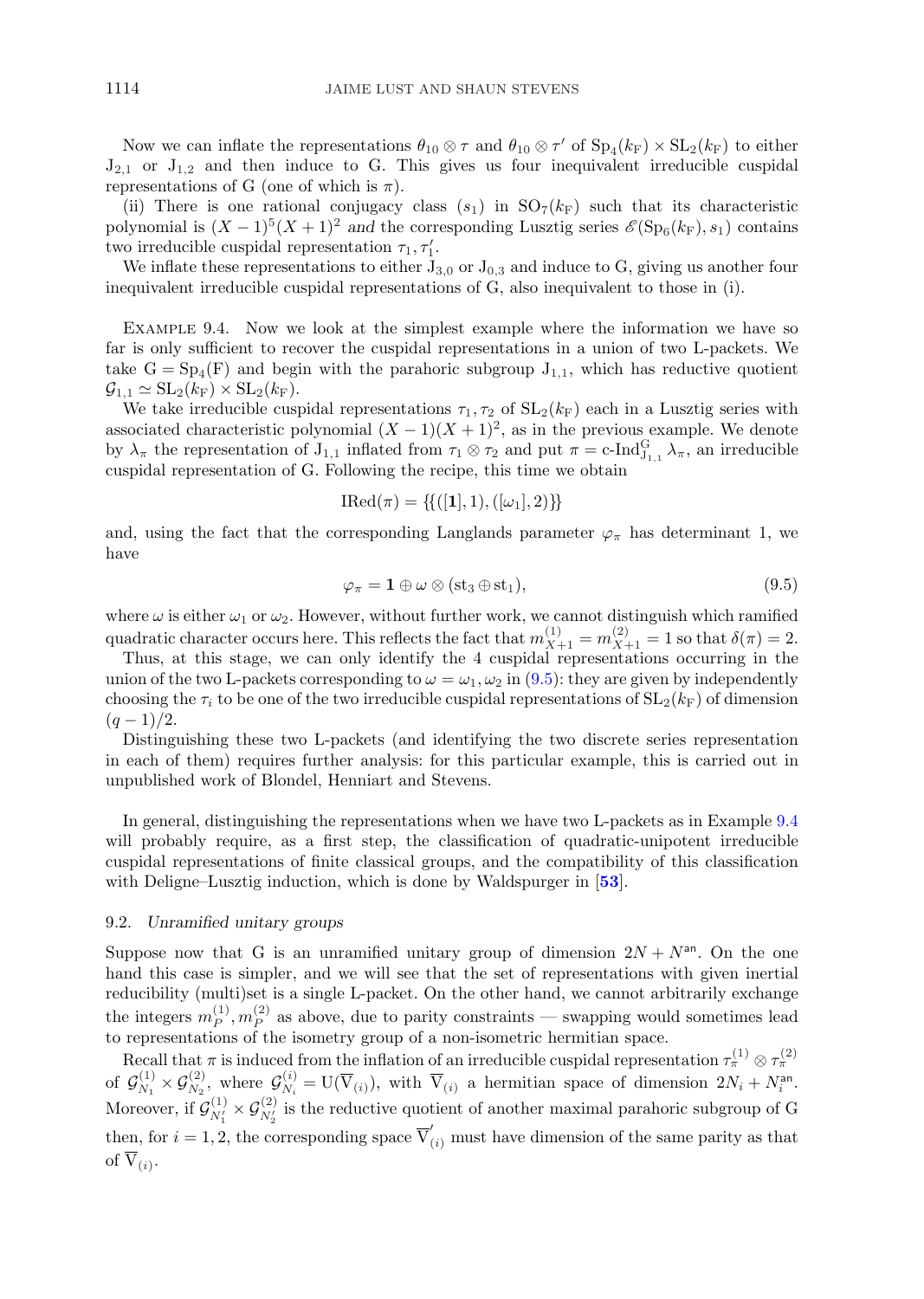Recall also that we have a semisimple element  $s_i$  of the dual group of  $\mathcal{G}_{N_i}^{(i)}$ , such that  $\tau_{\pi}^{(i)}$  is the (unique) irreducible cuspidal representation in the corresponding Lusztig series, and that  $s_i$  has characteristic polynomial

$$
\prod_P P(X)^{a_P^{(i)}},
$$

where the product runs over all irreducible  $k_F/k_o$ -self-dual monic polynomials in  $k_F[X]$ , and  $a_P^{(i)} = \frac{1}{2} m_P^{(i)}(m_P^{(i)} + 1)$ . Since the degree of each such polynomial P is odd, we have

$$
\deg\left(P(X)^{a_P^{(i)}}\right) \text{ is }\begin{cases} \text{odd} & \text{if } m_P^{(i)} \equiv 1,2 \pmod{4}, \\ \text{even} & \text{if } m_P^{(i)} \equiv 0,3 \pmod{4}. \end{cases}
$$

Thus, if one  $m_P^{(i)}$  is 1, 2 (mod 4) and the other is 0, 3 (mod 4), then  $m_P^{(1)}$  cannot be exchanged with  $m_P^{(2)}$  independently of other changes. This is exactly reflected in the (expected) size of the L-packet as follows.

We put

$$
Q_0(\pi) = \left\{ P \in Q(\pi) \middle| \left[ m_P^{(1)}/2 \right] \not\equiv \left[ m_P^{(2)}/2 \right] \pmod{2} \right\}.
$$

We saw in Remark [9.2](#page-29-0) that, in this case, we have  $q(\pi) = e(\pi)$ . Moreover, the formula for the reducibility points shows that  $P \in Q_0(\pi)$  if and only if one of  $s_{\pi}(\rho_P), s_{\pi}(\rho_P')$  is an odd integer; thus  $Q_0(\pi)$  is empty if and only if  $e_0(\pi) = 0$ .

Now suppose we are given a map  $\varepsilon$  :  $Q(\pi) \to \{1,2\}$  *such that*  $\#\{P \in Q_0(\pi) : \varepsilon(P) = 2\}$  *is even*; for irreducible  $k_F/k_o$ -self-dual monic  $P \notin \mathrm{Q}(\pi)$ , we set  $\varepsilon(P) = 1$ . Then we can find, for  $i =$ 1, 2, a semisimple element  $s_{\varepsilon}^{(i)}$  in a suitable unitary group  $U(2N'_{i} + N_{i}^{\text{an}}, k_{F})$  with characteristic polynomial

$$
\prod_P P(X)^{a_P^{(i)}(\varepsilon)},
$$

where  $a_P^{(i)}(\varepsilon) = \frac{1}{2} m_P^{(i)}(\varepsilon) (m_P^{(i)}(\varepsilon) + 1)$  and

$$
m_P^{(i)}(\varepsilon) = m_P^{(i \cdot \varepsilon(P))},
$$

with the index understood modulo 3. Correspondingly, we have a unique irreducible cuspidal representation  $\tau_{\epsilon} = \tau_{\epsilon}^{(1)} \otimes \tau_{\epsilon}^{(2)}$  of  $\mathcal{G}_{N_1',N_2'}$  and, by inflation and compact induction, a unique irreducible cuspidal representation of G.

In this way, we construct  $2^{q(\pi)-e_0(\pi)}$  inequivalent irreducible cuspidal representations of G with the same inertial reducibility set as  $\pi$ , which is exactly the number of cuspidal representations in the L-packet of  $\pi$ .

#### 9.3. *Special orthogonal and ramified unitary groups*

A similar analysis can be made in the cases of special orthogonal and unitary groups G. The constraints for the maps *ε* are like those in the unramified case, since the anisotropic dimensions of the groups  $\mathcal{G}_{N_i}^{(i)}$  are determined by the group G, as is the sum of the dimensions of the spaces on which  $\mathcal{G}_{N_i}^{(i)}$  act. Since the details are rather similar to the cases above, we only sketch them.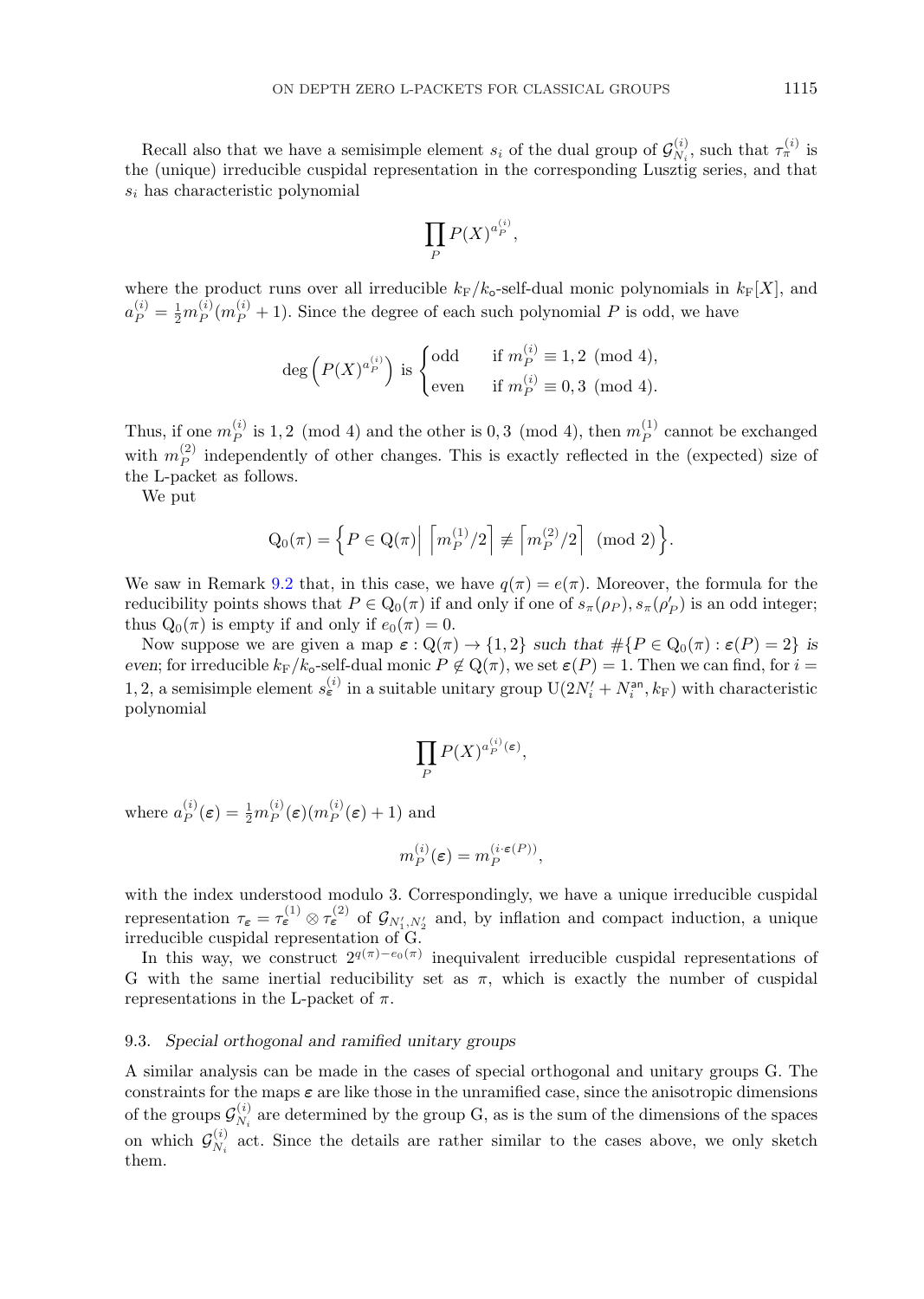<span id="page-33-0"></span>We are given an irreducible cuspidal representation  $\pi$  of G. For P a self-dual monic polynomial in  $k_F[X]$ , as in previous cases, we get integers  $m_P^{(i)}$ , for  $i = 1, 2$ . We modify slightly the definition of  $Q(\pi)$ , replacing it with

$$
\begin{cases} Q(\pi) \setminus \{X-1\} & \text{if G is even-dimensional ramified unitary;} \\ Q(\pi) \setminus \{X+1\} & \text{if G is odd-dimensional ramified unitary;} \\ Q(\pi) \setminus \{X-1, X+1\} & \text{if G is odd-dimensional orthogonal.} \end{cases}
$$

We also put

$$
Q'(\pi) = \begin{cases} Q(\pi) & \text{if } G \text{ is even-dimensional orthogonal;} \\ Q(\pi) \setminus \{X - 1, X + 1\} & \text{otherwise.} \end{cases}
$$

For P a self-dual monic polynomial in  $k_F[X]$ , we set

$$
f_P = \begin{cases} 1 & \text{if } \deg(P) = 1, \\ 2 & \text{otherwise,} \end{cases}
$$

and then define

$$
Q_0(\pi) = \left\{ P \in Q'(\pi) \middle| \left[ m_P^{(1)}/f_P \right] \not\equiv \left[ m_P^{(2)}/f_P \right] \pmod{2} \right\}.
$$

Then we again constrain our map  $\varepsilon$  :  $Q(\pi) \to \{1,2\}$  such that  $\# \{P \in Q_0(\pi) : \varepsilon(P) = 2\}$  is even. For each such *ε* we can construct a finite set of irreducible cuspidal representations of G. The total number of cuspidal representations obtained in this way is one, two, or four times the expected number of cuspidal representations in the packet, *or half this number*; the latter can occur only in the case of even orthogonal groups.

We illustrate this, in particular the last case, with examples, using the same notation for the quadratic characters of  $GL_1(F)$  as in Examples [9.3](#page-30-0) and [9.4.](#page-31-0)

EXAMPLE 9.6. Let  $G = SO(V)$  be the (split) special orthogonal group of an eightdimensional orthogonal space V with Witt index 4. Denote by  $J_{4,0}, J_{0,4}$  the maximal compact subgroups whose reductive quotients are  $SO_8^+(k_F)$ . Denote by  $\tau$  the unipotent irreducible cuspidal representation of  $SO_8^+(k_F)$ , which we may inflate to either  $J_{4,0}$  or  $J_{0,4}$ , and thus obtain irreducible cuspidal representations  $\pi = c$ -Ind $_{J_{4,0}}^G \tau$  and  $\pi' = c$ -Ind $_{J_{0,4}}^G \tau$ . We have

$$
IRed(\pi) = IRed(\pi') = \{ \{ ([1], 2), ([1], 2) \} \}
$$

and the corresponding Galois parameter has the form

$$
\varphi_{\pi}=\varphi_{\pi'}=\mathbf{1}\otimes (\mathrm{st}_3\oplus\mathrm{st}_1)\oplus \omega_0\otimes (\mathrm{st}_3\oplus\mathrm{st}_1).
$$

According to the discussion at the beginning of the section, the packet should contain four cuspidal representations, but  $\pi, \pi'$  are the only two cuspidal representations with this inertial reducibility set. This disparity comes from the difference between the group G and the full orthogonal group  $G^+ = O(V)$ . By Proposition [7.10\(](#page-21-0)ii), the representation  $\tau$  extends to a representation of  $O_8^+(k_F)$ , in two ways, and inducing the inflation of these two representations from  $J_{4,0}^+$  and  $J_{0,4}^+$  to  $G^+$ , we obtain four inequivalent irreducible cuspidal representations, two restricting to  $\pi$  and the other two to  $\pi'$ .

This example illustrates that, for even orthogonal groups, the expected number of cuspidal representations in a packet should be interpreted for the *full* orthogonal group, rather than for the special orthogonal group.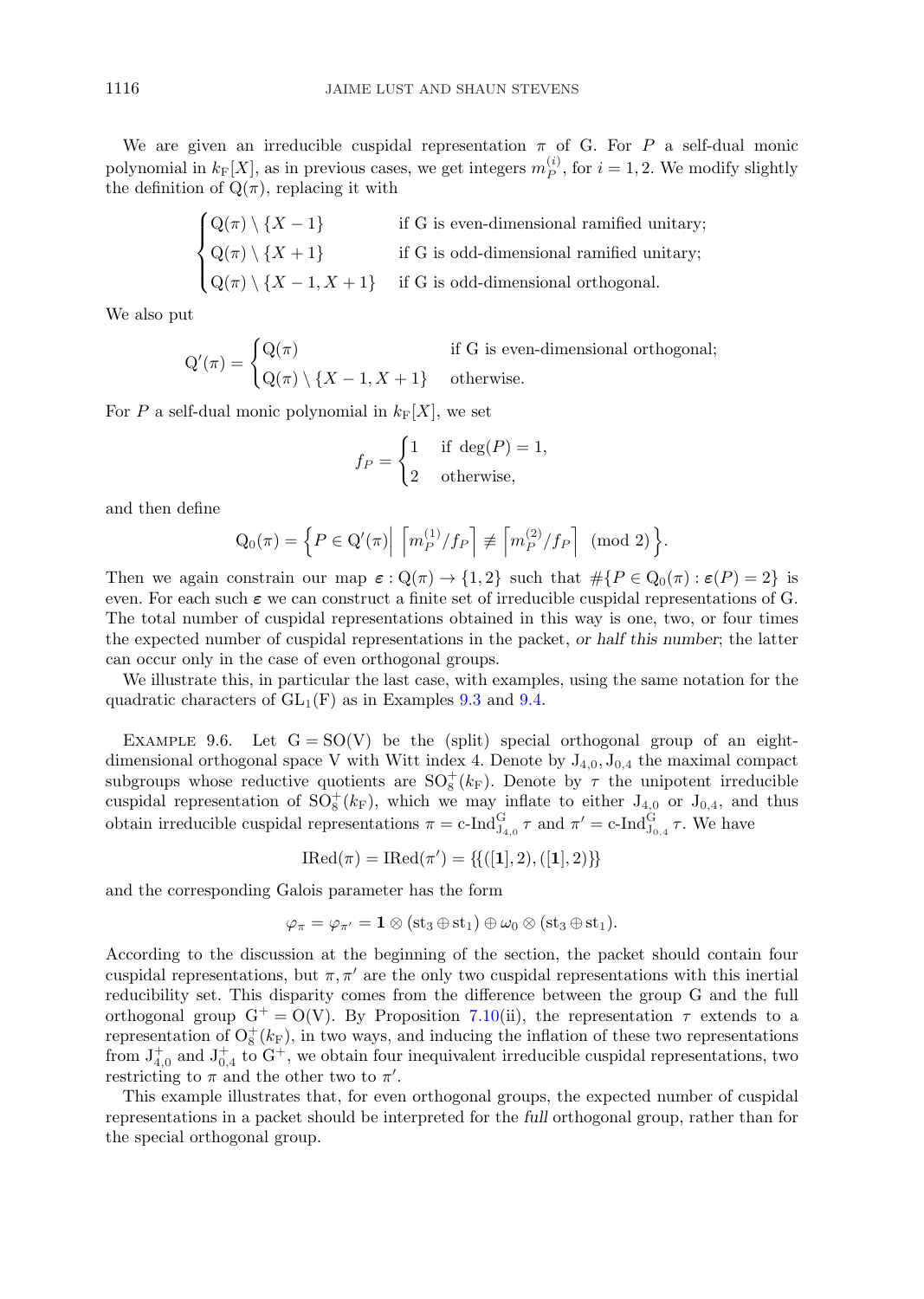<span id="page-34-0"></span>EXAMPLE 9.7. Let  $G = SO(V)$  be the special orthogonal group of a five-dimensional orthogonal space V with Witt index 2, and denote by  $J_{2,0}$  the maximal compact subgroup whose reductive quotient  $\mathcal{G}_{2,0}$  has connected component  $\mathcal{G}_{2,0}^{\circ} \simeq SO_4^+(k_F) \times SO_1(k_F)$ .

In the dual of the finite group  $\mathrm{SO}_4^+(k_F)$  there is an element s with characteristic polynomial  $(X-1)^2(X+1)^2$  such that the Lusztig series  $\mathscr{E}(\mathrm{SO}_4^+(k_F), s)$  contains a cuspidal representation  $\tau$  (in fact, two such representations). The inflation of  $\tau$  has two extensions to  $\mathcal{G}_{2,0}$  and we denote by  $\lambda_{\pi}$  the inflation to  $J_{2,0}$  of one such extension. Then  $\pi = c$ -Ind $_{J_{2,0}}^G \lambda_{\pi}$  is an irreducible cuspidal representation of G, for which

$$
IRed(\pi) = \{ \{ ([1], 2), ([1], 1), ([\omega_1], 2), ([\omega_1], 1) \} \},
$$

and the corresponding Galois parameter  $\varphi_{\pi}$  has the form

$$
\varphi_{\pi}=\omega\otimes\mathrm{st}_2\oplus\omega'\omega_1\otimes\mathrm{st}_2,
$$

for some unramified characters  $\omega, \omega'$  of order at most 2. For each choice of  $\omega, \omega'$ , the corresponding packet should contain a unique cuspidal representation, while we have constructed four such representations. Thus we have the irreducible cuspidal representations in a union of four L-packets.

EXAMPLE 9.8. Let  $G = SO(V)$  be the special orthogonal group of a 20-dimensional orthogonal space V with Witt index 8 and anisotropic part of dimension 4. Denote by  $J_{4,4}$  the maximal compact subgroup whose reductive quotient  $\mathcal{G}_{4,4}$  has connected component  $\mathcal{G}_{4,4}^{\circ} \simeq {\rm SO}^-_{10}(k_{\rm F}) \times {\rm SO}^-_{10}(k_{\rm F}).$ 

In the dual of the finite group  $\mathrm{SO}_{10}^-(k_{\rm F})$  there are elements  $s_1, s_2$  with characteristic polynomials  $(X-1)^{8}(X+1)^{2}$  and  $(X-1)^{2}(X+1)^{8}$ , respectively, and such that the corresponding Lusztig series  $\mathscr{E}(\mathrm{SO}^-_{10}(k_{\mathrm{F}}), s_i)$  contains a cuspidal representation  $\tau_i$  (in fact, two such representations). The representation  $\tau_1 \otimes \tau_2$  has two extensions to  $\mathcal{G}_{4,4}$  and we denote by  $\lambda_{\pi}$ the inflation to  $J_{4,4}$  of one such extension. Then  $\pi = c$ -Ind ${}_{J_{4,4}}^G \lambda_{\pi}$  is an irreducible cuspidal representation of G, for which

$$
IRed(\pi) = \{ \{ ([1],3), ([1],1), ([\omega_1],3), ([\omega_1],1) \} \}.
$$

The corresponding Galois parameter  $\varphi_{\pi}$  has the form

$$
\varphi_{\pi} = \omega \otimes (\mathop{\mathrm{st}}\nolimits_5 \oplus \mathop{\mathrm{st}}\nolimits_3 \oplus \mathop{\mathrm{st}}\nolimits_1) \oplus \omega \omega_0 \oplus \omega' \omega_1 \otimes (\mathop{\mathrm{st}}\nolimits_5 \oplus \mathop{\mathrm{st}}\nolimits_3 \oplus \mathop{\mathrm{st}}\nolimits_1) \oplus \omega' \omega_2,
$$

for some unramified characters  $\omega, \omega'$  of order at most 2. For each choice of  $\omega, \omega'$ , the corresponding packet should contain eight irreducible cuspidal representations.

From the two choices for each of  $\tau_1, \tau_2$  above, and the two choices of extension to  $\mathcal{G}_{4,4}$ , we get eight representations. However, we also get eight more by exchanging the roles of  $\tau_1, \tau_2$ , and these also have the same inertial reducibility (multi)set. However, each of these irreducible cuspidal representations has two extensions to the full orthogonal group  $G^+$ . Thus we in fact have the irreducible cuspidal representations in the union of four L-packets for the full orthogonal group  $G^+$ .

In this case, there are also 16 other representations of the split special orthogonal group  $H = SO(V')$ , where V' is a 20-dimensional orthogonal space with Witt index 10, with the same inertial reducibility set, obtained as follows. We denote by  $J_{8,2}$  a maximal compact subgroup of H whose reductive quotient has connected component  $SO_{16}^+(k_F) \times SO_4^+(k_F)$ . In the duals of the isotropic finite groups  $SO_{16}^+(k_F)$  and  $SO_4^+(k_F)$  there are elements  $s_1, s_2$ , respectively, with characteristic polynomials  $(X - 1)^8(X + 1)^8$  and  $(X - 1)^2(X + 1)^2$ , respectively, such that the corresponding Lusztig series contain cuspidal representations  $\tau_1, \tau_2$ , respectively (two such representations in each series). The representation  $\tau_1 \otimes \tau_2$  has two extensions to the reductive quotient of  $J_{8,2}$  and, inflating and then inducing to G, we obtain an irreducible cuspidal representation. Since we can also inflate to  $J_{2,8}$ , we obtain 16 inequivalent representations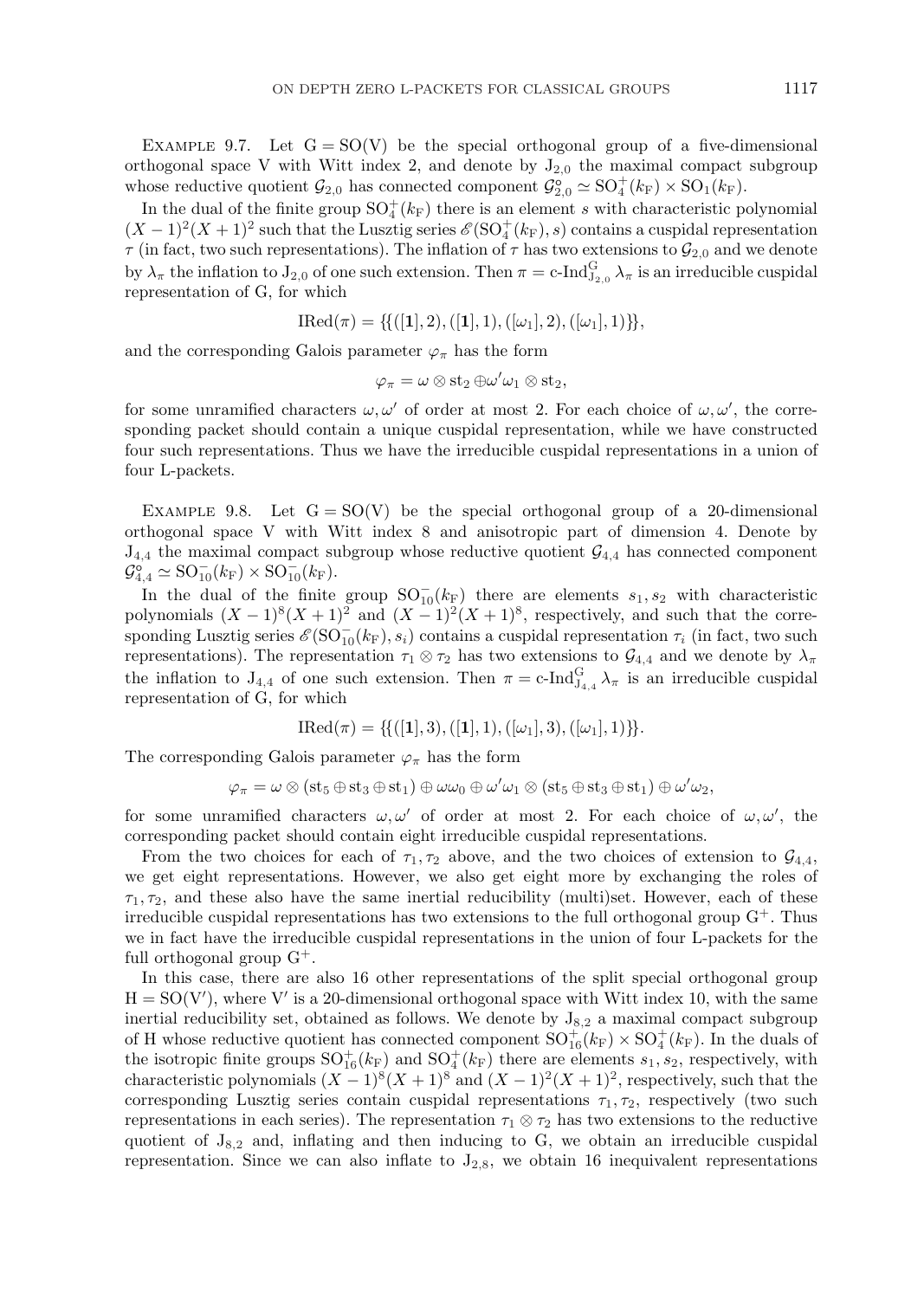<span id="page-35-0"></span>in this way. Again, each of these representations extends in two ways to the full orthogonal group  $H^+$ .

EXAMPLE 9.9. Let  $F/F_{o}$  be a ramified quadratic extension and let  $G = U(V)$  be the unitary group of a 14-dimensional hermitian space V with Witt index 6 and anisotropic part of dimension 2. Denote by  $J_{0,6}$  the maximal compact subgroup whose reductive quotient  $\mathcal{G}_{0,6}$ has connected component  $\mathcal{G}_{0,6}^{\circ} \simeq SO_2^-(k_F) \times Sp_{12}(k_F)$ .

We fix an irreducible self-dual monic polynomial  $P \in k_{\rm F}[X]$  of degree 2. Then there are semisimple elements  $s_1, s_2$  in the dual groups of  $SO_2^-(k_F)$ ,  $Sp_{12}(k_F)$ , respectively, with characteristic polynomials  $P(X), P(X)^6$ , respectively, such that the corresponding Lusztig series contain unique irreducible cuspidal representations  $\tau_1, \tau_2$ , respectively. Then there is a unique irreducible representation  $\lambda_{\pi}$  of  $J_{0,6}$  inflated from a representation of  $\mathcal{G}_{0,6}$  containing  $\tau_1 \otimes \tau_2$  (since  $\tau_1$  does not extend to  $O_2^-(k_F)$ ), and  $\pi = c$ -Ind $_{J_{0,6}}^G \lambda_{\pi}$  is irreducible and cuspidal. We have

$$
IRed(\pi) = \{ \{ ([\rho_P], 5/2), ([\rho_P], 1) \} \},
$$

where  $\rho_P$ ,  $\rho'_P$  are the self-dual irreducible cuspidal representations of  $GL_2(F)$  corresponding to P, and the corresponding Galois parameter has the form

$$
\varphi_{\pi}=\varphi_{P}\otimes (\mathop{\mathrm{st}}\nolimits_4\oplus\mathop{\mathrm{st}}\nolimits_2)\oplus\varphi'_{P},
$$

where  $\varphi_P, \varphi'_P$  are the Galois parameters corresponding to  $\rho_P, \rho'_P$ , respectively. The corresponding packet should contain a unique irreducible cuspidal representation, which is π.

As in Example [9.8,](#page-34-0) we also find an irreducible cuspidal representation of the 14-dimensional quasi-split ramified unitary group with the same inertial irreducibility (multi)set, by exchanging the characteristic polynomials of  $s_1, s_2$ .

*Acknowledgements.* The research of S. Stevens was supported by EPSRC grants EP/G001480/1 and EP/H00534X/1. He would like to thank Meinolf Geck, and particularly Marc Cabanes for his patience in explaining Deligne–Lusztig theory — any remaining mistakes are entirely the authors'. He would also like to thank Corinne Blondel and Guy Henniart for their patience in waiting for this paper to get written up. We also thank the referee for their careful reading of the paper and very useful comments.

#### *References*

- **1.** J. D. Adler, 'Self-contragredient supercuspidal representations of GLn', *Proc. Amer. Math. Soc.* 125 (1997) 2471–2479.
- **2.** J. Arthur, *The endoscopic classification of representations. Orthogonal and symplectic groups*, American Mathematical Society Colloquium Publications 61 (American Mathematical Society, Providence, RI, 2013) 590.
- **3.** C. BLONDEL, 'SP(2N)-covers for self-contragredient supercuspidal representations of GL(N)', Ann. Sci. *Éc. Norm. Supér.* (4) 37 (2004) 533–558.
- **4.** C. Blondel, 'Repr´esentation de Weil et β-extensions', *Ann. Inst. Fourier* (*Grenoble*) 62 (2012) 1319–1366.
- **5.** C. Blondel, G. Henniart and S. Stevens, 'Jordan blocks of cuspidal representations of symplectic groups', *Algebra Number Theory* 12 (2018) 2327–2386.
- **6.** C. J. Bushnell and G. Henniart, 'The essentially tame local Langlands correspondence. I', *J. Amer. Math. Soc.* 18 (2005) 685–710.
- **7.** C. J. Bushnell and G. Henniart, 'The essentially tame local Langlands correspondence. II. Totally ramified representations', *Compos. Math.* 141 (2005) 979–1011.
- **8.** C. J. Bushnell and G. Henniart, 'The essentially tame local Langlands correspondence, III: the general case', *Proc. Lond. Math. Soc.* (3) 101 (2010) 497–553.
- **9.** C. J. BUSHNELL and G. HENNIART, 'Langlands parameters for epipelagic representations of  $GL_n$ ', *Math. Ann.* 358 (2014) 433–463.
- **10.** C. J. Bushnell and G. Henniart, 'To an effective local langlands correspondence', *Mem. Amer. Math. Soc.* 231 (2014) vi+88.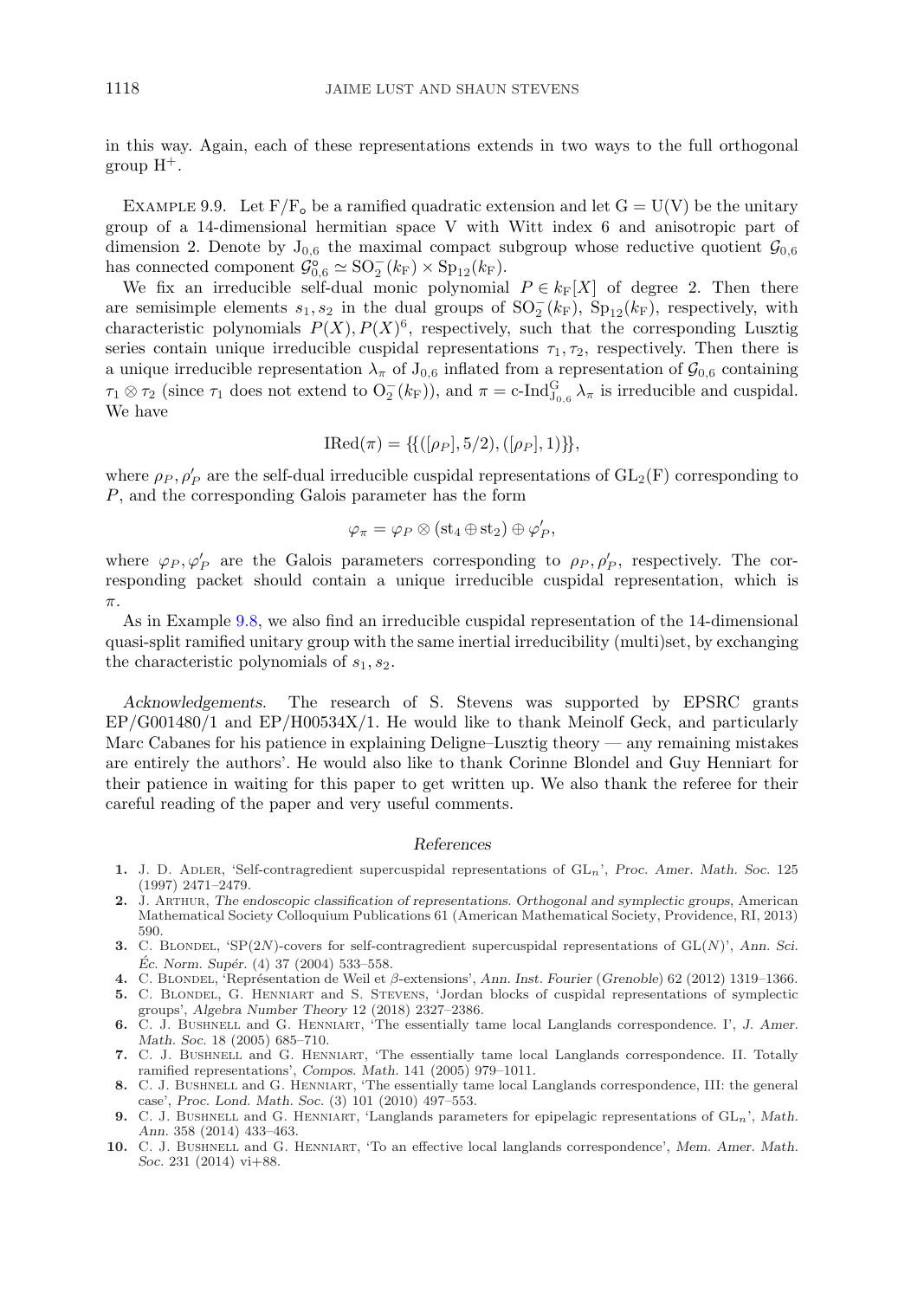- <span id="page-36-0"></span>**11.** C. J. BUSHNELL and P. C. KUTZKO, 'Smooth representations of reductive p-adic groups: structure theory via types', *Proc. Lond. Math. Soc.* (3) 77 (1998) 582–634.
- **12.** M. Cabanes and M. Enguehard, *Representation theory of finite reductive groups*, New Mathematical Monographs 1 (Cambridge University Press, Cambridge, 2004).
- 13. S. DEBACKER and M. REEDER, 'Depth-zero supercuspidal L-packets and their stability', *Ann. of Math.* (2) 169 (2009) 795–901.
- **14.** F. Digne and J. Michel, *Representations of finite groups of Lie type*, London Mathematical Society Student Texts 21 (Cambridge University Press, Cambridge, 1991).
- **15.** P. Fong and B. Srinivasan,'The blocks of finite classical groups', *J. reine angew. Math.* 396 (1989) 122–191.
- **16.** S. S. Gelbart and A. W. Knapp, 'L-indistinguishability and R groups for the special linear group', *Adv. Math.* 43 (1982) 101–121.
- **17.** J. A. Green, 'The characters of the finite general linear groups', *Trans. Amer. Math. Soc.* 80 (1955) 402–447.
- 18. B. H. Gross and M. REEDER, 'Arithmetic invariants of discrete Langlands parameters', *Duke Math. J.* 154 (2010) 431–508.
- **19.** M. Harris and R. Taylor, *The geometry and cohomology of some simple Shimura varieties*, Annals of Mathematics Studies 151 (Princeton University Press, Princeton, NJ, 2001), With an appendix by Vladimir G. Berkovich.
- **20.** G. Henniart, 'Une preuve simple des conjectures de Langlands pour GL(n) sur un corps p-adique', *Invent. Math.* 139 (2000) 439–455.
- **21.** K. Hiraga and H. Saito, 'On L-packets for inner forms of SLn', *Mem. Amer. Math. Soc.* 215 (2012) vi+97.
- **22.** R. B. Howlett and G. I. Lehrer, 'Induced cuspidal representations and generalised Hecke rings', *Invent. Math.* 58 (1980) 37–64.
- **23.** C. Jantzen, 'Discrete series for p-adic SO(2n) and restrictions of representations of O(2n)', *Canad. J. Math.* 63 (2011) 327–380.
- **24.** T. Kaletha, 'Endoscopic character identities for depth-zero supercuspidal L-packets', *Duke Math. J.* 158 (2011) 161–224.
- **25.** T. Kaletha, 'Simple wild L-packets', *J. Inst. Math. Jussieu* 12 (2013) 43–75.
- **26.** T. Kaletha, 'Supercuspidal L-packets via isocrystals', *Amer. J. Math.* 136 (2014) 203–239.
- **27.** T. Kaletha, 'Epipelagic L-packets and rectifying characters', *Invent. Math.* 202 (2015) 1–89.
- **28.** T. Kaletha, 'Regular supercuspidal representations', *J. Amer. Math. Soc.* 32 (2019) 1071–1170.
- 29. T. KALETHA, A. Mínguez, S. W. SHIN and P.-J. WHITE, 'Endoscopic classification of representations: inner forms of unitary groups', Preprint, 2014, arXiv:1409.3731.
- **30.** K. Kariyama, 'On types for unramified p-adic unitary groups', *Canad. J. Math.* 60 (2008) 1067–1107.
- **31.** P. Kutzko and L. Morris, 'Level zero Hecke algebras and parabolic induction: the Siegel case for split classical groups', *Int. Math. Res. Not.* 2006 (2006) O97957, [https://doi.org/10.1155/IMRN/2006/97957.](https://doi.org/10.1155/IMRN/2006/97957)
- **32.** G. Lusztig, 'Irreducible representations of finite classical groups', *Invent. Math.* 43 (1977) 125–175.
- **33.** G. Lusztig, *Representations of finite Chevalley groups*, CBMS Regional Conference Series in Mathematics 39 (American Mathematical Society, Providence, RI, 1978), Expository lectures from the CBMS Regional Conference held at Madison, WI, August 8–12, 1977.
- **34.** G. Lusztig, *Characters of reductive groups over a finite field*, Annals of Mathematics Studies 107 (Princeton University Press, Princeton, NJ, 1984).
- **35.** G. Lusztug, 'On the representations of reductive groups with disconnected centre', *Astérisque* 168 (1988) 157–166.
- **36.** M. Miyauchi and S. Stevens, 'Semisimple types for p-adic classical groups', *Math. Ann.* 358 (2014) 257–288.
- **37.** C. Mœglin, 'Sur la classification des séries discrètes des groupes classiques p-adiques: paramètres de Langlands et exhaustivité', *J. Eur. Math. Soc.* 4 (2002) 143-200.
- **38.** C. MœgLIN, 'Points de réductibilité pour les induites de cuspidales', *J. Algebra* 268 (2003) 81–117.
- **39.** C. Mœglin, 'Classification des séries discrètes pour certains groupes classiques p-adiques', *Harmonic analysis, group representations, automorphic forms and invariant theory*, Lecture Notes Series. Institute for Mathematical Sciences. National University of Singapore 12 (World Scientific Publishing, Hackensack, NJ, 2007) 209–245.
- 40. C. MœGLIN, 'Classification et changement de base pour les séries discrètes des groupes unitaires p-adiques', *Pacific J. Math.* 233 (2007) 159–204.
- 41. C. MœGLIN, 'Paquets stables des séries discrètes accessibles par endoscopie tordue; leur paramètre de Langlands', *Automorphic forms and related geometry: assessing the legacy of I. I. Piatetski-Shapiro*, Contemporary Mathematics 614 (American Mathematical Society, Providence, RI, 2014) 295–336.
- **42.** C. Mœglin and M. Tadic´, 'Construction of discrete series for classical p-adic groups', *J. Amer. Math. Soc.* 15 (2002) 715–786.
- **43.** C. P. Mok, 'Endoscopic classification of representations of quasi-split unitary groups', *Mem. Amer. Math. Soc.* 235 (2015) vi+248.
- **44.** L. Morris, 'Tamely ramified supercuspidal representations of classical groups. I. Filtrations', *Ann. Sci. Ec. Norm. Sup´ ´ er.* (4) 24 (1991) 705–738.
- **45.** A. Moy and G. Prasad, 'Unrefined minimal K-types for p-adic groups', *Invent. Math.* 116 (1994) 393– 408.